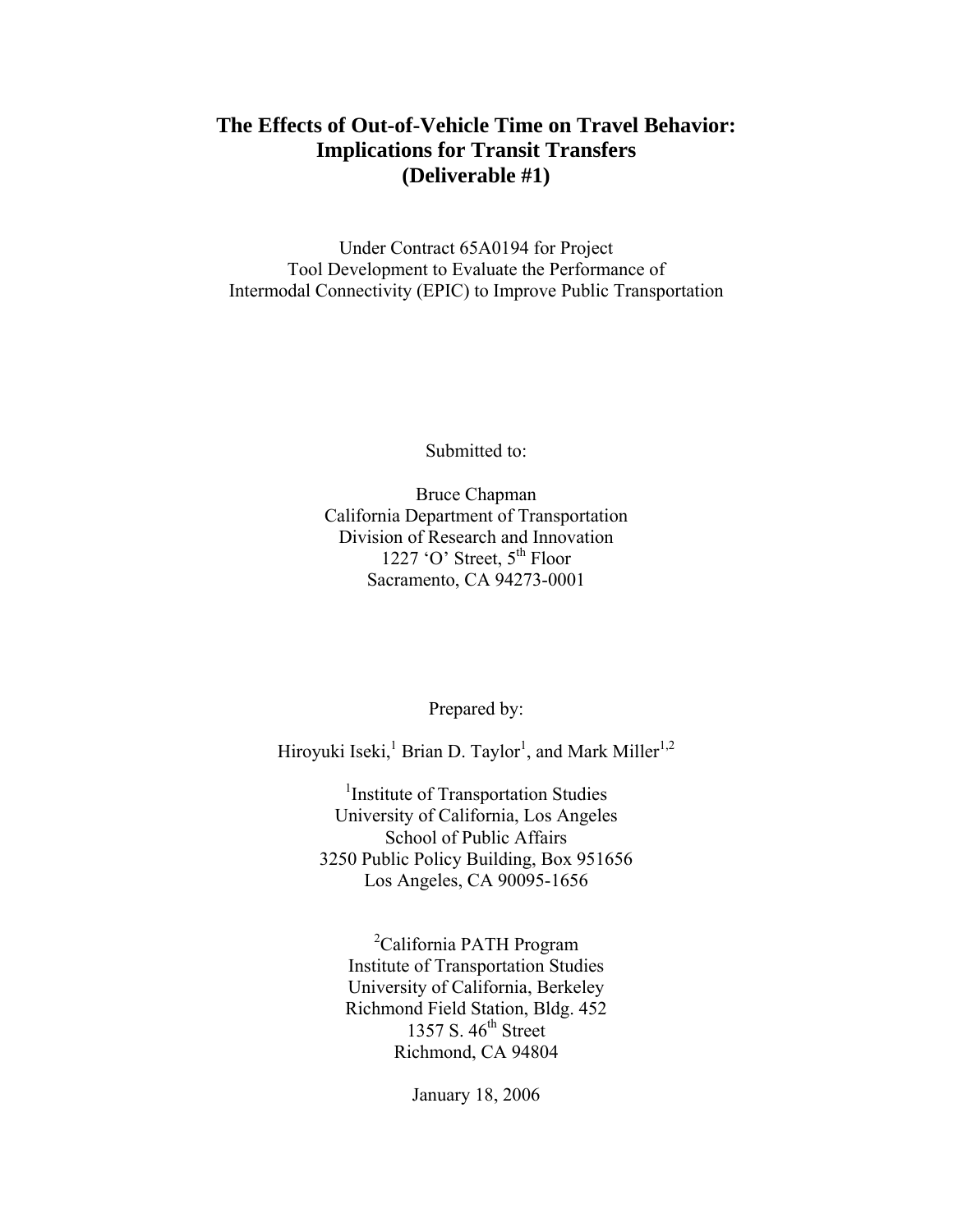# **EXECUTIVE SUMMARY**

This report constitutes an interim deliverable for the Project "Tool Development to Evaluate the Performance of Intermodal Connectivity (EPIC) to Improve Public Transportation" under Contract 65A0194 with Caltrans. Our primary objective in this project is to develop an evaluation tool that transit agencies can use to assess the quality of service at transit transfer facilities and use the findings of such evaluations to improve travel connectivity. Such improvements, can, in turn, help the overall transportation system operate more smoothly and can make transit a more attractive travel option and thus can eventually contribute to increases in ridership. This report focuses on a review of the literature in the area transit transfer facilities with particular emphasis on studies of the perceived burdens of transferring by passengers and their travel behavior as this is potentially a rich source of information to be used as input in the design of the evaluation tool.

 Many factors affect travel choices, including time, labor, cost, security, convenience, and comfort of the entire trip. As such, privately-owned automobiles have many advantages over traditional fixed-route public transit in providing higher levels of accessibility, flexibility, convenience, comfort, and safety against crime. The relative burdens of public transit service vis-à-vis private automobiles help to explain why the majority of personal travel in metropolitan areas is in private vehicles, which poses a daunting challenge to transit managers. Given that travelers tend to consider out-of-vehicle travel time (walking, waiting, transferring, etc.) to be substantially more burdensome than in-vehicle travel time, attracting travelers to public transit in significant numbers requires transit agencies to focus increasingly on improving transit users' experience *outside* of their vehicles – walking, waiting, and transferring.

 As cities have grown more dispersed and auto-oriented, the relative burdens of out-of-vehicle transit travel have increased. In an effort to accommodate increasingly dispersed patterns of tripmaking, transit systems in many U.S. metropolitan areas have adapted "hub-and-spoke" route systems, which require transit users to frequently make transfers among lines and systems. In larger metropolitan areas with many transit operators, where the number of transferring passengers can be very high, transfer centers to facilitate passenger transfers are central parts of transit networks. Given the importance of out-of-vehicle times on travel choices, intermodal connectivity at such transfer facilities is a critical part of overall transportation network effectiveness. Transfer facilities that integrate various transportation modes in one location encourage people to use transit service by reducing the burdens of transfers.

 What aspects of walking, waiting, and transferring do travelers find to be more burdensome, and what can transit managers do to cost-effectively increase the attractiveness of transit travel? This report examines this question by carefully reviewing the literature on the perceived burdens of transit travel.

 We find that, despite its importance, efforts to increase connectivity at transfer facilities have proven less effective than expected for the following reasons: 1) not enough attention has been given to the effects of out-of vehicle travel on ridership; 2) it is difficult to comprehensively analyze transfer facilities using uniform criteria due to a large variation in size, modes served, location, and amenities of transfer facilities; and 3) there is a lack of a framework to theorize the effects of transfer facility improvements on people's travel behavior and transit ridership. In particular, the lack of causal clarity in the research on transit transfer facilities is an enormous drawback. Most previous studies of transit stops, stations, and transfer facilities have compiled laundry lists of positive and negative attributes, but have largely failed to consider the relative importance of each of these attributes, or whether they influence ridership differently alone or in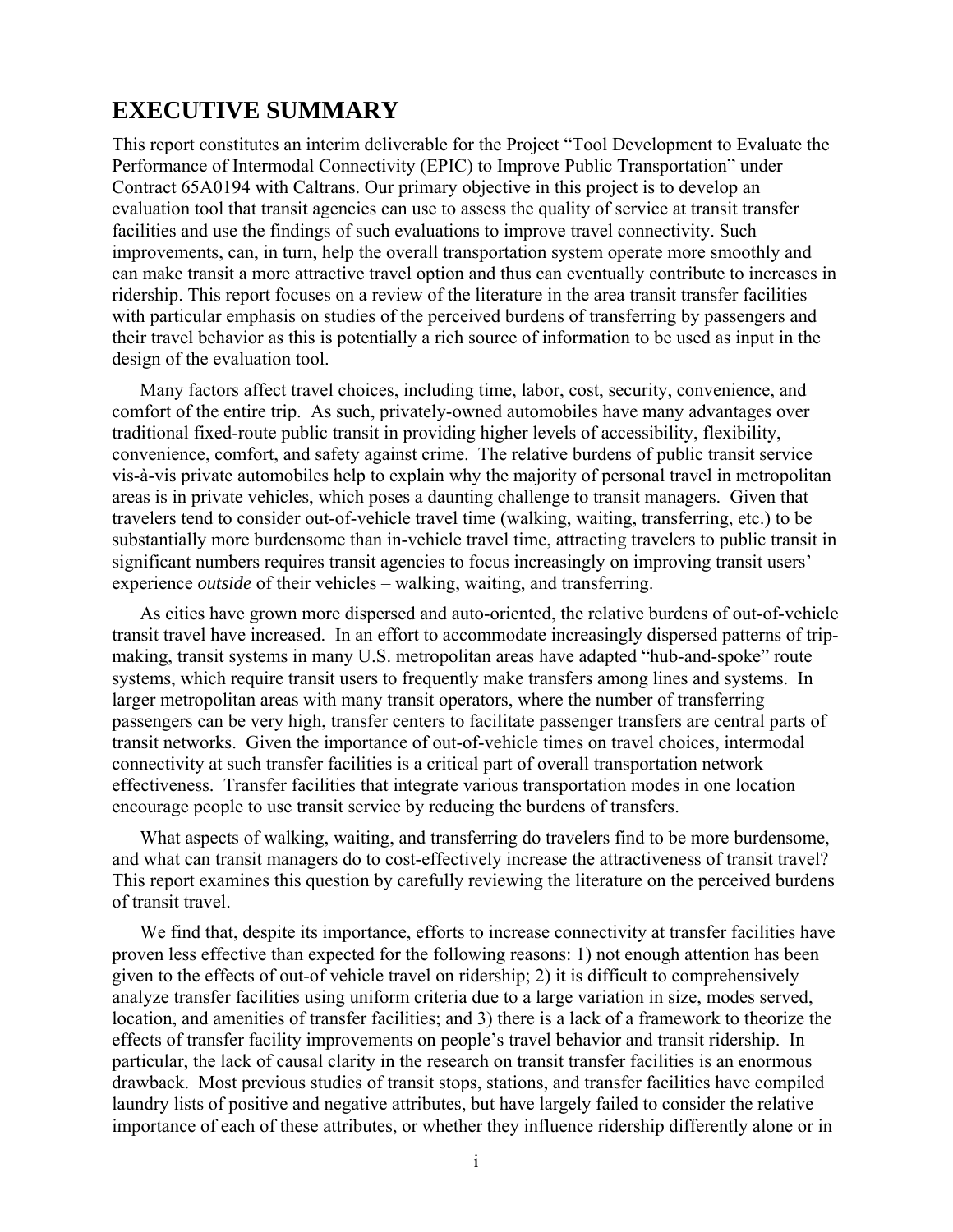concert with other factors. As a result, we know little about which attributes are most important, under which circumstances, and in what combinations. Past studies on the subject have failed to lead transit agencies to implement planning practices that can effectively improve the quality of transfers at transit centers. Bridging this knowledge gap can lead to improvements of transfer facilities that will result in a ridership increase.

 In this literature review, we identify the gaps in the current literature on factors influencing transit ridership, transfer penalties, and transfer facility improvements. We address the lack of a theoretical basis for understanding the relationship between transfer facility attributes and travel behavior and provide a brief review of determinants that affect transit ridership. This framework situates transfer penalties within the total cost of a transit trip. Finally, we examine the attributes of transfer facilities that influence transit transfers.

 We situate the literature of travel behavior and valuation of time in the *transfer penalties* framework. Transfer penalties is a concept that represents *generalized cost*s—including monetary costs, time, labor, discomfort, inconvenience, etc.—involved in transferring from one vehicle to another between the same or different transportation modes, and is well-established theory in the travel behavior literature. When a traveler finds the total generalized cost of her/his trip by transit lowest among different means of transportation, she or he chooses to travel by transit. Value of time is another important concept in examining the relative importance of factors that influence people's travel behavior, particularly in mode choice. The *transfer penalties* framework provides the theoretical backbone for the importance of improvements pertinent to transit transfers.

 According to previous studies on transfer facilities, we found that within a typical transit trip, a transfer accounts for approximately one quarter of total generalized costs (or time). The shorter the trip is, the more significant the impact of the transfer. Among several factors associated with a transit transfer, waiting time is generally the most important component to determine total generalized costs (and time) as long as safety and security are ensured. Time schedule and certainty of arrival time are two important factors to determine *actual* waiting time. In comparison to *actual* waiting time, *perceived* waiting time is very important in determining whether or not a traveler uses transit service. Perceived waiting time is affected by factors, such as safety, security, comfort, whether waiting is forced or not, and acquired knowledge about the arrival of the next vehicle.

 In the examination of various attributes of transfer facilities that are thought to particularly influence transit transfers, we make a clear connection between improvements at transfer facilities and changes in people's travel behavior due to a reduction in transfer penalties. In other words, we distinguish two categories of improvements that are related to transit transfers: 1) those that affect *actual* time and costs of making a transfer, and 2) those that affect people's *perception* of transfer penalties. From this perspective, we identify the connection of transfer costs, time scheduling, and five evaluation criteria associated with transfer facility attributes that affect transfer penalties: 1) access, 2) connection and reliability, 3) information, 4) amenities, and 5) security and safety. The effectiveness of transit agencies' efforts to improve attributes of transfer facilities can be understood in terms of the effectiveness to improve travelers' experience at these facilities, reduce transfer penalties, influence travelers' behavior in mode choice, and eventually contribute to an increase in transit ridership.

We find that in order to improve the quality of transit transfers, transit agencies can work on the operational aspects that influence transfers (such as time schedule, on-time arrival, and transfer fare) and the physical aspects of transfer facilities (such as distance to make a transfer,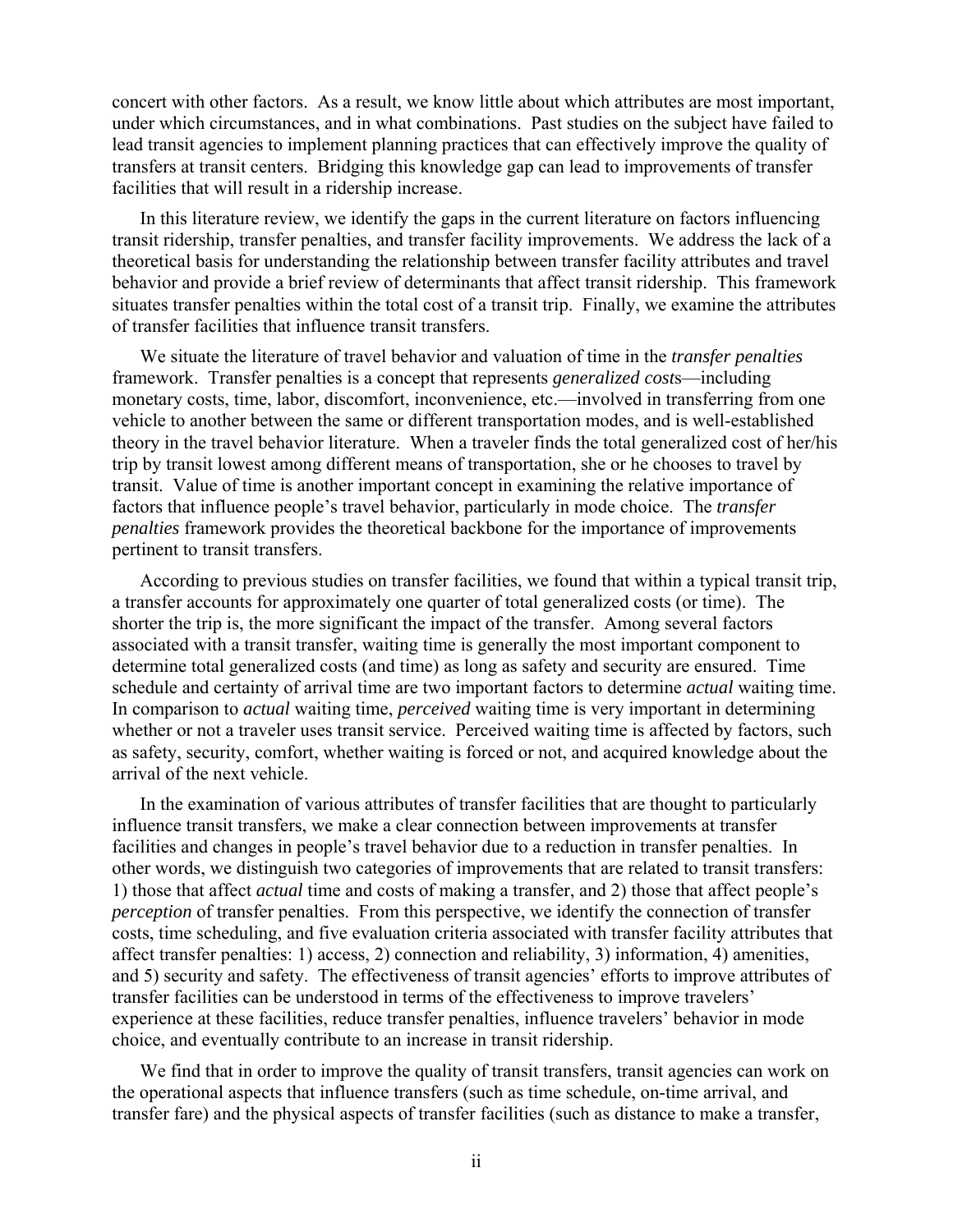lighting, seating, signage, streamlining, circulation lines, protections from weather, visibility). It is also an option for facility management to provide amenities at transfer facilities, such as commercial establishments including news stands, coffee shops, convenience stores, and dry cleaning stores. Physical aspects of transfer facilities can also affect walking time to travel between locations where people alight and board vehicles for transferring. Such aspects can also influence travelers' experiences at facilities, and therefore their perceptions of waiting time, walking time, and transfer penalties.

 Because few studies have examined how the effects of physical improvements on transfer facilities affect travelers' choices to use transit service, it is important to investigate this issue in greater detail. At the same time, it is important to recognize that improvements of service operation are likely to have more significant impacts than physical improvements in facilities alone will have.

We conclude from this review that there are three ways to enhance the scope of study from our proposal: 1) as most transit transfers are intra-modal, these should be examined in addition to intermodal transfers, 2) operational and managerial attributes of transfer facilities should be examined in addition to the physical attributes of such facilities, and 3) steps need to be taken to begin to develop more systematic, quantitative tools for evaluating transit transfer facilities. Finally, it is important to examine the relative effectiveness of improvements on physical attributes of transfer facilities as well as service operation whenever possible.

**Key words:** transfer facilities, travel behavior, transfer penalties, generalized costs, value of time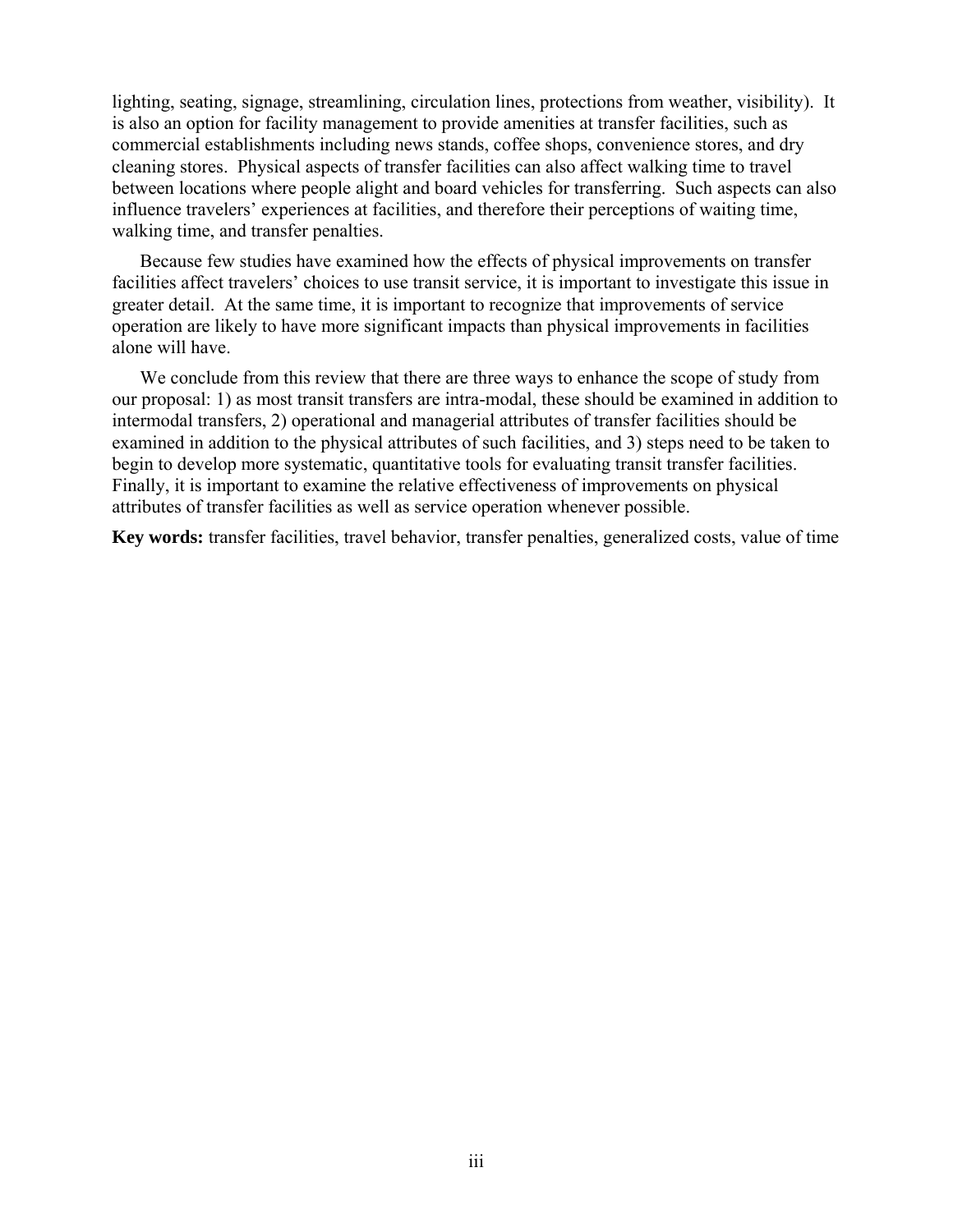# **LIST OF TABLES** PAGE

| <b>TABLE 1</b> | <b>Direct and Indirect Factors Influencing Transit Ridership</b>                | 5  |
|----------------|---------------------------------------------------------------------------------|----|
| <b>TABLE 2</b> | <b>Measures Available to Transit Agencies</b>                                   | 7  |
| <b>TABLE 3</b> | <b>Typical Transit Trip and Its Associated Time and Costs</b>                   | 15 |
| <b>TABLE 4</b> | <b>Overall Time Valuations (relative to in-vehicle time <math>= 1.0</math>)</b> | 17 |
| <b>TABLE 5</b> | <b>Valuation of Transfer Penalties</b>                                          | 21 |
| <b>TABLE 6</b> | <b>Estimated Subway-to-Subway Transfer Penalties at the MBTA</b>                | 23 |
| <b>TABLE 7</b> | <b>Factors Affecting Attributes of Transfer Penalties</b>                       | 26 |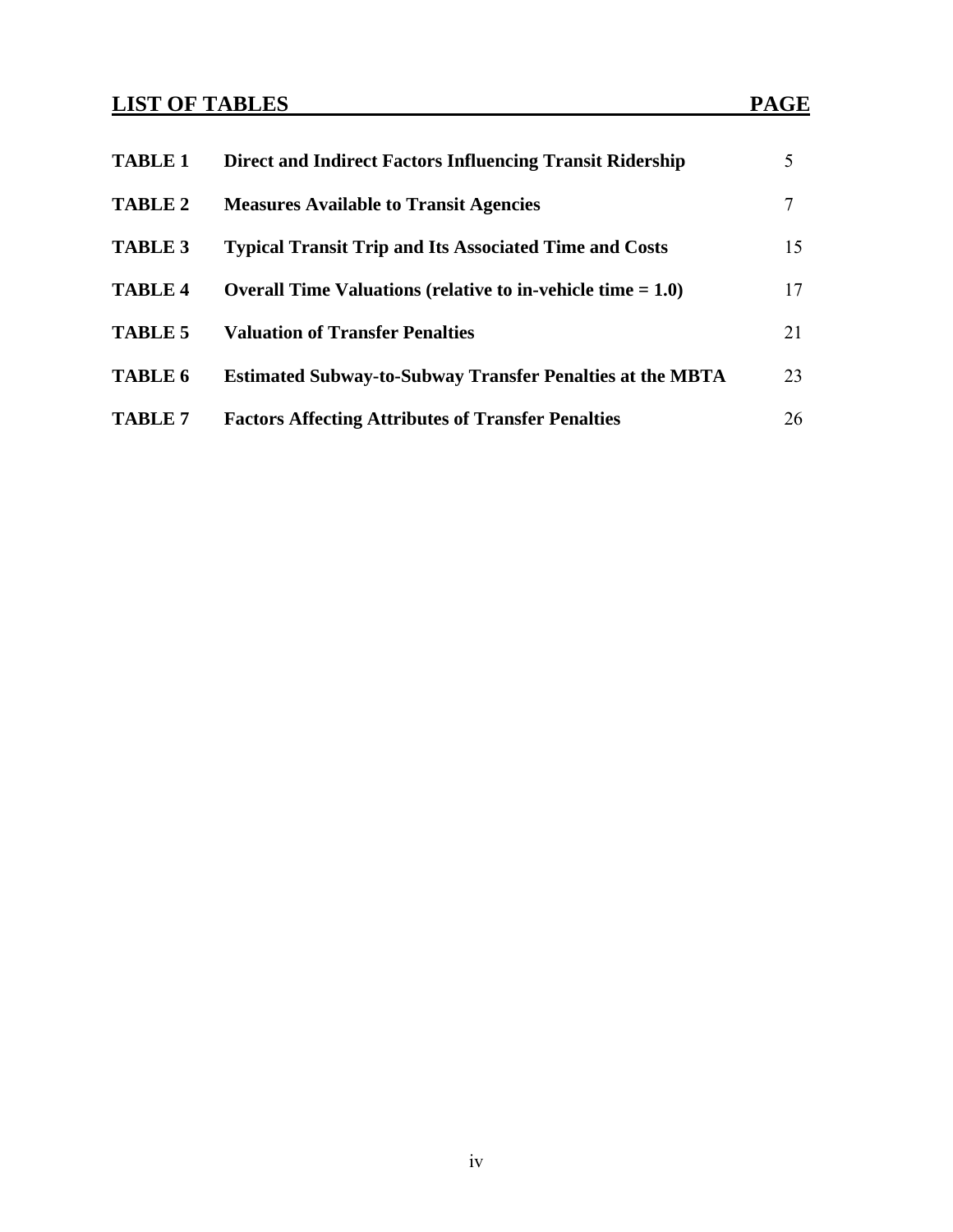| <b>FIGURE 1</b> | <b>Conceptual Framework to Determine the Cost of Total</b> |  |  |  |
|-----------------|------------------------------------------------------------|--|--|--|
|                 | <b>Transfer Penalties</b>                                  |  |  |  |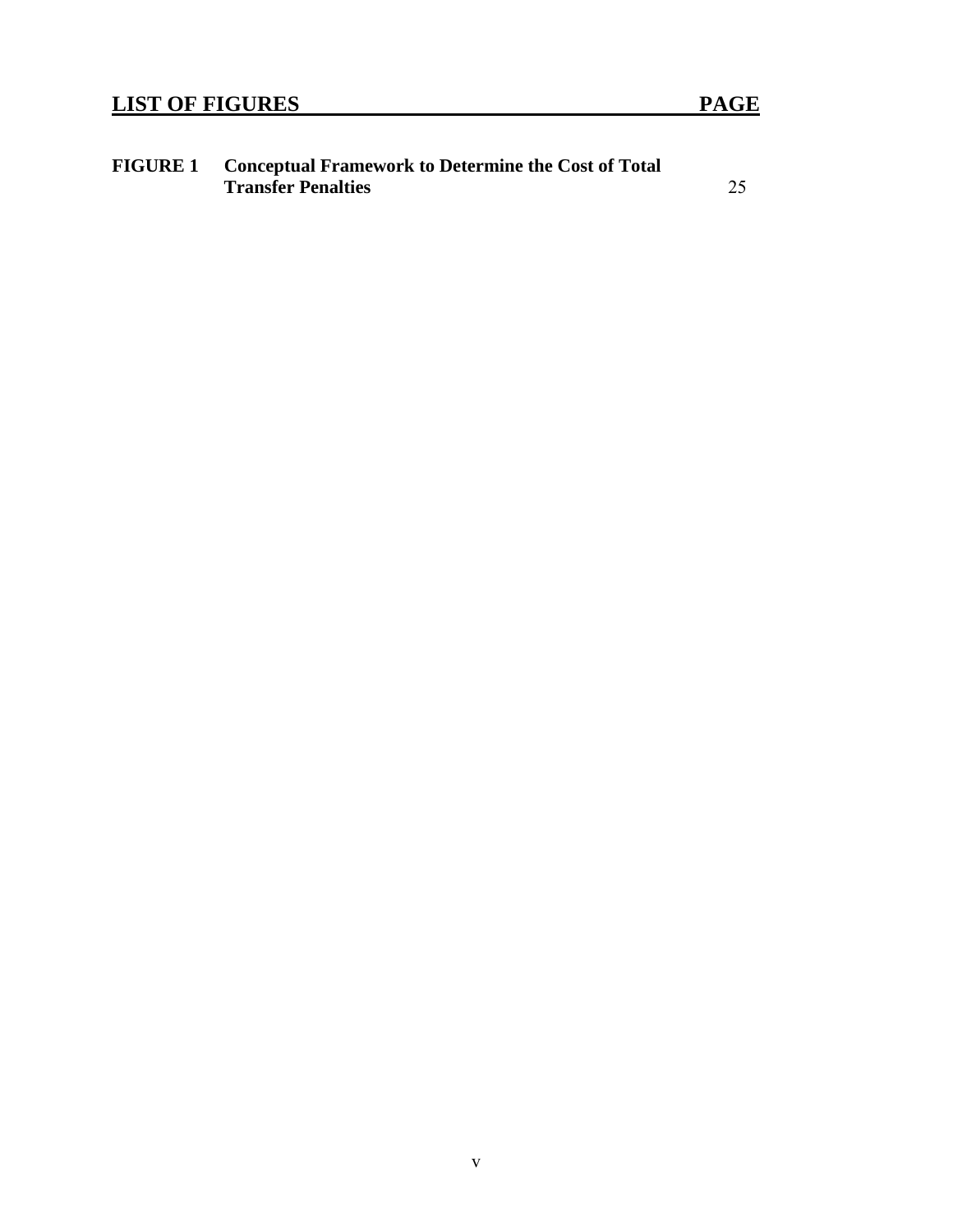#### **TABLE OF CONTENTS**

# **SECTION PAGE** EXECUTIVE SUMMARY i LIST OF TABLES iv LIST OF FIGURES V PREFACE 1 1.0 INTRODUCTION 1 2.0 FACTORS INFLUENCING TRANSIT RIDERSHIP 3 2.1 Relative Effects of Factors Internal to Transit Agencies on People's Travel Behavior 6 3.0 THE FRAMEWORK OF TRANSFER PENALTIES WITHIN TOTAL TRAVEL COSTS OF TRANSIT TRIPS 13 3.1 Example of Transfer Penalties in a Typical Transit Trip 13 3.2 Valuation of Time Associated with Components of a Transit Trip 17 3.3 Weighting of Time Associated with Elements of a Transit Trip 18 4.0 FACTORS INFLUENCING TRANSFER PENALTIES 24 4.1 Transfer Fare 26 4.2 Time Schedule of Transit Service 27 4.3 Transfer Facilities 28 5.0 SUMMARY AND CONCLUSIONS 29 6.0 BIBLIOGRAPHY 31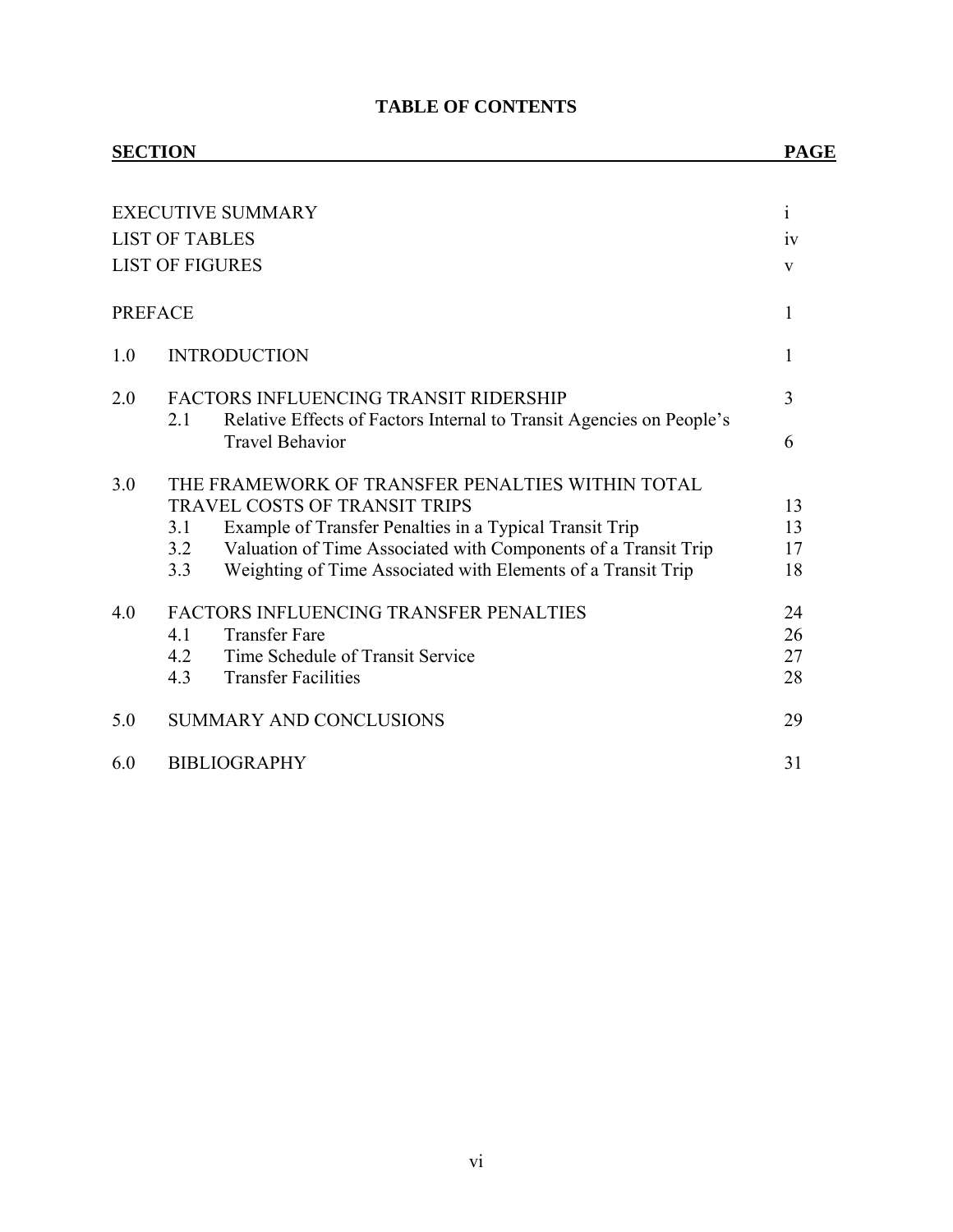# **PREFACE**

While private automobiles provide door-to-door travel, public transit requires people to walk to bus stops and rail stations, wait for services, and often make transfers from one vehicle or mode to another. Good interconnectivity in the transit system is essential to reduce the burden of walking, waiting, and transferring and to provide a high quality of service for transit trips. However, the transit system in California lacks interconnectivity between transportation modes and often fails to efficiently serve the public that travel by public transit. To improve interconnectivity in the transportation system, it is important to develop a methodology to evaluate the quality of transferring in order to improve transfer facilities. Such improvements at transfer facilities lead to a provision of seamless travel for transit users.

 The research project, *Tool Development to Evaluate the Performance of Intermodal Connectivity (EPIC) to Improve Public Transportation*, will assist the California Department of Transportation (Caltrans), regional and local transportation related entities, transit operators, and other stakeholders in evaluating interconnectivity issues pertaining to travel and in identifying opportunities and solutions for improving transportation systems. This project contributes to Caltrans' goals of *Flexibility* and *Productivity* by assisting it in providing the appropriate tools to contribute to a transportation system  $-$  with both intermodal and intra-modal components  $-$  that maximizes safety, security, reliability, mobility, and access.

 The larger scope of our research addresses the following three questions: First, what factors at transfer facilities are important from the transit users' perspective relative to determining their travel behavior? Second, what factors at transfer facilities are important from the operators' perspective relative to improving efficiency in transit service operation? Third, what factors at transfer facilities are important from the neighboring community perspective that allow the community to benefit from the presence of and services provided by such facilities?

 In this literature review, we address the first question and investigate factors at transfer facilities from the users' perspective in relation to their travel behavior. This is the first step to develop a tool to evaluate the performance of connectivity to improve public transportation. We found it essential to: 1) understand where to improve the quality of transfers positioned within a group of factors that affect transit ridership, 2) establish a conceptual framework to relate improvements at transfer facilities to people's travel behavior, and 3) identify a systematic classification of transfer facility attributes in relation to the developed conceptual framework. By understanding these factors, we will be able to identify improvements at transfer facilities that will effectively lead to a transit ridership increase. While this literature review is theoretical in developing a conceptual framework to relate improvements at transfer facilities to travel behavior, we are producing a second literature review that examines the current practice of evaluating connectivity based on attributes of transit facilities from the traveler, operator, and community perspectives.

## **1. INTRODUCTION**

When people choose to travel by foot, bike, bus, rail, or private automobile, they consider many factors, such as time, labor, cost, security, convenience, and comfort for the entire trip—from door to door. Needless to say, private automobiles have significant advantages in most aspects, which helps to explain why over 86 percent of all metropolitan person trips in 2001 were in private vehicles (Hu and Reuscher 2004). Private vehicles – cars, trucks, vans, and motorcycles – once owned, provide many benefits over public transit, including greater mobility, accessibility, flexibility, convenience, comfort, and safety against crime. This poses a daunting challenge to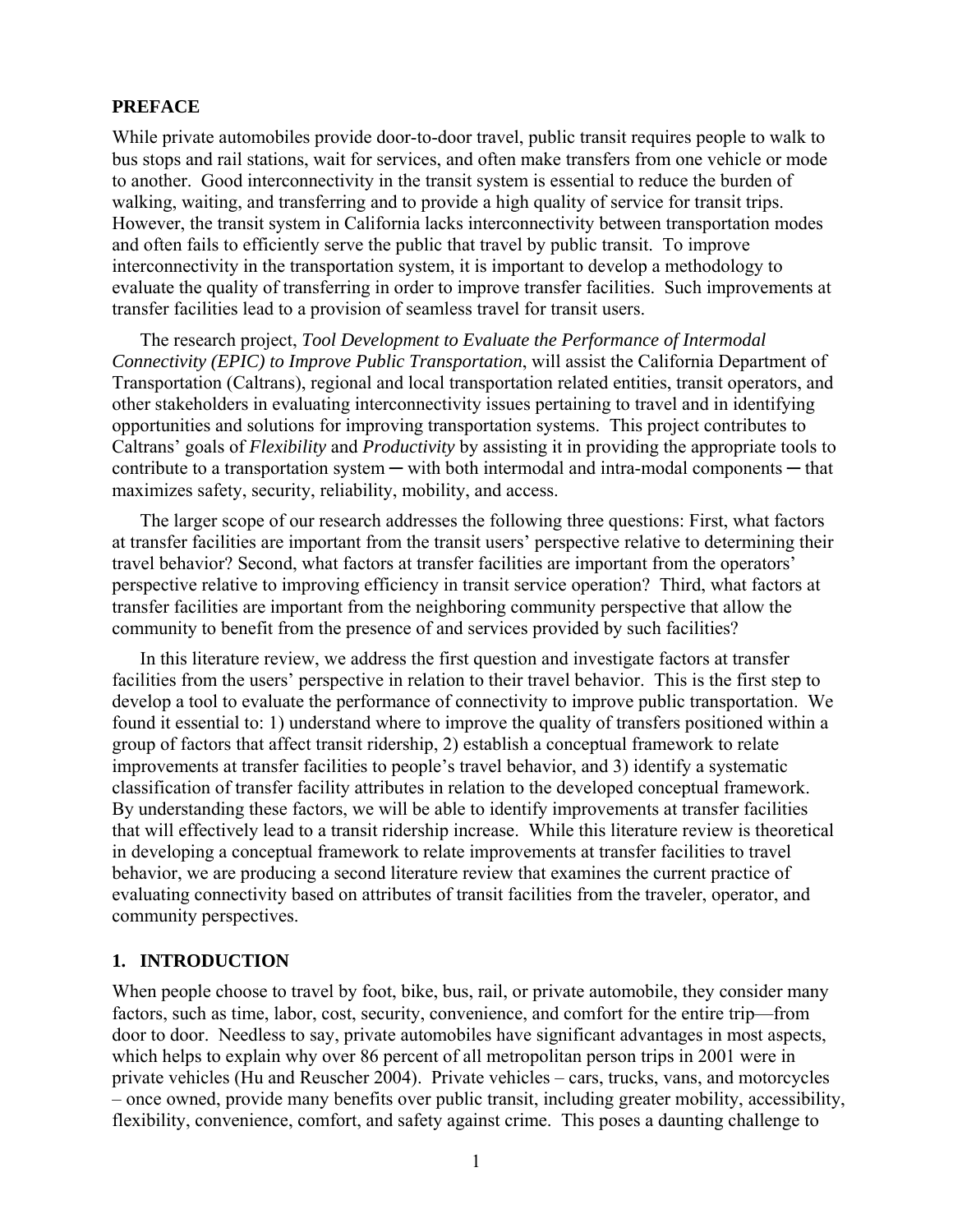public transit agencies aiming to improve their transit service to compete with private vehicles. Given that travelers tend to consider out-of-vehicle time (walking, waiting, transferring, etc.) to be substantially more burdensome than in-vehicle time, attracting travelers away from private vehicles in significant numbers will require transit agencies to focus increasingly on improving transit users' experience outside of vehicles – walking to and from stops, waiting for vehicles, and transferring between vehicles.

 The importance of intermodal connectivity has been recognized for a long time. The Committee on Intermodal Transfer Facilities of the Transportation Research Board in 1974 emphasized the importance of identifying factors to measure and be used to optimize total transportation network effectiveness:

"*The intermodal transfer facility determines total transportation network effectiveness. As a connecting node, the facility integrates the various transportation modes to maximize the number of users. A poor connector would discourage potential users or cause them to be diverted to other modes. Poor transportation system operating practices sometimes introduce crowding and delay, which can be attributed wrongly to inadequacy of the transfer facility. There is a need to establish factors that optimize total transportation network effectiveness. More information is required on the effect of system operating practices on modal transfer efficiency and space use, and procedures should be developed to improve efficiency and reduce space requirements, passenger inconvenience, and delay* (Committee on Intermodal Transfer Facilities 1974)."

 Attention to improving the connectivity of transit – between lines and systems – has been increasing for some time. The ongoing suburbanization of U.S. metropolitan areas puts traditional fixed-route transit service at a growing competitive disadvantage with private vehicles, and makes serving increasingly far-flung trip origins and destinations increasingly costly. In response, many cities, such as Boise (Idaho), Sacramento (California), and Seattle (Washington) (Pratt and Evans 2004), have adapted so-called "hub-and-spoke" route systems to serve growing service areas, increasing transfers in the process. A hub-and-spoke model derives its name from a bicycle wheel, which consists of a number of spokes jutting outward from a central hub. In the abstract sense, a location is selected to be a hub, and the paths that lead from points of origin and destination are considered spokes. This transit model requires that people be routed through a transfer station and make transfers among lines and systems before reaching their destination. In larger metropolitan areas with many transit operators, the number of transferring passengers can be very high. In such places, transfer centers are used to facilitate passenger transfers from one line to another, from one mode to another (car to/from bus, bus to/from rail, etc.), or from one system to another and are central parts of transit networks.

 Despite long-time recognition of its importance, efforts to address connectivity at transfer facilities have proven less effective than expected. First, although connectivity at transfer facilities is very important, both practitioners and researchers generally pay more attention to quantity and quality of *transit vehicle services* (in-vehicle travel) for their more intuitively obvious effects on ridership. Second, because transfer facilities vary in size, modes served, location, and amenities, it is hard to comprehensively analyze transfer facilities using uniform criteria (ITE Technical Council Committee 5C-1A 1992). Third, most of the literature on transfer facilities lacks a theoretical framework for how improvements of transfer facilities affect people's travel behavior and, subsequently, the overall ridership of the transit system. This lack of causal clarity in the research on transit transfer facilities is an enormous drawback that this research seeks to overcome.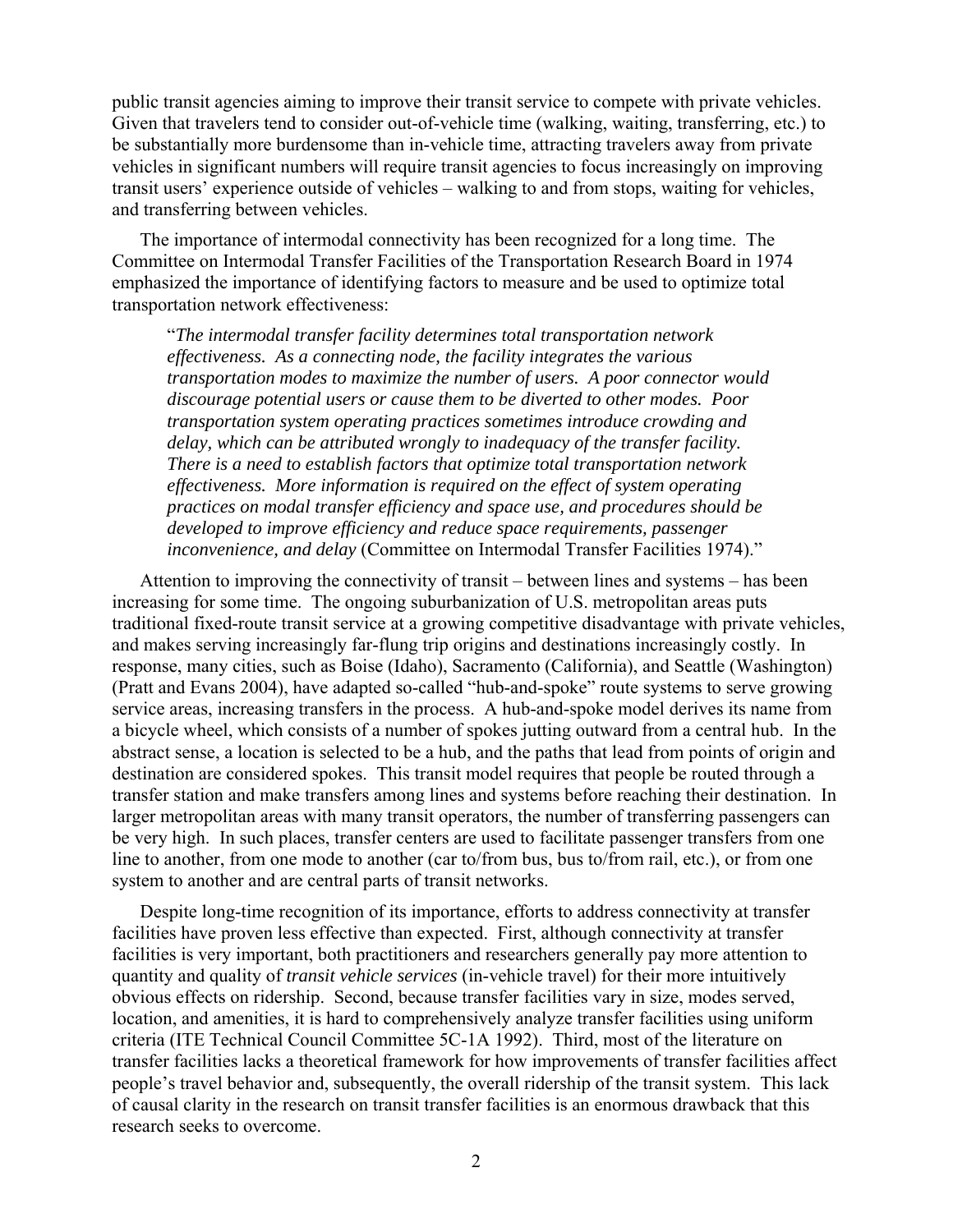Most previous studies of transit stops, stations, and transfer facilities have compiled laundry lists of attributes that contribute to or detract from travelers' transfer experiences, but have largely failed to consider the relative importance of each of these attributes, or whether and how they influence ridership separately or in concert with other factors (Rabinowitz et al. 1989; Fruin 1985; Kittelson & Associates 2003; Vuchic and Kikuchi 1974; Evans 2004). As a result, we know little about which attributes are most important, under which circumstances, and in what combinations with other factors. In other words, we know very little about the effects of transfer facilities on transit ridership and network performance. This state of knowledge based on past studies on the subject is incomplete because it fails to guide transit agencies toward planning practices that effectively improve the quality of transfers at transit centers that actually result in a ridership increase.

 This literature review addresses the lack of a theoretical basis for understanding the relationship between transfer-facility attributes and travel behavior. We do this by placing the literature in a *transfer penalties* framework. The concept of transfer penalties refers to *generalized costs* — including monetary costs, time, labor, discomfort, inconvenience, etc. that is, those costs involved in transferring from one vehicle to another and, between the same or different transportation modes, and is well-established theory in travel behavior literature (Ortuzar and Willumsen 2004).

 The implications of intermodal transit systems and the factors that affect transit ridership are discussed at three levels in this report. First, reviewing past studies on determinants of transit ridership, we find that policies and programs that transit agencies use to increase ridership have had only limited effectiveness. We have found that transit use is determined largely by factors outside the control of transit agencies, such as patterns of urbanization, regional economy, and demographic factors. Second, we introduce a framework that places transfer penalties within the context of total travel costs of a transit trip. The concept of travel costs is drawn from travel behavior modeling, and has been examined extensively in transportation economics, engineering, and planning literature. Value of time is another important concept in examining the relative importance of factors that influence people's travel behavior, particularly in mode choice. This section provides the theoretical backbone for the importance of improvements pertinent to transit transfers. Third, we examine factors thought to particularly influence transit transfers. In doing so, we make a clear connection between improvements at transfer facilities and changes in people's travel behavior through reduction in transfer penalties, so that we will have in turn a clear connection between transit agencies' efforts to reduce transfer penalties and increased ridership. From this perspective, we identify the relationship among transfer costs, time scheduling, and five evaluation criteria of transfer facilities which affect transfer penalties: 1) access, 2) connection and reliability, 3) information, 4) amenities, and 5) security and safety. The final section summarizes the gaps in the current literature by clearly defining the objective of this study, establishing a foundation for research on transit transfer facilities, and proposing an agenda for further research on transit transfers.<sup>1</sup>

#### **2. FACTORS INFLUENCING TRANSIT RIDERSHIP**

 $\overline{a}$ 

According to economic theory, transit ridership is determined by the level of service supplied in the system and travel demand in the service area. Transit systems operate in diverse urban

<sup>1</sup> Our second deliverable — a continuation of the review of the literature — focuses on reviewing aspects of transfer facility evaluation and directly addresses the project's research questions and explains the next steps in our research that leads to the project deliverables.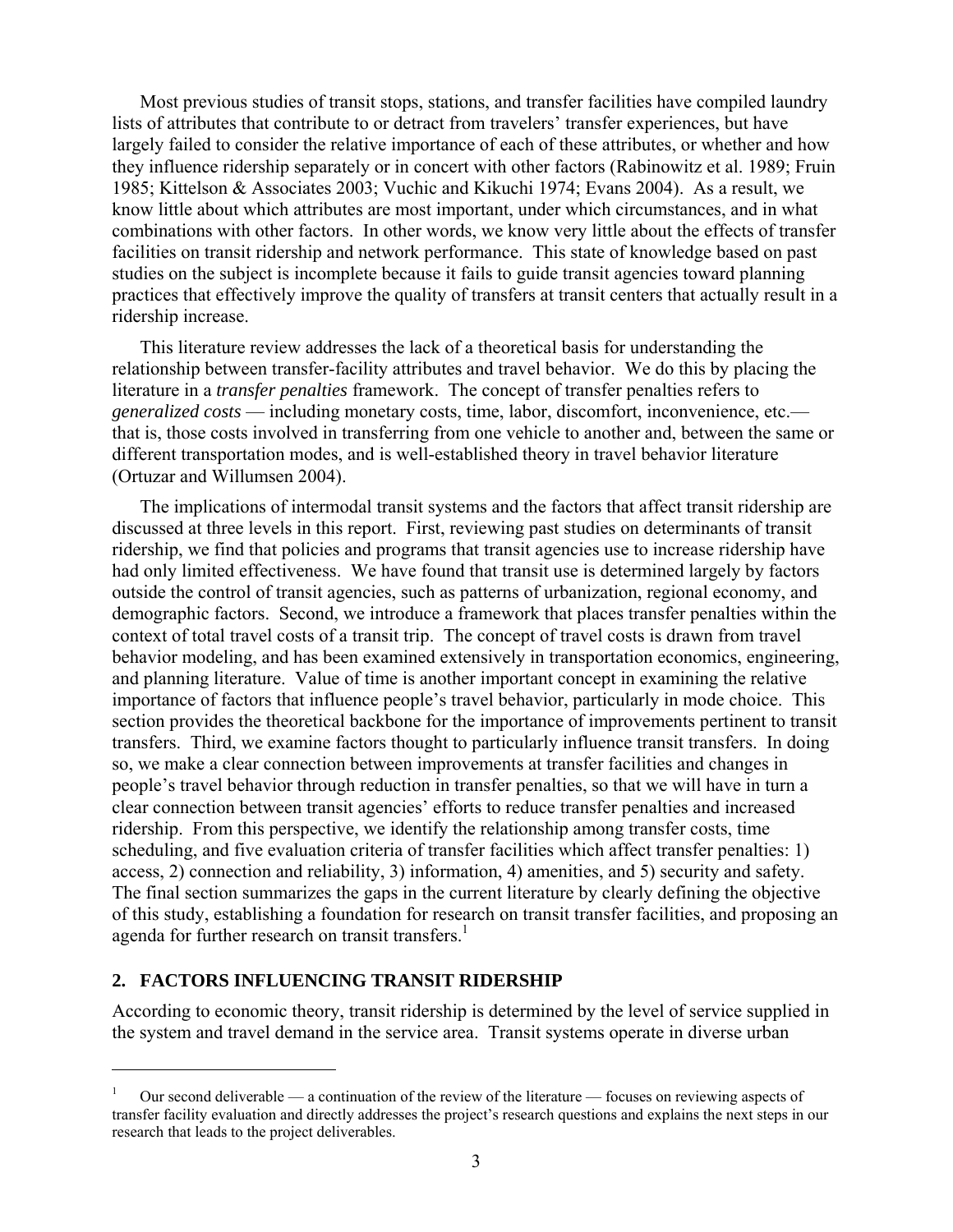environments where a variety of factors have been shown to influence service operation and travel demand. While aggregate travel demand is subject to people's socio-economic status, residential and work locations, and the state of the regional economy, transit agencies determine the level of service supply by taking into account their operating and financial conditions. Thus, actual consumption of transit services (i.e. transit ridership) can be considered a function of a set of factors that affect transit demand and a second set of factors that affect transit service supply.

 Factors that affect transit ridership, according to criteria by Taylor and Haas (2002) and Transport and Travel Research Limited and European Commission (TTRL & EC) (1996), can be grouped into three categories. 1) *External factors*, such as physical geography and population demographics; 2) *Indirect measures,* which include policy factors external to public transit agencies — such as land use freeway plans; and 3) *Direct measures,* which include policy factors internal to public transit agencies—such as service frequencies and fare levels (See Table 1).

*External* factors directly affect transit travel demand and are not easily influenced by local governments or transit agencies.<sup>2</sup> External factors include factors such as population and employment growth, the regional economy, salary scales, residential and workplace locations, and migration of people.

*Indirect policy measures* can be influenced by regional governmental actors (TTRL & EC 1996). Local governments may be able to implement *indirect measures* to increase the relative attractiveness of public transit services and influence peoples' decisions about whether to take a trip and on which mode (TTRL & EC 1996). These measures include regulation, taxation, and pricing for automobile use, land use planning, measures to reduce travel demand, and enhancement of non-motorized modes. While *indirect policy measures* can strongly influence transit use, they are usually outside of the control or influence of transit systems from the perspective of transit agency managers (Taylor et al. 2002).

 *Direct measures* are under the control of transit agencies, according to the framework of the study by Taylor et al. (2002). These measures enhance the advantages of public transit in absolute terms, and make public transit more attractive as a mode of transportation. These measures are related to the level of service provided, fare structure, service frequency and schedules, route design, and service information.

 Although transit agencies have a variety of measures to take, their effectiveness is limited, compared to the impact of external factors. Direct policy instruments (or *direct measures*) have little influence on changes in people's choice over transportation modes for travel (TTRL & EC 1996; Taylor et al. 2002). TTRL  $& EC(1996)$  recommends that the most effective strategy is to "combine direct and indirect measures through a combination of physical, flow control and relative pricing measures." Despite their relatively low effectiveness, continuous efforts to incrementally improve service by transit agencies are important by helping to provide mobility and accessibility to transit dependents, reduce traffic congestion, improve air quality, and other issues related to automobile use.

 $\overline{a}$ 

<sup>2</sup> Here we distinguish *travel demand* that arises to meet people's needs to travel to conduct other activities and *consumption of service* that reveals actual movement of people by driving and taking public transit. In other words, travel demand exists even though it may not be met due to the insufficient level of supply, as treated in general consumer theory.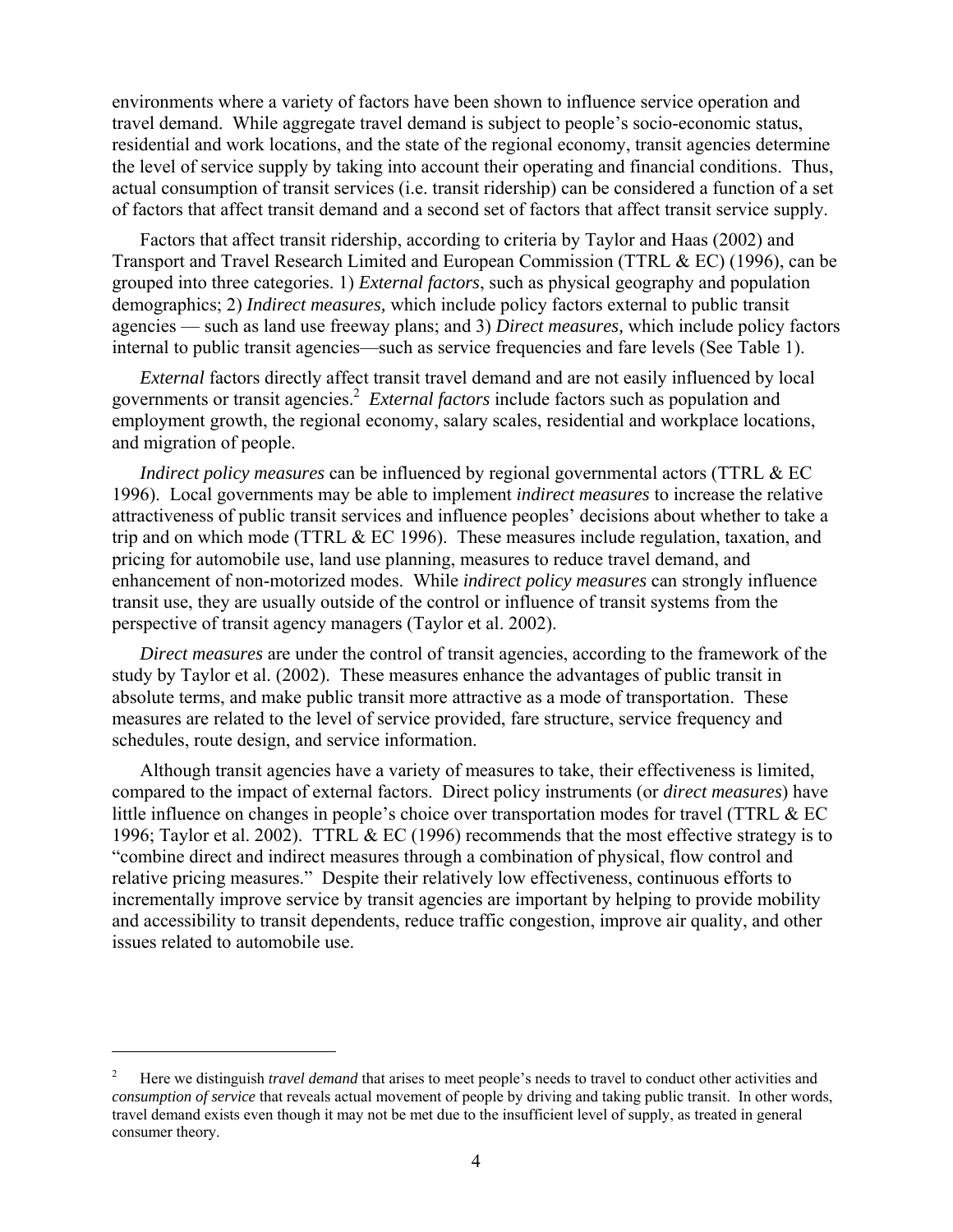# **TABLE 1 Direct and Indirect Factors Influencing Transit Ridership**

| <b>INDIRECT MEASURES</b>                               | <b>CAR OWNERSHIP</b>                                                                                                                                                                                                                                                                                                                                                                                                                                                                                                                                                                                                                         |
|--------------------------------------------------------|----------------------------------------------------------------------------------------------------------------------------------------------------------------------------------------------------------------------------------------------------------------------------------------------------------------------------------------------------------------------------------------------------------------------------------------------------------------------------------------------------------------------------------------------------------------------------------------------------------------------------------------------|
| Improving the competitive position of public transport | Taxation of car ownership<br>Restrictions on car ownership<br>Road pricing<br>CAR USE (AREA SPECIFIC)<br>Traffic calming<br>Access restrictions<br>Car vehicle specification<br>CAR USE (GENERAL)<br>Fuel tax<br>Restrictions on car use<br><b>OTHER</b><br>Information on traffic conditions<br>Land-use planning<br>Tele-communications / tele-shopping<br>Flexible working hours<br>Increase in road capacity<br>Improvements to non-motorized modes                                                                                                                                                                                      |
| <b>DIRECT MEASURES</b>                                 | <b>PRICING</b>                                                                                                                                                                                                                                                                                                                                                                                                                                                                                                                                                                                                                               |
| How to improve the offer of public transport           | Fare levels<br>Ticketing regimes/fare structure<br>Ticketing technology<br>Subsidy regime<br>Fleet size<br><b>SERVICE PATTERN</b><br>Extensiveness of routes<br>Distance to/from stops<br>Service frequency/travel time<br>Operating hours<br><b>SERVICE QUALITY</b><br>Vehicle characteristics<br>Bus/rail stop quality<br>Interchange quality<br>Quality/Number of staff<br>PRIORITY MEASURES<br>Link priority/right-of-way<br>Junction priority<br>Quality regulations<br><b>REGULATORY REGIME</b><br>Market regulation<br>Operational regulations<br><b>INFORMATION</b><br>Information provisions<br>Publicity/promotion<br><b>OTHER</b> |
|                                                        | Park-and-ride<br>Integrated approach                                                                                                                                                                                                                                                                                                                                                                                                                                                                                                                                                                                                         |

Source: Taylor et al (2002) and TTRC & EC (1996)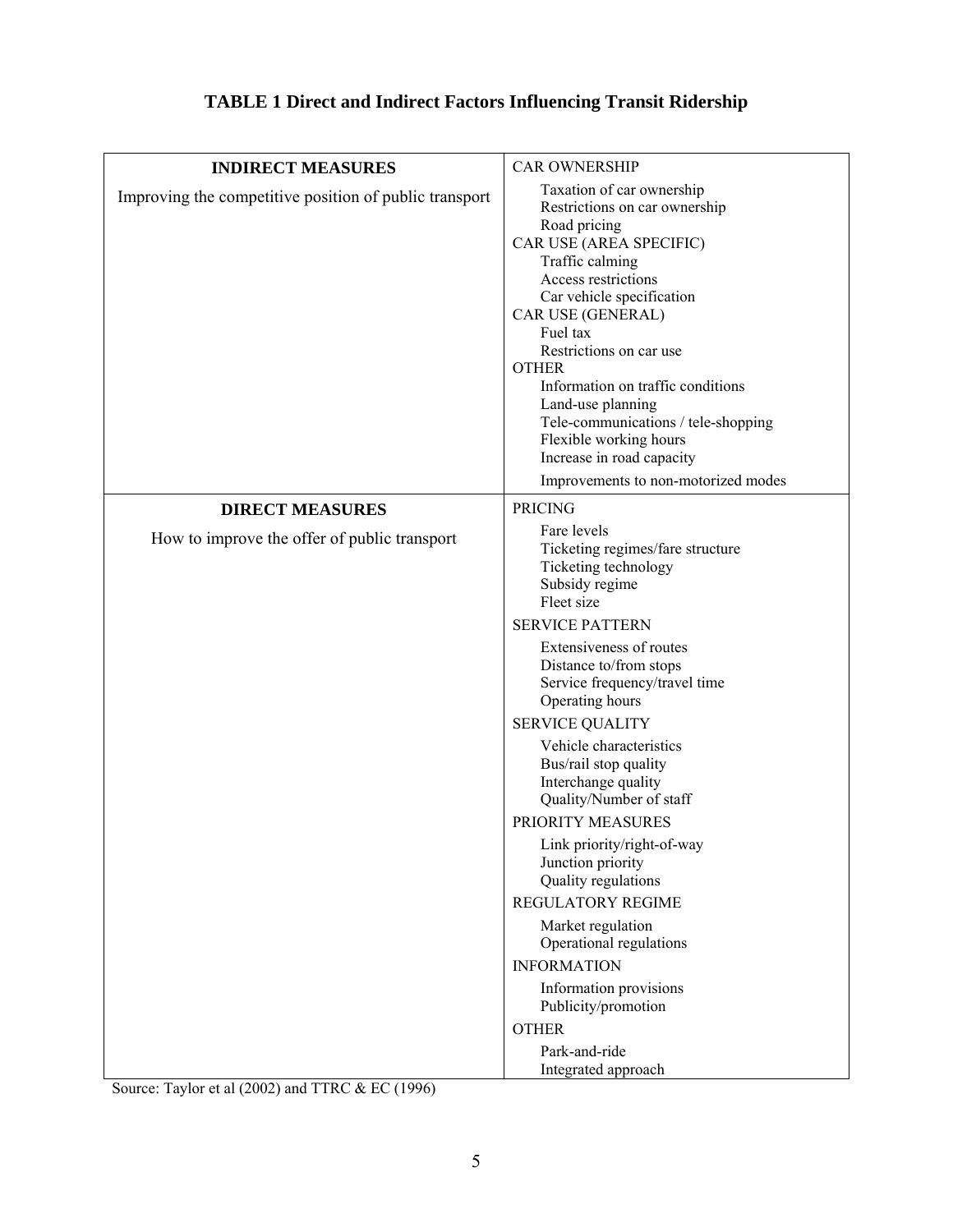#### **2.1 Relative Effects of Factors Internal to Transit Agencies on People's Travel Behavior**

Transit agencies can use *direct measures* to increase the relative attractiveness of transit service to encourage people to choose transit among various modal options. In this section, we review the effects of these measures that transit agencies can control, and carefully examine what aspects of a trip are influenced by these measures.

 Many studies on the subject prior to 1990 examined the impacts of various measures on transit ridership or modal shift to transit service at an aggregated level. Subsequently, the focus shifted to a disaggregated analysis using discrete choice models, which can take into account various characteristics of individual travelers and trips. Since the impacts of various measures are likely to vary by socio-demographic characteristics of travelers (e.g. age, income, auto access) as well as by trip characteristics (e.g. trip purpose, travel time of day, trip length), it is necessary to examine the impacts of various direct measures on people's choice of travel mode by different market segments (Cervero 1990; TTRL & EC 1996). Past studies have reported that changes in service quality, such as frequency of service and schedule reliability, have more significant impacts on ridership than fare changes. However, few studies have examined how improving transit facilities affects ridership (Cervero 1990; TTRL & EC 1996; Paine et al. 1967; Wachs 1981).

 Table 2 presents an array of approaches available to transit agencies to increase ridership, some of which are drawn from a list of *direct* measures in the TTRL & EC study (1996). In this table, italicized items are related to transferring. The concept of elasticity is often used to examine the effect of some measure on transit ridership. In this case, elasticity is defined as the ratio of a percent change in ridership to a percent change for that measure. For example, when transit ridership decreases by 10 percent with a fare increase of 20 percent, fare elasticity is -0.5  $(=0.1/0.2)$ .<sup>3</sup> Since it is an algebraic calculation, it requires numerically quantifying a change in some measure. For this reason past studies have primarily focused on measurements that can be easily quantified, such as fare, service output, and headway, and less on other measures that can be only qualitatively evaluated.

## *Fare and subsidy*

 $\overline{a}$ 

Of all measures, fare elasticity has been examined the most in past studies. Cervero (1990) reviewed studies up to 1988 with a focus of transit pricing and found that fare changes have relatively small effects compared to changes in service quality, such as average headway and speed. Most studies Cervero reviewed reported estimated fare elasticities between -0.1 and -0.5. Similarly, the review of TTRL & EC (1996) reports fare elasticities in the range of -0.2 to -0.5. In general, fare elasticities are approximately half of elasticities of changes in service quality. Gaudry (1974) has found similar conclusions in his regression study that compares relative effects of factors on transit ridership.

Studies on the effect of transit subsidies report a range of elasticities from  $+0.2$  to  $+0.4$  based on a review of 11 international cases (Bly, Webster, and Pounds 1980; TTRL & EC 1996). However, the mechanism of the effect of transit subsidies on ridership is complex. While transit

<sup>3</sup> When elasticity is between negative infinity and negative one, demand is elastic, which means the percentage change in quantity is greater than that in price. When elasticity is between negative one and zero, demand is inelastic, which means the percentage change in quantity is smaller than that in price. The negative sign indicates that an increase in price leads to a decrease in demand, and vise versa.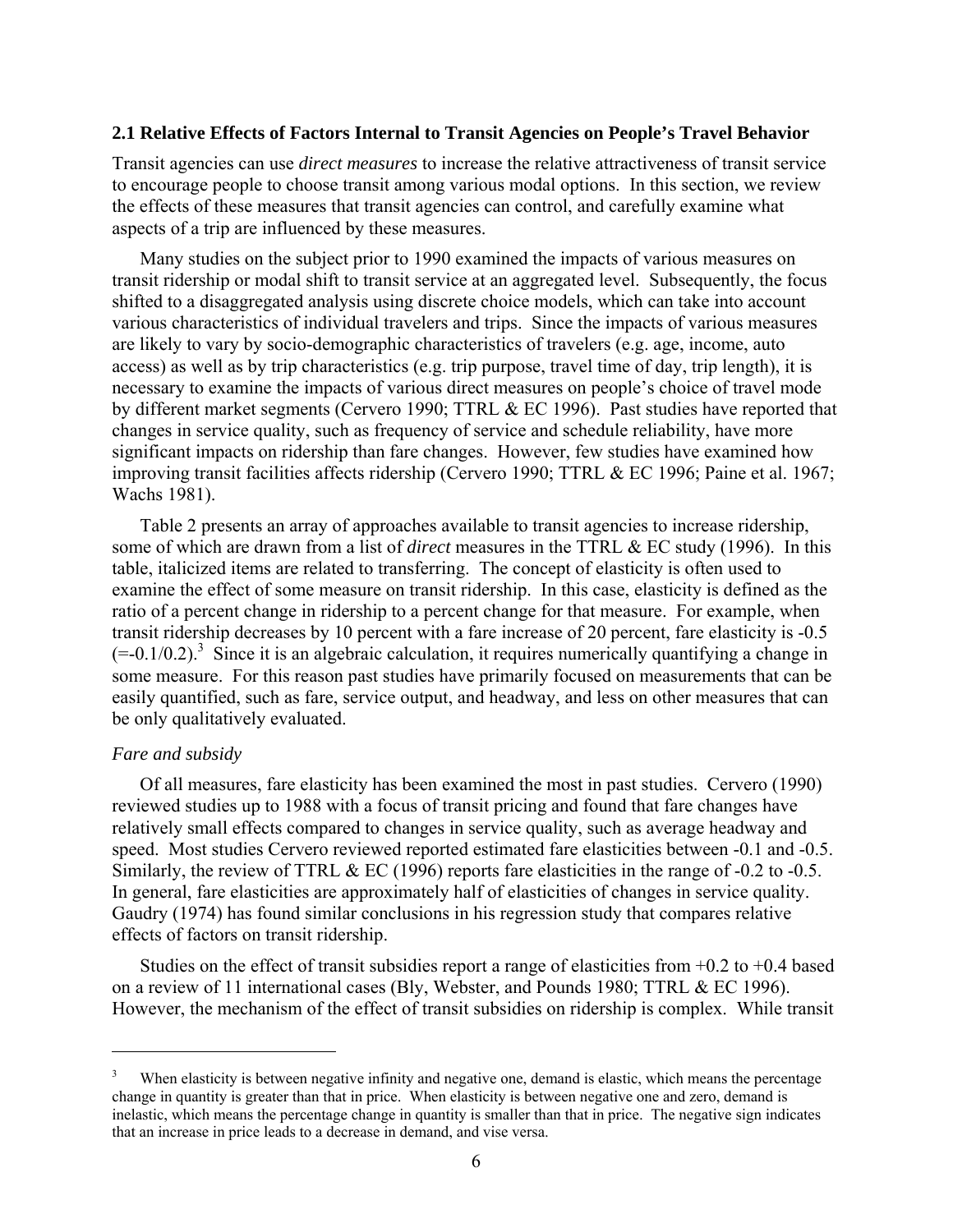subsidies certainly help to keep fares lower and increase service supply more than without subsidies, it is not clear which of these two factors is a main cause for an increase in ridership increase. Since part of the subsidies is often used to increase labor compensation, subsidies do not increase service output in the same proportion (Lave 1985), which, in turn, reduces the effects of subsidies on ridership.

A fare structure is likely to significantly influence ridership especially when it varies by time of day and trip distance, since it influences people's mode choice of travel differently for different socio-demographic groups and for different trip purposes. However, there has not been much study done in this field. Smartcard technology is also related to fare structure, but is still very new with little, if any, evidence of its impacts on ridership (TTRL & EC 1996).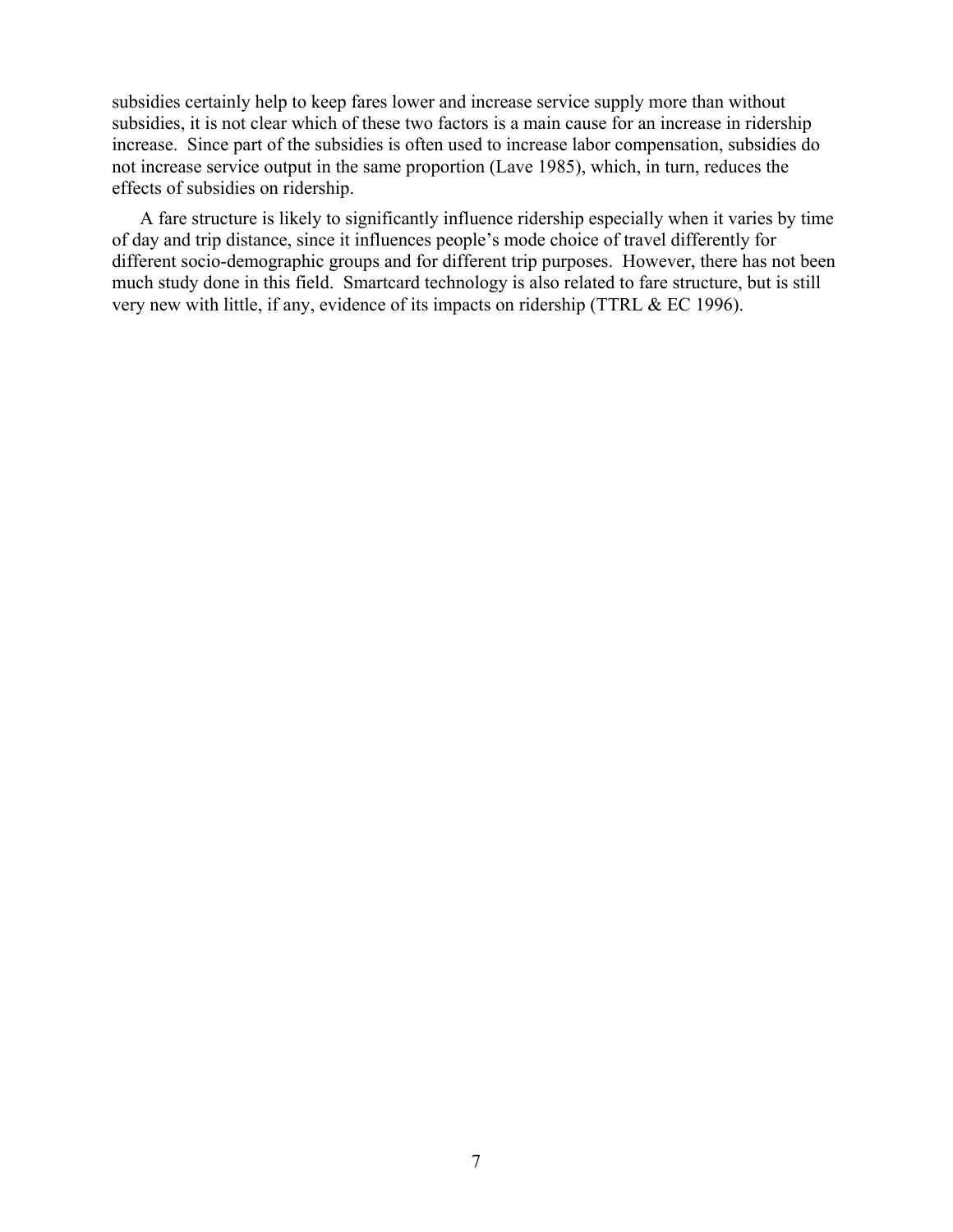| Group                     | Factor                                                               | <b>Elasticity</b>                                   |
|---------------------------|----------------------------------------------------------------------|-----------------------------------------------------|
| Fare and subsidy          | fare level                                                           | $-0.5$ $\sim$ -0.1(half of that of service quality) |
|                           | subsidy regime                                                       | $+0.2-0.4$ (its effect is not clear)                |
|                           | ticketing regime/fare structures,                                    |                                                     |
|                           | ticketing technology (smart card)                                    | $\overline{\phantom{0}}$                            |
| Service supply:           | (vehicle-km of bus service)                                          | $+0.2 - 0.7$                                        |
|                           | route, stops                                                         |                                                     |
|                           | station distance                                                     | $-0.57 - 0.49$                                      |
|                           | operating hours                                                      |                                                     |
| Service quality           | twice as much effects on                                             |                                                     |
|                           | ridership as fare changes)                                           |                                                     |
|                           | service frequency/scheduled                                          |                                                     |
|                           | journey time                                                         |                                                     |
|                           | waiting time                                                         | $-0.54$                                             |
|                           | Reliability                                                          |                                                     |
|                           | vehicle speed (in-vehicle travel                                     | $-1.16 - 0.59$                                      |
|                           | time)                                                                | $-0.54$                                             |
|                           | vehicle speed (in-transit time)<br>link priority/segregated right of |                                                     |
|                           | way                                                                  |                                                     |
|                           | junction priority                                                    |                                                     |
|                           | vehicle characteristics                                              |                                                     |
|                           | fleet size                                                           |                                                     |
| <b>Transit facilities</b> | bus/rail stop quality                                                |                                                     |
|                           | station facilities                                                   |                                                     |
|                           | bus stop quality, station facilities                                 |                                                     |
|                           | terminal/interchange quality                                         |                                                     |
|                           | park and ride                                                        |                                                     |
|                           | information provision                                                |                                                     |
| Others                    | safety/security                                                      |                                                     |
|                           | publicity/promotion                                                  |                                                     |
|                           | market regulation                                                    |                                                     |
|                           | number and quality of staff                                          |                                                     |
|                           | operational regulations/quality                                      |                                                     |
|                           | regulations                                                          |                                                     |

# **TABLE 2 Measures Available to Transit Agencies4**

#### *Service supply: route, stops, and operating hours*

 $\overline{a}$ 

Since ridership is determined by service supply and travel demand, the level of service supply certainly influences ridership. Elasticities of ridership to service supply measured by vehicle-kilometers of bus services are in the range of  $+0.2$  and  $+0.7$  (TTRL & EC 1996).

<sup>&</sup>lt;sup>4</sup> Vehicle speed is the only factor in this table that is estimated by a discrete choice model study. Other factors are estimated by aggregate models or not specified at all in the literature.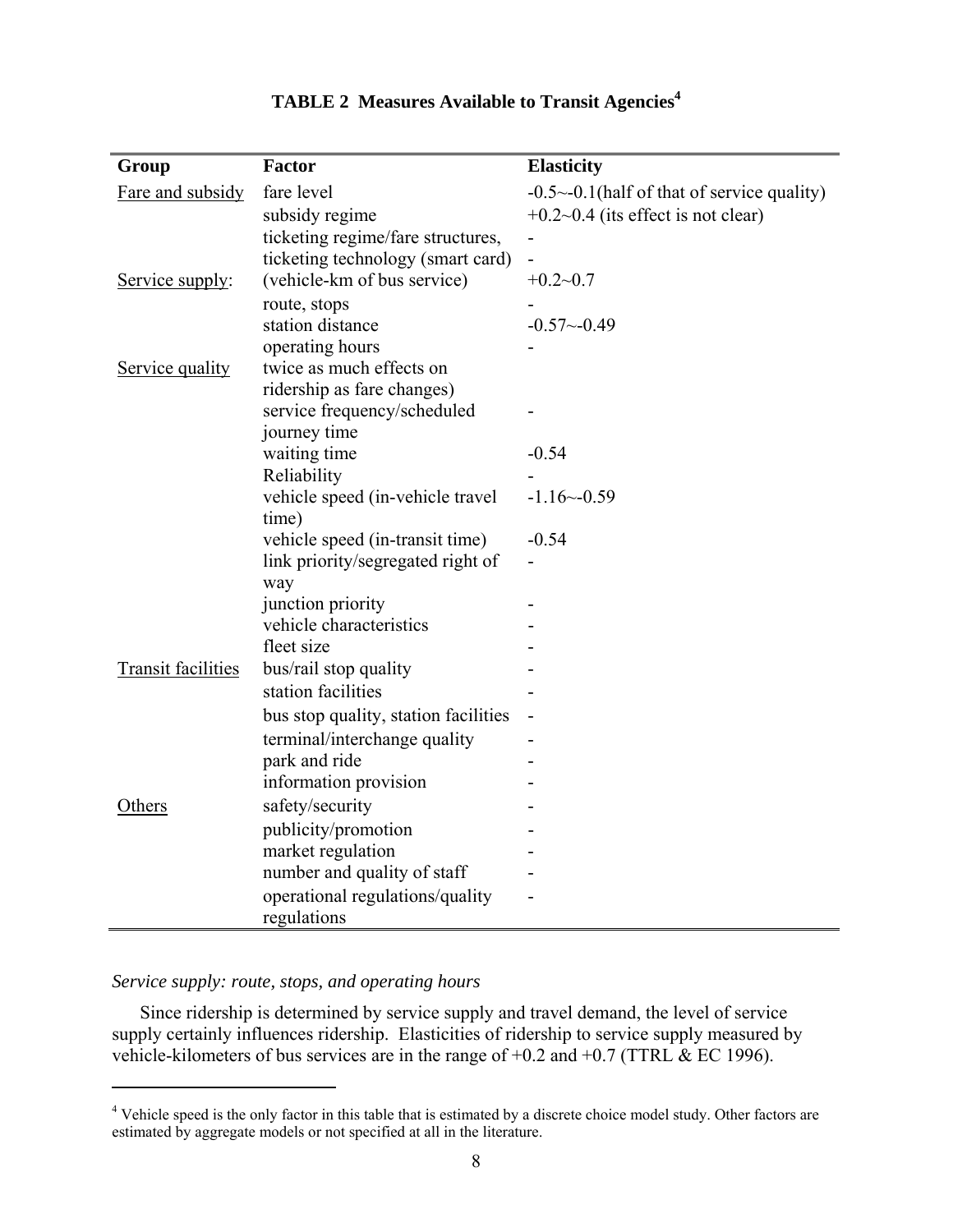Routing and the degree of route extension influence a transit system's coverage area, and therefore potentially influence ridership. The effect of these factors on ridership significantly varies by area. Some scholars critique the expansion of transit service into suburban areas as having the effects of lowering productivity, efficiency, and therefore effectiveness of transit service (Lave 1985; Garrett and Taylor 1999).

 In contrast, the number or density of stops shows a relatively large impact on ridership, because it affects access distance and walking time for transit users. Transit service demand with respect to walk time is very sensitive (Cervero 1990). TTRL & EC (1996) cites a study by Gordon and Wilson (1985) to report that demand for light and heavy rail have elasticities of - 0.568 and -0.485 respectively with respect to walking distance. Station distance also determines distance that rail users may have to walk to access and therefore affects walking time, which is perceived to be very onerous by travelers.

 While some users may have a preference for longer operating hours, there has been no careful study to separate the effects of longer operating hours from the effects of an increased total service supply due to longer operating hours. In other words, is it the earlier and later hours that attract riders, or simply the greater number of vehicle runs?

## *Service quality: service frequency/scheduled journey time, vehicle speed, link priority/segregated right of way, junction priority, vehicle characteristics, fleet size*

From TTRL & EC (1996), service frequency "refers to average frequency, length of operating day/week, and reliability." The most important objectives of scheduling and frequency adjustment in service quality are to reduce overall travel time and improve convenience for passengers (Evans  $2004$ ).<sup>5</sup> Scheduling changes can be made to improve the reliability of service that results in both actual and perceived waiting time for passengers and less anxiety (Evans 2004). While frequency of service, headway, and reliability influence opportunities for waiting time at stops/stations, vehicle speed is a main factor to determine travel time (or in-vehicle time). In general, changes in service quality, such as average headways and speeds, have twice as much effect on ridership as fare changes (Cervero 1990).

 It is very difficult to reliably measure service elasticities in response to multiple service changes that often occur simultaneously – such as schedule changes that accompany a fare increase. Further, most transit ridership data are in terms of unlinked trips, while travelers make linked trips (*walk – wait – ride – walk*, or *walk – wait – ride – walk – wait – ride – walk* in the case of a trip with a transfer), where the out-of-vehicle aspects of the links have the largest influence of perceived travel burdens. Such methodological challenges notwithstanding, Evans (2004) reports an elasticity of 0.5 in response to service frequency changes. When changes in service hours and frequency were accompanied by aggressive marketing, such as direct mail campaigns, free ride coupons, and image building by new bus paint designs in Santa Clarita and Santa Monica, California, each transit system experienced significant ridership increases with elasticities of +1.14 and +0.82 respectively (Evans 2004; Mass Transportation Commission 1964).

 $\overline{a}$ 

<sup>5</sup> In the TCRP report 95, Evans (2004) list the following types of scheduling and frequency changes for discussion: 1) frequency changes, 2) service hours changes, 3) frequency changes with fare changes, 4) combined service frequencies, 5) regularized schedules, and 6) reliability changes. Combined service frequencies is the approach to offer a combination of different transit services on the same corridors to accommodate diverse trips taken by different groups of transit users.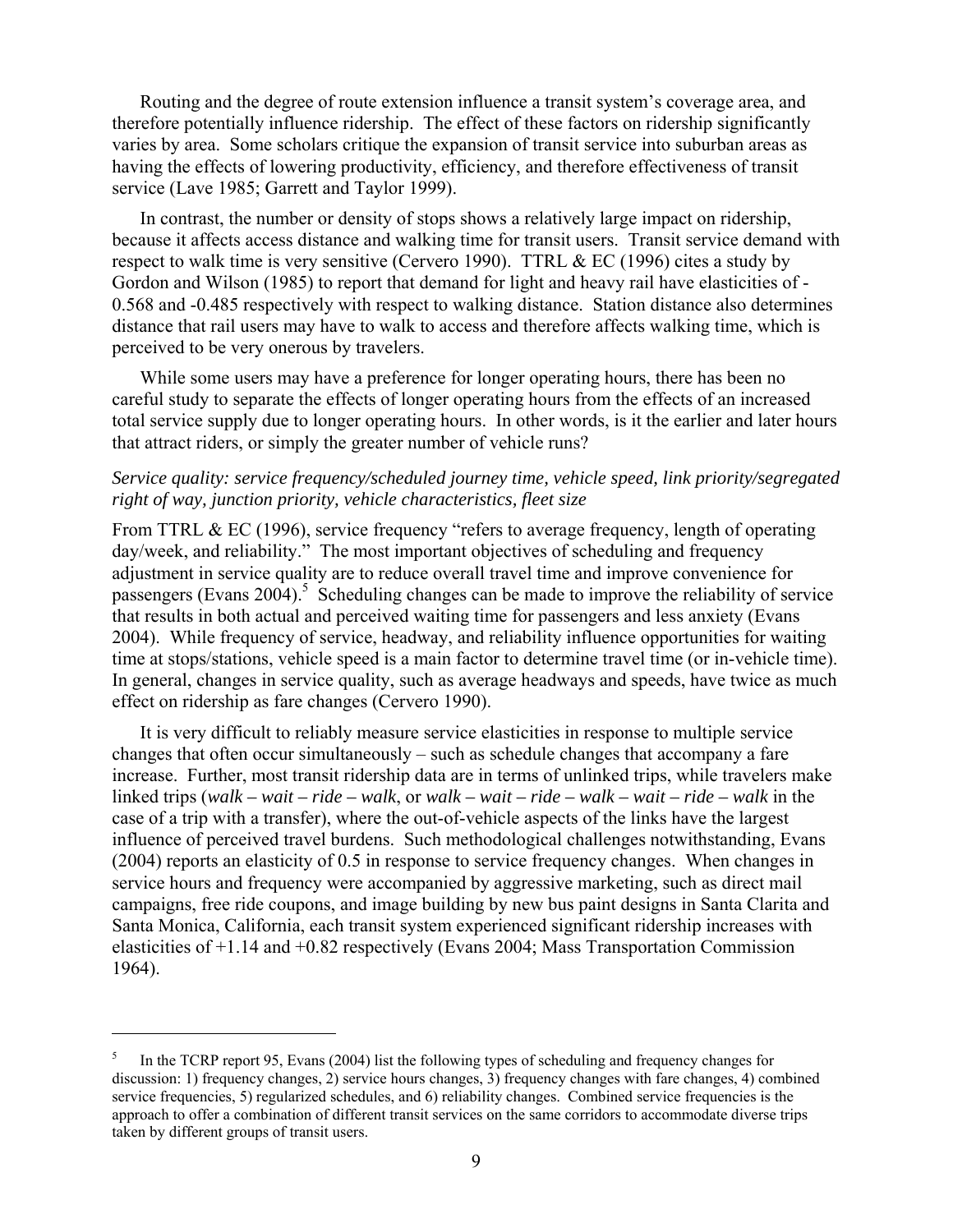In general, higher values of elasticity are achievable when frequency changes are made to transit lines with previous service schedules with 60 minute or 30 minute headways and when riders are mainly in middle and upper income groups (Evans 2004). On the other hand, elasticity tends to be relatively low when previous service already has short headways and the majority of patrons are from lower income groups (Evans 2004). In addition, different groups of transit users have different responses to frequency changes. Off-peak riders are often more sensitive to frequency changes than peak period riders (Evans 2004). Since transit dependents are likely to use transit service even though service quality may not be satisfactory, an increase in ridership due to frequency changes is often attributed to an increase in new discretionary (choice) riders who are likely to be in middle and upper income groups (Holland 1974).

 Scheduled journey time and vehicle speeds affect in-vehicle travel time. Cervero (1990) reports in-vehicle travel time elasticities in the range of -0.59 and -1.16 from two mode choice studies (McGillivrary 1969; Domencich, Kraft, and Valette 1968), in which the high end represents an elasticity in the peak period. Gaudry (1974) reports elasticity of 0.27 for in-transit time, compared to fare elasticity of -0.15.

 Service frequency and reliability determine travelers' waiting time at transit facilities. Transit riders are found to be very sensitive to out-of-vehicle time, and among various types of out-ofvehicle time, waiting time is the most onerous factor to transit users (Cervero 1990). Gaudry (1974) reports elasticity of -0.54 for waiting time.

 Reliability is one of the most important factors to attract transit ridership. Commuters in attitudinal studies conducted in Baltimore and Philadelphia considered "arrival at intended time" as the second most important for work trips, following "arrival without accident (Evans 2004)." Similar results were shown in a survey in Boston and Chicago; "arrival at intended time" is more important than travel time, waiting time, and cost measures (Evans 2004). Improvement in reliability and speed in urban bus services in Britain in the 1970s significantly increased ridership (TTRL & EC 1996). In the study conducted by Horowitz and Thompson (Horowitz and Thompson 1995), time-scheduling and reliability are the second most important attribute at transfer facilities following safety and security. Douglas (1991) found in a study in New Zealand that the value of *expected* delay was 8 times as much as that of walk time for rail users (TTRL & EC 1996). Waiting time with uncertainty of arrival of the next vehicle increases the value of waiting time by a factor of two (Webster 1977).

 Link priority, segregated right of way, and junction priority generally influence ridership through their impacts on variability of travel time and in-vehicle travel time. The effect of bus lanes has been found to be less than expected in the studies reviewed by (TTRL & EC 1996). While one study reports that the reduction of travel time by increased speed of a light rail line using junction priority from 33 minutes to 22 minutes increased ridership by 10 percent, the measure of junction priority is not developed enough and it is still difficult to evaluate its effect (TTRL & EC 1996).

 It is also difficult to quantify vehicle characteristics, and there is no hard evidence to support particular vehicle characteristics, although people generally prefer comfortable rides by rail vehicles to those by buses.

## *Transit facilities: Bus/rail stop quality, station facilities, terminal/interchange quality, park and ride, information provision*

The quality of transit facilities can have significant impacts on attracting ridership to transit systems in several different ways. Since one of the main functions of transit facilities is to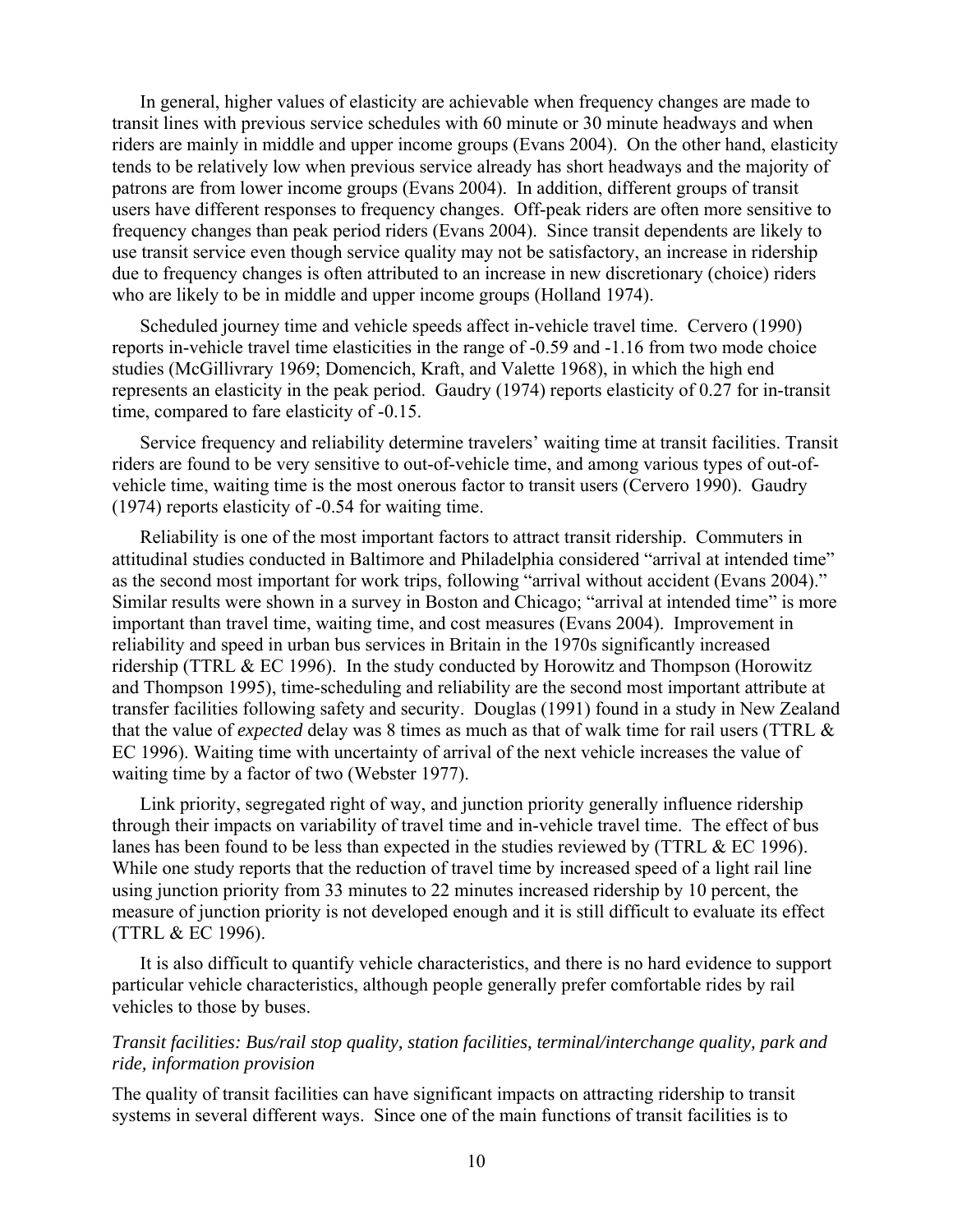accommodate users' waiting time, factors such as comfort, security, safety, and convenience, influence people's experience in taking public transit service, and therefore increase their likelihood of choosing transit service over other modes. However, past studies provide little evidence that clearly indicates a *direct* connection between qualities of transit facilities and ridership. As we discuss in later sections of this report, qualities of transit facilities can *indirectly* affect transit demand and ridership by improving travelers' experience at facilities.<sup>6</sup>

 Some studies examined the values transit users placed on components of terminals (e.g. including waiting facilities, lifts/escalators, catering facilities, and information displays), terminal/interchange quality, and park-and-ride facilities. Survey respondents in the study by Douglas (1991) value improvements on stations as much as those on trains (TTRL  $& \text{EC } 1996$ ).<sup>7</sup> However, the effects on transit demand are unknown (TTRL  $& EC$  1996).<sup>8</sup> The only study that took into account a component of transit facilities in a discrete choice model is the study by Guo and Wilson (2004), which showed that the presence of escalators to assist level changes for transferring at subway stations could reduce transfer penalties.

 At the same time, it is not difficult to think that a small change in transit facilities will not dramatically change people's travel behavior. A study in Lima, Peru, showed that bicycle storage and easier access for the handicapped by replacing stairways did not have a statistically significant impact on people's choice of travel mode in the stated preference survey, while increase in feeder service to rails and in bus rapid transit service to downtown were found important (Martinez 2003).

 Travel time interconnectivity at transfer facilities is very important. This is determined mainly by vehicle scheduling: "Specific benefits from adjusting frequencies so that services interconnect efficiently. Values of waiting time on transferring (or interchange) and delays are high (TTRL & EC 1996)." Several studies in recent years developed models to minimize the uneasiness, inconvenience, and other costs associated with transit transfers.<sup>9</sup> These studies used a modeling approach to optimize time-related functions such as time tables and vehicle dispatching to reduce waiting time (Shayer 2004).

 In the survey study by Douglas (1991), respondents placed a value of seven New Zealand cents on at-stop (rail) information in addition to having leaflets, and also placed a similar value on a telephone inquiry system, and real-time information (TTRL & EC 1996). However, no

 $\overline{a}$ 

<sup>6</sup> One of the main problems in past studies that evaluated the qualities of transit facilities is a lack of a conceptual framework that explains how facility improvements can affect transit demand and ridership and how cost effective those improvements are. For example, although almost all transit users would like to have shelters and benches at bus stops, the presence of shelters and benches does not necessarily increase ridership, as the presence of refrigerators and laundry machines at bus stops, for an extreme example, does not necessarily increase ridership. This lack of causal clarity in the research on transit transfer facilities is an enormous drawback when transit agencies implement transit facility improvements in order to increase the overall ridership in the transit system.

<sup>7</sup> Network Southeast have values for station appearance, station facilities (including catering) and information, although there is some debate about the plausibility of some of these values (See Cuthbertson et al., 1993).

London Underground and British Rail have determined the values passengers place on terminals (Case study 2.5). A look-up table of interchange (or transfer) penalties has been developed based on distance and connection time, to take into account that certain interchanges are more onerous than others. Evidence from Thameslink suggests that this method may have underestimated the penalty of cross London interchanges, which has implications for other rail schemes.

 $9$  These studies include Bookhinder and Desilets (1992), Chowdhury and Chien (2001), Chowdhury (2001), and Boile (2002).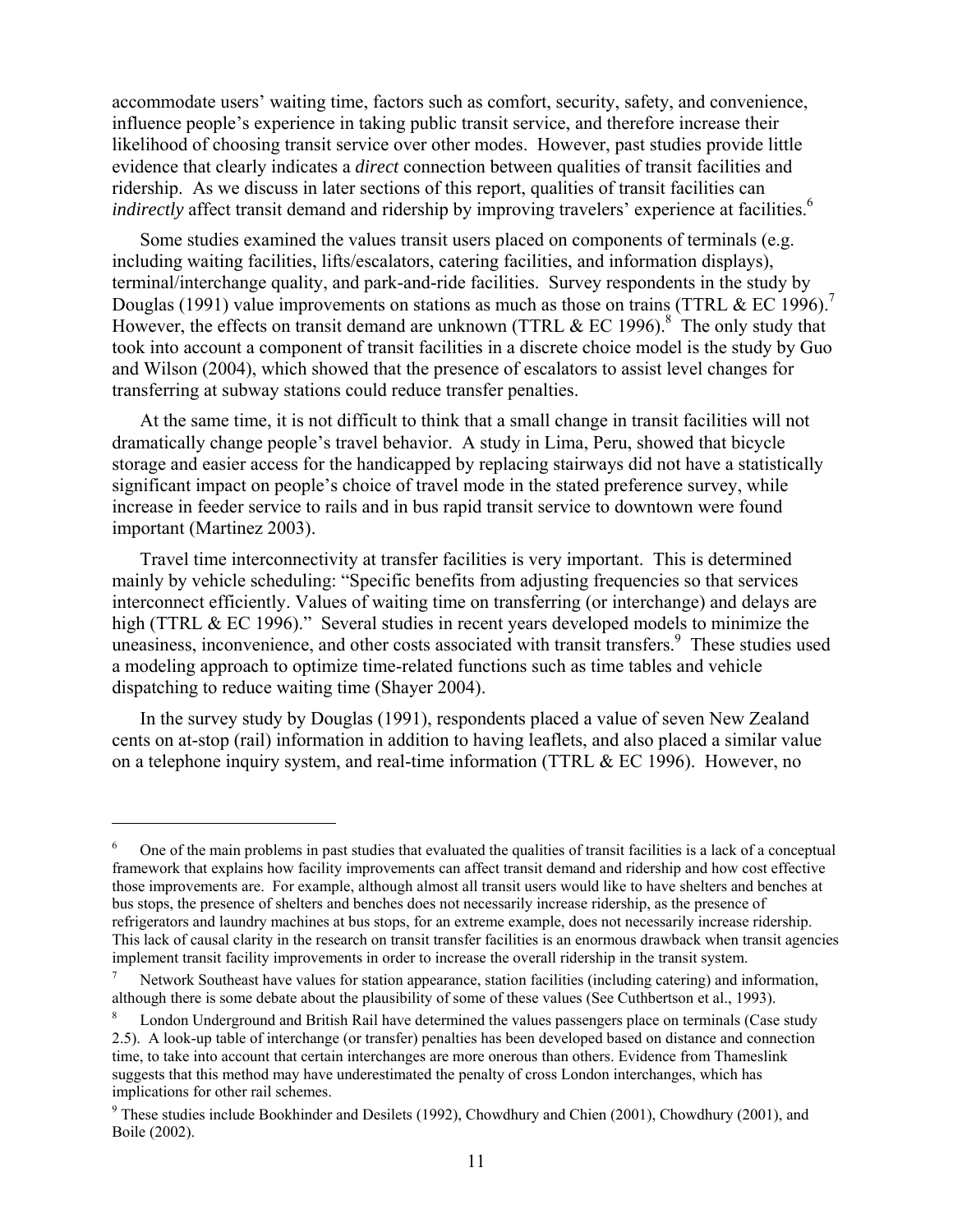study has been found that provides evidence of a significant effect of route-specific service information on an increase in ridership.

There are other measures listed by TTRL  $& EC(1996)$ . These include publicity/promotion, market regulation, number and quality of staff, and operational regulations/quality regulations. These measures, however, lack hard evidence of their effects on transit demand.

#### *Safety and Security*

 While it may not necessarily attract new ridership, improving the built environment to reduce overall crime may have a significant impact on regaining transit users' confidence. Transit security is a serious concern in most metropolitan areas of the United States. Studies that examined the relationship between transit facilities and crime show certain built environment attributes contribute to higher and lower crime rates. Crime rates were higher for bus stops near alleys, multi-family housing, liquor stores and check-cashing establishments, vacant buildings, and graffiti and litter (Loukaitou-Sideris et al. 2001; Liggett, Loukaitou-Sideris, and Iseki 2001). In contrast, good visibility of the bus stop from its surroundings, large numbers of pedestrians, and the existence of bus shelters contributed to lower crime rates (Loukaitou-Sideris et al. 2001; Liggett, Loukaitou-Sideris, and Iseki 2001).

 While the studies found that the most important predictor of crime is the location of bus stops, appropriate design and layout of the physical characteristics around transit facilities at the micro level can affect opportunities for and likelihood of criminal activity (Liggett, Loukaitou-Sideris, and Iseki 2001). In the case of the light rail system that runs through the median of the Century Freeway (I-105) in Los Angeles, the study found a high crime rate at park-and-ride facilities adjacent to stations. While these parking lots are partially fenced and adequately lit, a lack of pedestrian activity reduces the level of ambient surveillance and may facilitate criminal activities (Loukaitou-Sideris, Liggett, and Iseki 2002). Platforms of five stations with high crime rates are located in the middle of the freeway median and isolated from surrounding neighborhoods (Loukaitou-Sideris, Liggett, and Iseki 2002). These stations are likely to suffer from little visibility and natural surveillance as well as several hiding places (under stairs and behind pillars), and result in higher crime rates. There is certainly correlation between the built environment at and around transit facilities and the incidence of crime. The sense of security is so important in people's choice of travel mode, time of travel, and route that it may completely deter taking transit. Therefore, transit agencies should maintain a certain minimum level of security, taking measures of policing and improving the built environment.

 Overall, measures available to transit agencies have only limited effects to increase ridership in comparison to the effects of external factors and indirect measures in policy options that are outside the control of transit agencies. Past studies provide more information on the effects of factors that are easily quantified, such as fare, service output, and headway, on ridership, and have resulted in an understudy of other measures that can be only qualitatively evaluated. There is no clear theoretical framework to relate qualities of transit facilities to transit demand, ridership, and travel mode choice. The majority of past studies that examined the effects of various factors used aggregated analyses that are not capable of examining the effects of qualities of *individual* transit facilities. Although disaggregated analyses using discrete choice models are capable of such examinations, only few studies actually took into account qualities and components of transit facilities. All of these contribute to a lack of evidence to evaluate the effects of qualities of transit facilities on transit ridership.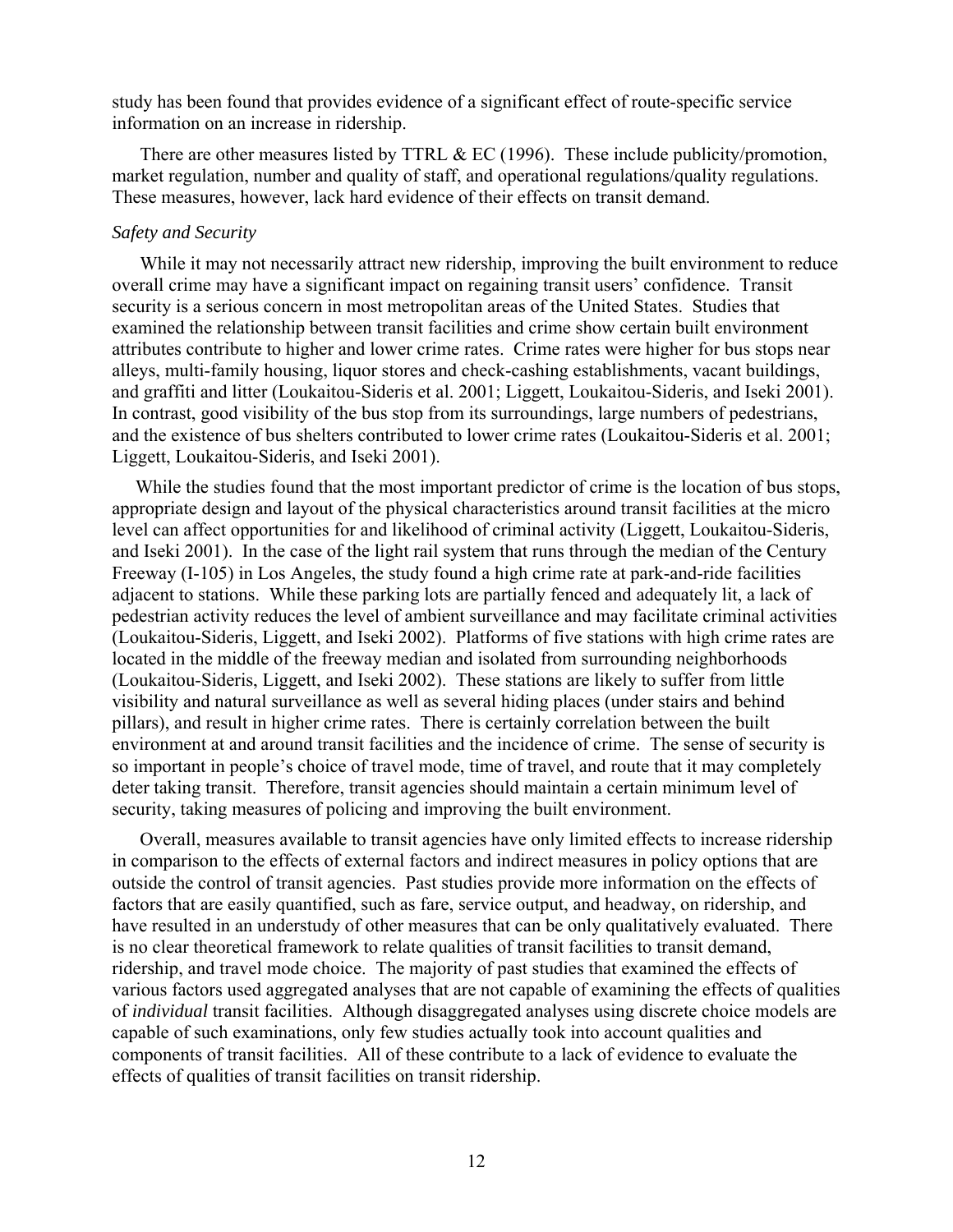In addition, it is also important to take into account cost effectiveness as well as political feasibility of adopting various policies and programs, including improvements of transit facilities, so that policy makers and planners can choose the best strategies to increase transit ridership.

## **3. THE FRAMEWORK OF TRANSFER PENALTIES WITHIN TOTAL TRAVEL COSTS OF TRANSIT TRIPS**

"*Understanding what affects the transfer penalty can have significant implications for a transit authority. It can help identify which types of improvement to the system can most cost-effectively reduce this penalty, thus attracting new customers, and helping determine the value of improvements to key transfer facilities* (Guo and Wilson 2004)."

The concept of *transfer penalty* represents *generalized costs* — including monetary costs, time, labor, discomfort, inconvenience, etc. — involved in transferring from one vehicle to another between the same or different transportation modes, and is well-established theory in the travel behavior literature (Ortuzar and Willumsen 2004). The concept of travel costs is drawn from travel behavior modeling, and has been examined extensively in transportation economics, engineering, and planning literature. In the transportation literature, the term "transfer penalties" is used in two different definitions. In a broader definition, transfer penalties is a general term to represent all of the monetary costs, time, labor, inconvenience, and emotional distress pertinent to making a transfer, and generally work as an impedance factor for travel. In this broader definition, transfer penalties consist of factors, such as transfer fare, walking time and labor, waiting time and labor, comfort, safety, and convenience (Liu, Pendyala, and Polzin 1997).<sup>10</sup> In contrast, in a narrower definition, transfer penalties are an impedance factor in transferring after excluding factors that we can easily quantify, such as waiting time, walking time, and transfer fare. In other words, transfer penalties in the more narrow definition are the penalties beyond the monetary and time costs associated with making transfers (Liu, Pendyala, and Polzin 1997).

## **3.1 Example of Transfer Penalties in a Typical Transit Trip**

 In the following example, we will use a description from Currie's article (Currie 2005). A typical one-way transit trip consists of the following attributes (minutes in parentheses are numbers that we chose for this example): $^{11}$ 

- 1) access by walking from a trip origin to a bus stop (8 minutes),
- 2) wait at a bus stop (4 minutes),

 $\overline{a}$ 

- 3) travel in vehicle from a bus stop to a rail station (20 minutes),
- 4) transfer from a bus stop to a rail station, involving walking (6 minutes), waiting (10 minutes), and other transfer penalties,

<sup>&</sup>lt;sup>10</sup> Other attributes of transfers are: seamlessness, flexibility, safety, security, comfort, convenience of both transferring and taking care of errands (e.g. buying a cup of coffee, magazine, and newspaper), ease of payment, ease of vehicle access/egress, in-vehicle time, seat availability, staff friendliness/helpfulness, familiarity of service, ease of comprehension, ease of finding out information, and image of public transport.

<sup>&</sup>lt;sup>11</sup> Liu, Pendyala, and Polzin (1997) also states that "a typical transit user in New York-New Jersey area in their study would walk to a transit station, board a bus or the subway system, make one or more transfers, and finally walk to the destination."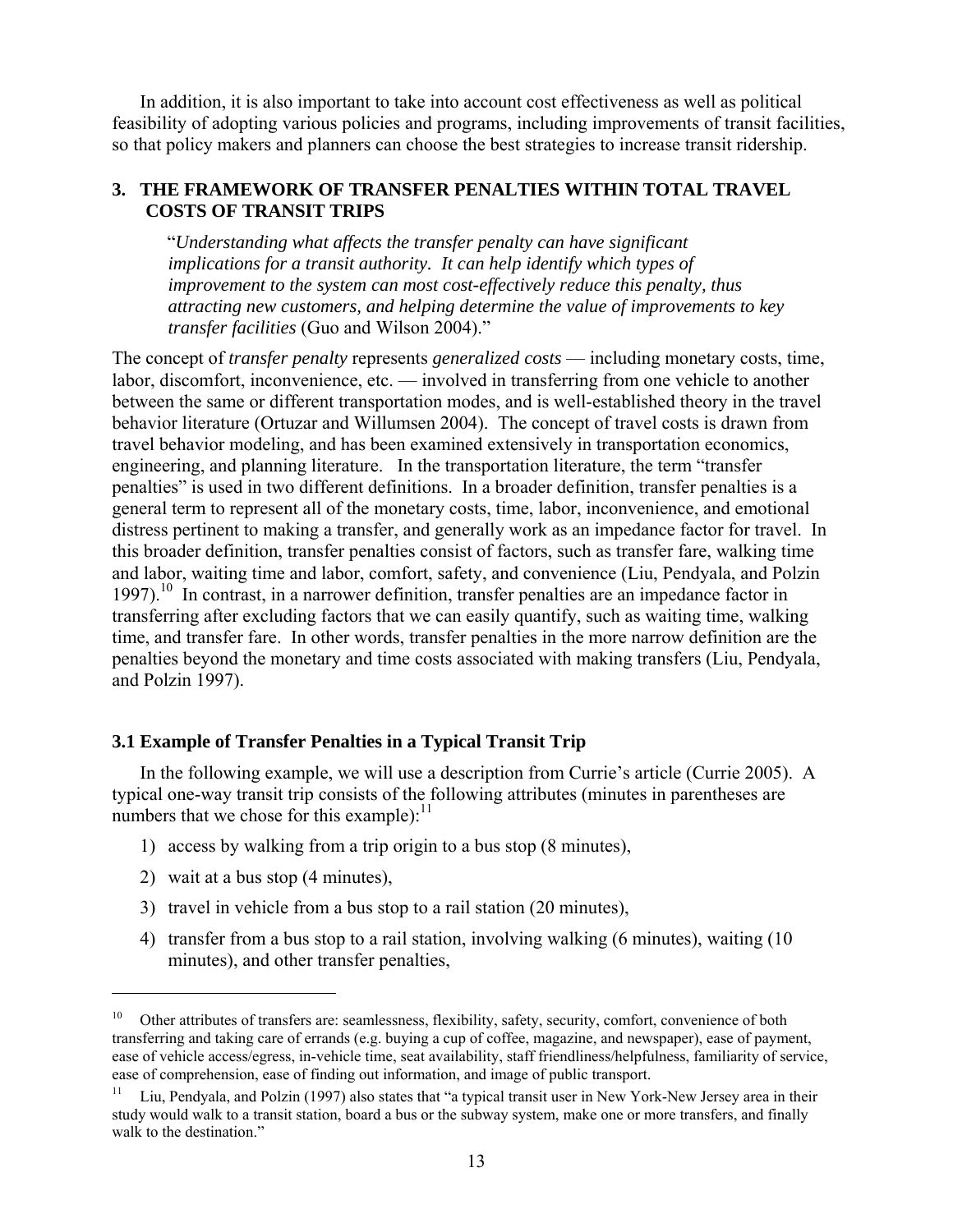- 5) travel in vehicle from a rail station to another (30 minutes), and
- 6) egress from a rail station to a trip destination (6 minutes).

Assuming we can convert all of time, fare, and qualities of travel into generalized cost, a formula to compute the total generalized cost (TGC) for this trip looks like:

 TGC = {(*Walkt* \* *Walkw*) + (*Waitt* \* *Waitw*) + (*IVTt* \* *IVTw*) + (*NT* \* *TPb*) + *MSCm*} \* *VOT* + *Fare* ----- Eq. (1)

Where:

 $Walk<sub>i</sub>$ : time in minutes walking to and from the transit service

*Walk<sub>w</sub>*: passenger valuation of walk time to and from transit stops

*Wait<sub>t</sub>*: time waiting for transit vehicle to arrive at the transit stop

*Waitw*: passenger valuation of wait time at transit stops

 $IVT<sub>i</sub>$  travel time in transit vehicles

 $IVT_w$ : passenger valuation of in-vehicle travel time

*NT*: number of transfers

 $TP_b$ : transfer penalty, including transfer walking and waiting in a broader sense<sup>12</sup>

*MSCm*: mode specific constant for transit mode m

*VOT*: value of travel time

*Fare*: average fare per trip

Following the definition of transfer penalties in both the broad and narrow senses, we can further decompose  $TP<sub>h</sub>$ :

$$
TP_b = (Walktt * Walkw) + (Waittt * Waitw) + TPn
$$
--- Eq.(2)

Where:

 $\overline{a}$ 

 $Walk_{tt}$ : time in minutes walking to make a transfer

*Wait<sub>tt</sub>*: time waiting for transit vehicle to make a transfer

*TPn*: transfer penalty, including transfer walking and waiting in a narrow sense

 In Eq. (2), weights represent different valuations of time for different attributes. Weights, in this context, can be interpreted as the differences between *actual* travel time and the time *perceived* by a traveler. In a mode choice, travelers make their travel decisions based on the total generalized cost of the trip in their calculation, which partly depends on their perception of transfer attributes, such as time and other burdens associated with different segments in transit trips.

 Table 3 shows time and costs associated with components of a typical transit trip. Walking in Eq. (1) is further divided into different segments of a trip: 1) ingress, 2) transfer, and 3) egress.

<sup>12</sup> *TPn* and *TPb* are equivalent to *Interchange I* and *Interchange II* respectively in Wardman's study (2001), which will be reviewed in a later section.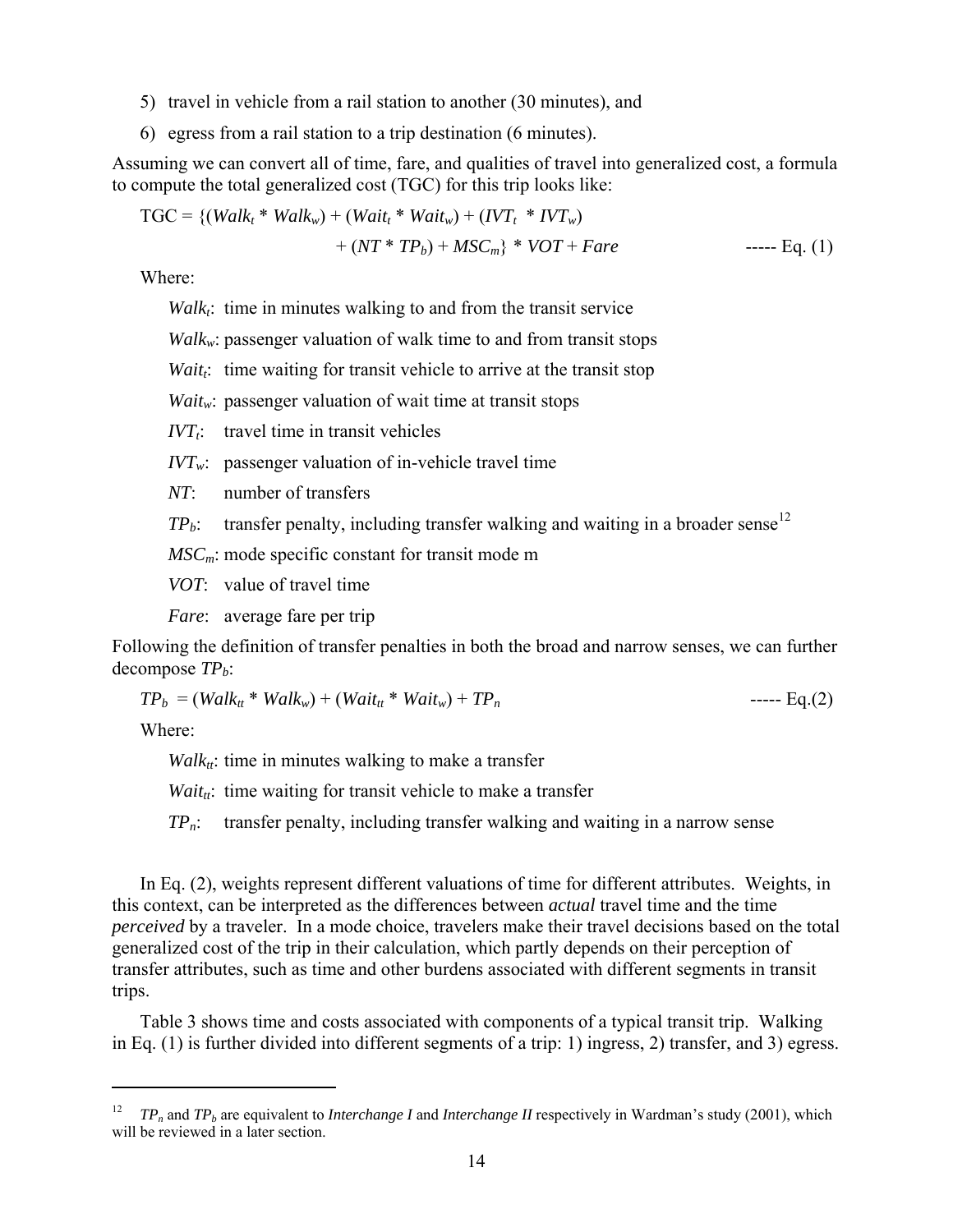This example includes two kinds of waiting time: 1) waiting at a bus stop for the initial segment of trip and 2) waiting for making a transfer. It also has two types of in-vehicle time and two types of fare for bus and train. This example does not include *mode specific constant* in Eq. (1).

 We assume the monetary value of in-vehicle time is \$7.50 per hour—half of an assumed wage rate of \$15 per hour. We use average valuation of walking time, waiting time, and other transfer penalties according to a study by Wardman (2001). Monetary value of walking time, waiting time, and other transfer penalties are computed to be \$12.45 per hour, \$11.03 per hour, and \$1.32 per transfer respectively based on our assumptions. We have intentionally made costs associated with other transfer penalties comparable to other costs in this example—and \$1.32 for "Other transfer penalties" in Table 3.

 In this example, transfer penalties, including transfer walking and waiting time, account for 26 percent of the total generalized cost of the trip. In the fourth column which assumes that people can make a transfer without waiting, the total travel cost decreases by 11 percent. In the fifth column, which assumes no waiting time for transferring, the total travel cost decreases by 7 percent. In the sixth column which assumes no waiting and walking time (for example, a timedtransfer across a platform), the total travel costs significantly decreases by 18 percent. The proportion of costs associated with transfer penalties in total costs can be reduced from 26 percent to 9 percent in the case that transit users have to spend for neither waiting nor walking. Thus, the significant portion of the total generalized cost of a trip can be attributed to transfer penalties, and can be reduced by providing timed-transfers which do not require transit users to wait or walk long distance to transfer. We will extensively review these transfer penalties in a later section.

|                                                     |             | <b>Typical</b> | waiting | No transfer   No transfer<br>walking | No transfer<br>walking &<br>waitin |
|-----------------------------------------------------|-------------|----------------|---------|--------------------------------------|------------------------------------|
|                                                     | Time (min.) | Cost           | Cost    | Cost                                 | Cost                               |
| Access by walk from trip origin to bus stop         | 8           | \$1.66         | \$1.66  | \$1.66                               | \$1.66                             |
| Wait at a bus stop                                  | 4           | \$0.74         | \$0.74  | \$0.74                               | \$0.74                             |
| Bus fare (\$1.35)                                   |             | \$1.35         | \$1.35  | \$1.35                               | \$1.35                             |
| Travel in vehicle from a bus stop to a rail station | 20          | \$2.50         | \$2.50  | \$2.50                               | \$2.50                             |
| <b>Transfer Penalities</b>                          |             |                |         |                                      |                                    |
| Transfer from a bus stop to a rail station: walking | 6           | \$1.25         | \$1.25  | \$0.00                               | \$0.00                             |
| waiting                                             | 10          | \$1.84         | \$0.00  | \$1.84                               | \$0.00                             |
| Other transfer penalties*                           |             | \$1.32         | \$1.32  | \$1.32                               | \$1.32                             |
| Travel in vehicle from rail station to another      | 30          | \$3.75         | \$3.75  | \$3.75                               | \$3.75                             |
| Train fare (\$1.35)                                 |             | \$1.35         | \$1.35  | \$1.35                               | \$1.35                             |
| Egress from a rail station to a trip destination    | 6           | \$1.25         | \$1.25  | \$1.25                               | \$1.25                             |
| Total                                               | 84          | \$16.99        | \$15.16 | $\overline{$}15.75$                  | \$13.91                            |
| Reduction in total costs                            |             |                | 11%     | 7%                                   | 18%                                |
| % of transfer penalties in TOC                      |             | 26%            | 17%     | 20%                                  | 9%                                 |
|                                                     | Weight      | Hour           | Minute  |                                      |                                    |
| Wage                                                | 2.00        | \$15           | \$0.25  |                                      |                                    |
| In-vehicle travel                                   | 1.00        | \$7.50         | \$0.13  |                                      |                                    |
| Walking**                                           | 1.66        | \$12.45        | \$0.21  |                                      |                                    |
| Waiting**                                           | 1.47        | \$11.03        | \$0.18  |                                      |                                    |
| Other transfer penalties**                          | 17.61       | \$132.08       |         |                                      |                                    |

#### **TABLE 3 Typical Transit Trip and Its Associated Time and Costs**

\*: Other transfer penalties is further weighted by 0.01 to make its cost comparable to other costs.

\*\*: The ratio relative to in-vehicle time is taken from Wardman (2001).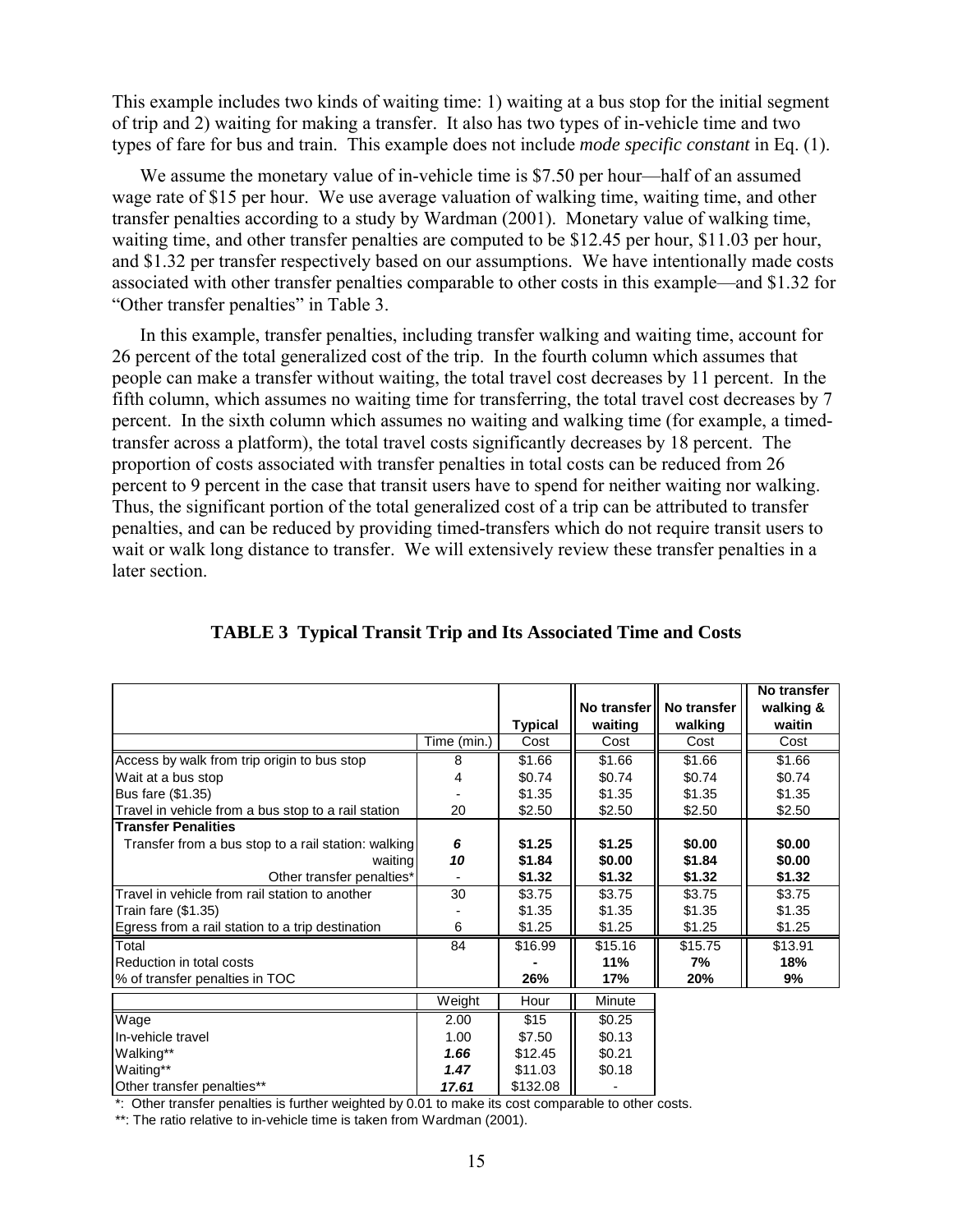In the above example, we assumed that weights (or valuation of time) for different attributes are constant. However, weights for different attributes vary by differences between *perceived* time and *actual* time.

 People perceive time differently under different circumstances. A traveler's *perceived* waiting time can be much more onerous than his *actual* waiting time (Moreau 1992; Hess, Brown, and Shoup 2005). Waiting time is perceived especially burdensome when travelers have to wait in difficult environments, such as in cold, hot, or rainy weather, or in a seemingly unsafe or insecure condition. Safety and security are particularly important, since it can increase *perceived* costs related to waiting infinitely; if travelers feel a waiting location is so insecure that he or she may get mugged, most of them do not take a risk to take public transit (ITE Technical Council Committee 5C-1A 1992).

 There are other examples of factors that differentiate *perceived* time/costs from *actual* time/costs, such as whether or not waiting is productive, whether or not a wait is forced, and whether or not a traveler knows an arrival time of the next bus.<sup>13</sup> Thus, although *actual* waiting time is determined by the difference in arrival time of a user and a vehicle at a boarding location, *perceived* waiting time can be substantially longer depending on waiting conditions, and therefore the generalized cost of waiting time can also become higher.

*Perceived* walking distance and time also can be longer than *actual* walking distance and time. Physical conditions as well as other attributes at transfer facilities, such as availability of adequate information, are very important in two ways: 1) in determining *actual* walking distance for transferring and 2) in affecting *perceived* walking distance and time.

 At first glance, we may think walking distance is determined simply by distance between two points where a traveler alights one vehicle and boards another for his/her transfer, and walking time is determined by this distance and a traveler's walking speed. But it is again not always this simple. When a traveler is familiar with a transfer facility and direction to a point where he/she rides on the next bus or train, it does not require him/her much time and energy to transfer. However, when a traveler does not have good sense of a facility without sufficient information, walking distance can be much longer since he needs to perform additional activities including where to go to board his next bus or train, where to exchange a bill into coins, and where to buy a ticket. While this traveler looks for these places and information, he/she needs significantly longer time to walk the longer *actual* distance. Furthermore, the burden and frustration that arise in looking for a place to board, ticket vending machine, etc. makes this traveler's *perceived* walking distance and time longer than *actual*. A layout of transfer facilities that is not intuitive and not easy to figure out can significantly make a traveler's experience of transferring unpleasant, and this raises the generalized cost associated with transferring.

 Thus, conditions at facilities wherein travelers make a transfer can influence their *perceived* experience of transferring as well as *actual* walking distance/time and waiting time, and then affect their likelihood of taking the same transit trip in the future. If a transfer point is off-street, then the characteristics of the surrounding environment would also be relevant to the perceived walking time; for example, if the street provides a pleasant setting for walking, then perceived walking time might be less than if the transfer point were on a busy street.

 $\overline{a}$ 

<sup>13</sup> We will review the difference between *actual* time and *perceived* time more extensively in a later section. It should be noted that some of these factors may also be taken into account by transfer penalties beyond waiting time, walking time, and transit fare.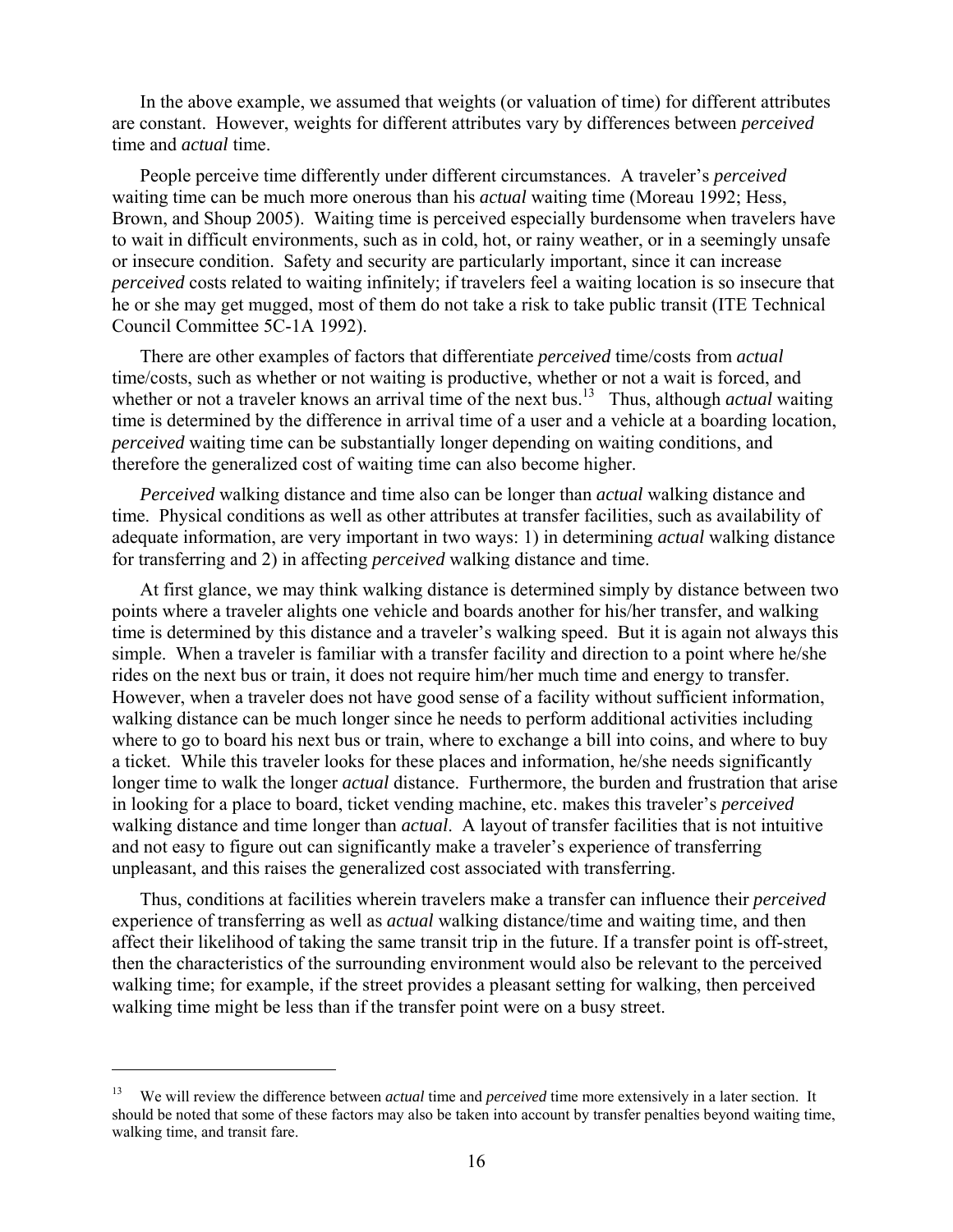## **3.2 Valuation of Time Associated with Components of a Transit Trip**

In the above example that examined the proportion of transfer penalties in the total generalized cost of a trip, we explained how *actual* time/cost and *perceived* time/cost could be very different. The difference in *actual* time and *perceived* time is also viewed as different valuations of time in different activities, and has been extensively examined in the transportation literature. Since value of time is used to convert *actual* time into a monetary value of generalized costs, it is a significant factor in people's mode choice. This section reviews what we know about value of time with a particular attention to waiting time, walking time, and other transfer penalties.

 Table 4 summarizes valuations of waiting time, walking time, transferring time, and transfer penalties relative to in-vehicle time.

| <b>Study</b>                                          | Location/<br><b>Type</b>                       | Factor                                     | <b>Mean</b>  | S.D.  | Obs |
|-------------------------------------------------------|------------------------------------------------|--------------------------------------------|--------------|-------|-----|
| Parsons Brinckerhoff Quade<br>and Douglas Inc. (1998) | Houston                                        | Wait time                                  | 2.58         |       |     |
| Barton-Ashman Associates<br>(1993)                    | Cleveland                                      | Wait time                                  | 2.13         |       |     |
| Parsons Brinckerhoff Quade<br>and Douglas Inc. (1993) | Minneapolis-<br>St. Paul                       | Wait time (first 7.5<br>minutes)           | 4.00-4.36    |       |     |
|                                                       |                                                | Wait time (over 7.5<br>minutes)            | 0.88-10.78   |       |     |
|                                                       |                                                | Transfer wait time                         | 1.58-4.36    |       |     |
|                                                       |                                                | Transfer penalty (extra)                   | 17.27-121.05 |       |     |
| Parsons Brinckerhoff Quade<br>and Douglas Inc. (1999) | Chicago                                        | Wait time                                  | 3.41         |       |     |
| Kim (1998)                                            | Portland                                       | Various out-of-vehicle<br>time, work trips | 1.25-2.46    |       |     |
|                                                       |                                                | Out-of-vehicle time,<br>non-work trips     | 2.67         |       |     |
| <b>US Environmental Protect</b><br>Agency (2000)      | Review of 50<br>US studies                     | Walk time                                  | 2.0-2.72     |       |     |
| Wardman (2001)                                        | Review of                                      | Walk time                                  | 1.66         | 0.71  | 140 |
|                                                       | <b>British studies</b><br>from 1980 to<br>1996 | Wait time                                  | 1.47         | 0.52  | 34  |
|                                                       |                                                | Walk and wait time                         | 1.46         | 0.79  | 64  |
|                                                       |                                                | Headway                                    | 0.80         | 0.46  | 145 |
|                                                       |                                                | Interchange 1                              | 17.61        | 10.93 | 8   |
|                                                       |                                                | Interchange II                             | 34.59        | 25.88 | 16  |
|                                                       |                                                | Interchange III                            | 33.08        | 22.73 | 23  |

#### **TABLE 4 Overall time valuations (relative to in-vehicle time = 1.0)**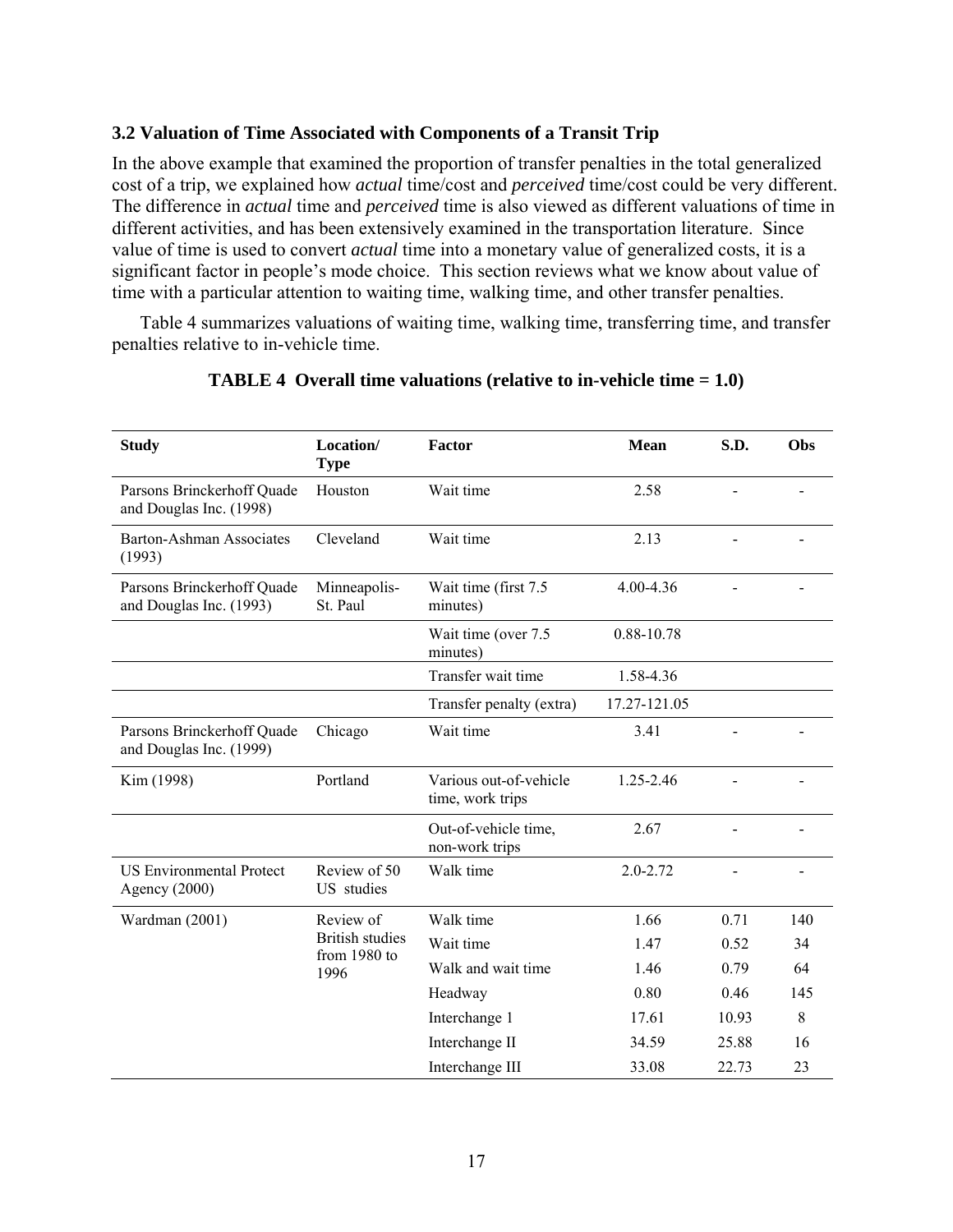Transit riders are very sensitive to out-of-vehicle time. Among various types of out-ofvehicle time, waiting time is the most onerous factor for transit users (Cervero 1990). In practice, the rule of thumb is that walking and waiting time are valued twice as much as in-vehicle time for non-business trips. This rule of thumb (or slightly higher values of walking and waiting time) is supported by several studies reviewed by Wardman (2001), while the relative value of walking, waiting, and in-vehicle time varies by conditions (MVA Consultancy 1987; Bruzelius 1979; Transport and Road Research Laboratory 1980). A few studies report a higher value of waiting time than that of walking time (Transport and Road Research Laboratory 1980; Steer Davies Gleave 1997). Several studies, including those reviewed by Bly, Webster, and Pounds (1980), show two or three times as much disutility of walk time as that of in-vehicle time. Recent modeling studies show that the value of walk time, compared to in-vehicle time, ranges between 2.0 and 4.5 — 2.58 in the case in Houston (Parsons Brinckerhoff Quade and Douglas Inc. 1998), 2.13 in Cleveland (Barton-Ashman Associates 1993), 4.0 to 4.36 in Minneapolis-St. Paul (Parsons Brinckerhoff Quade and Douglas Inc. 1993), and 3.41 in Chicago (bus and rapid transit) (Parsons Brinckerhoff Quade and Douglas Inc. 1999). In Minneapolis-St. Paul, the value of wait time over 7.5 minutes varies significantly by types of trip, such as home-to-work, hometo-other, non-home based-work related and non-home based-non-work related.

 In contrast, the average values of walking time, waiting time, combined walking and waiting time are found less than two — 1.66, 1.47, and 1.46 respectively—in Wardman's review and meta-analysis of British studies from 1980 to 1996 on values of travel time and service quality (TABLE 4) (Wardman 2001). In the U.S. cases, Kim (1998) reports 1.25 to 2.46 for various types of out-of-vehicle time for work trips, and 2.67 for non-work trips in the case of Portland. In its review of travel demand modeling studies in the U.S., the U.S. Environmental Protection Agency (2000) also reports 2.12, ranging from an average of 2.72 for urban areas under 750,000 population to roughly 2.0 for large cities, and from average of 2.48 for 1990s models to about 2.0 for older models.

#### **3.3 Weighting of Time Associated with Elements of a Transit Trip**

The value of walking and waiting time is higher under certain circumstances. When a person is taking a trip on business, values of travel time are expected to be higher; the average values of walking and waiting times relative to in-vehicle time in 13 studies was found to be 1.80 (Wardman 2001). Wardman (1998) explains that a high value of time on business may reflect employers' willingness to pay for taxis to save time. Waiting in congested conditions, unacceptable waiting, and walking up stairs can have higher values (London Transport 1996).

 In addition, waiting time with uncertainty of arrival of the next vehicle increases the value of waiting time by a factor of two (Webster 1977). Reliability is one of the most important characteristics of transit service known to both academia and practitioners in the transportation field, but is not achieved at a satisfying level in most transit systems — especially for U.S. bus systems. Transit users perceive less amount of waiting time when they feel less anxious, given the information on expected waiting time (Evans 2004). A study in New Zealand found that the value of *expected* delay was 8 times as much as that of walk time for rail users (TTRL & EC 1996). The literature review by Reed {, 1995 #1} reports that travelers perceive waiting time 1.5 to 12 times as long as in-vehicle time. In addition, the study conducted in Minneapolis-St. Paul found that commuters, who know the schedule and adjust their arrival time at the bus stop, did not view waiting time over the initial 7.5 minutes onerous at all, while people who make other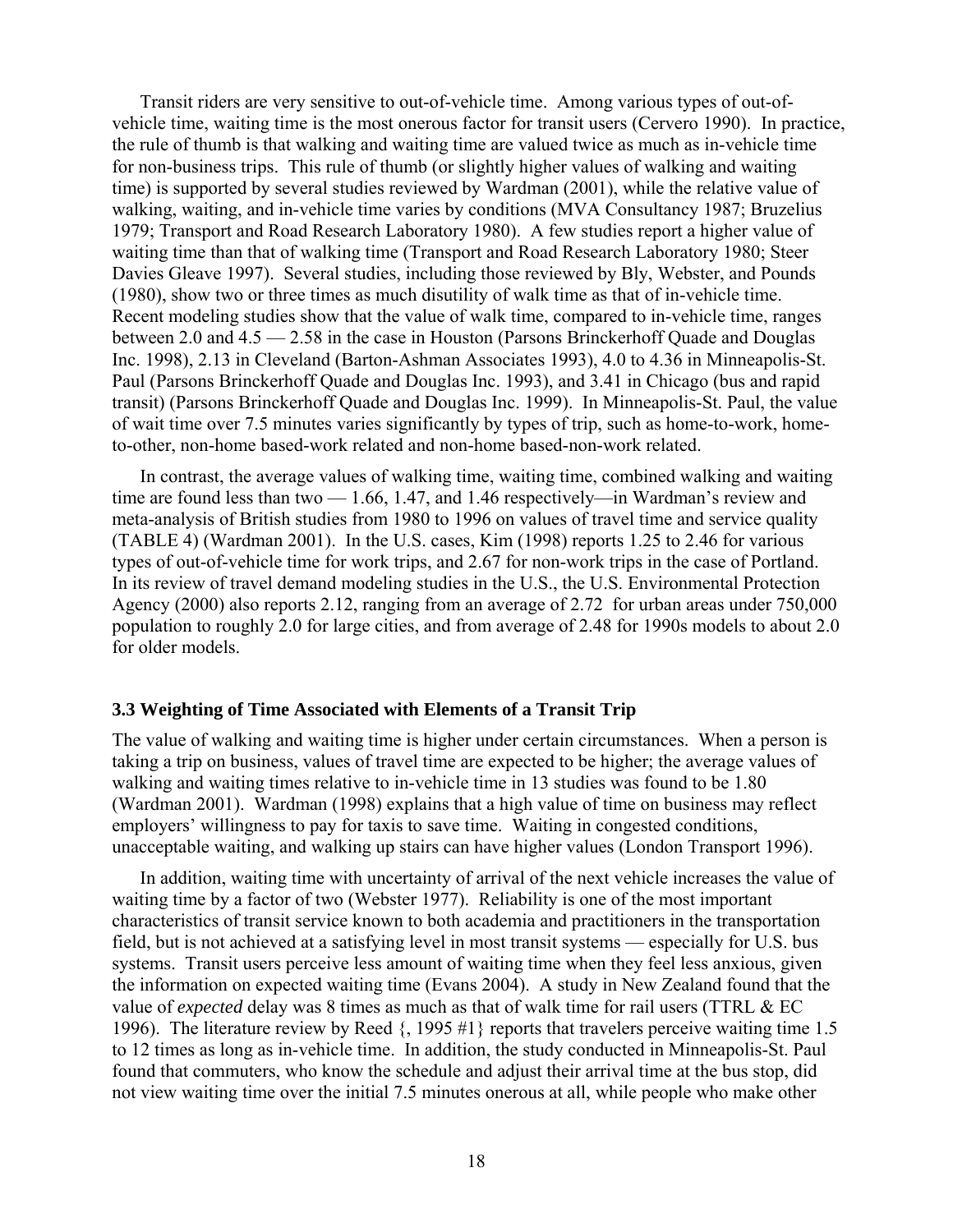trips less repetitively and more discretionary particularly consider longer waits very onerous (Parsons Brinckerhoff Quade and Douglas Inc. 1993).

 As previously mentioned, the perception of length of waiting time varies significantly depending on the circumstances in which people wait. People are likely to overestimate waiting time when people experience time drag in a tiresome situation (Moreau 1992). Time drag is a condition that makes people feel that time is passing more slowly than it actually does. People tend to overestimate unfilled time and underestimate time filled by a compelling job (Moreau 1992). In the case of transit, time drag may arise when passengers think time spent for waiting is unproductive and/or burdensome — when people are not engaged in any activities, are anxious about something, such as being late for work, are not informed about delays of arrival or departure, feel poorly served, and travel alone (Hess, Brown, and Shoup 2005; Moreau 1992; Reed 1995).

 The value of waiting time also varies by whether people are forced to wait or choose to wait. Hess, Brown, and Shoup (2005) examined value of waiting time in a natural experimental condition. In this situation, traveling students can choose either to pay the 75-cent fare and take a "Green" bus that arrives first at a bus stop or wait for the next "Blue" bus and take a free ride on the University Fare program. Hess, Brown, and Shoup (2005) found that waiting time estimated by people who decided to wait for the "Blue" bus was lower and much closer to the actual time (only 19 percent more than the actual time) while people who just wait for the next bus estimated waiting time much longer than actual waiting time (91 percent more than actual time).<sup>14</sup> This indicates it is important to reduce headway and uncertainty of arrival time, so that waiting time *perceived* by people does not become much longer than actual waiting time.

 In Wardman's review (2001), service headway (or interval between services), which is related to unreliability of transfer through waiting time, is treated differently (TABLE 4). The value of service headway<sup>15</sup> relative to in-vehicle time is 0.80, while it increases to about 1.6 when arrival times of vehicles are uncertain. Transit riders are more sensitive to unexpected and unpredictable delays than expected and predicted waiting time (Evans 2004). When service is unreliable, people need to have a larger time margin to catch a bus to reduce the risk of missing the service. So the convenience of journey planning and risk reduction add value to reliable headway (Wardman 2001). The value of headway is also affected by the level of headway itself, since people do not care about waiting for a few minutes of headway while they do care about a few more minutes in addition to 10 minutes. It is also higher for a shorter distance trip and a business trip (Wardman 2001).

 The value of making a transfer is significantly high. In Minneapolis-St. Paul, the value of additional transfer penalty varies significantly from 17.27 for home-other trips to 121.05 for nonhome-based-non-work-related trips (Parsons Brinckerhoff Quade and Douglas Inc. 1993).

*Interchange* in Wardman's review refers to a transfer between trains, and have three different measures. *Interchange I* refers to an interchange penalty which reflects the disutility of making a transfer, excluding the disutility of time spent for waiting or transferring (or walking) for a transfer.16 The average value of *Interchange I* is about 18 minutes of in-vehicle time, reflecting

 $\overline{a}$ 

<sup>&</sup>lt;sup>14</sup> They found the value of waiting time is \$8.50 (paying 75 cent to avoid the average of 5.3 minutes of waiting).<br><sup>15</sup> Headway represents the interval between public transport services and is a measure of how frequent t

are.

<sup>16</sup> This is transfer penalties in a narrow sense discussed earlier.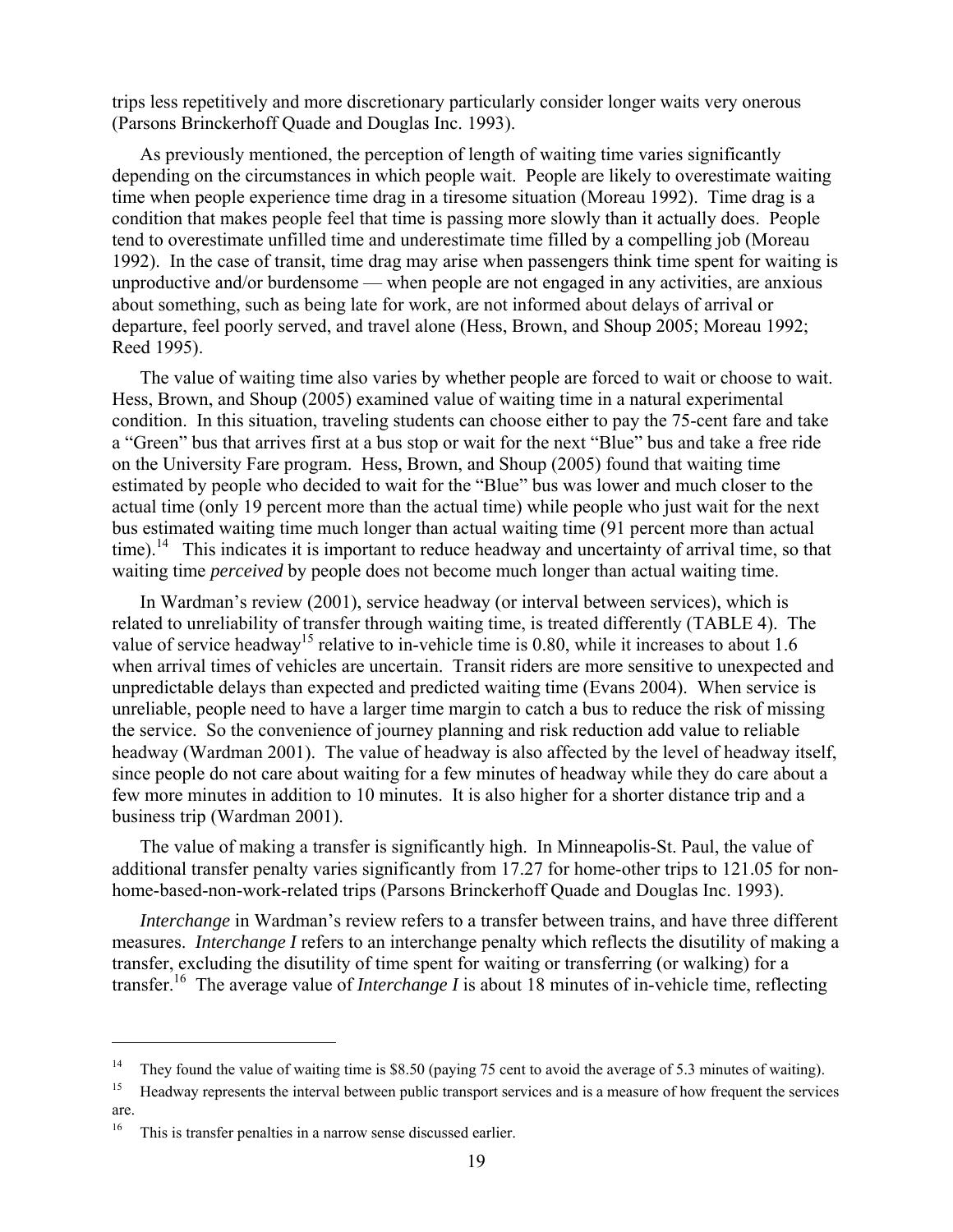both travelers' unfamiliarity with a given transfer and the risks associated with lower service frequencies (Wardman 2001).

*Interchange II* includes *Interchange I* penalties, plus a premium valuation of waiting and walking time. The value of *Interchange II*, according to Wardman, is approximately 35 minutes. Using the value of walking and waiting time of approximately 1.6 times in-vehicle time and the value of *Interchange I*, Wardman concludes that the value of *Interchange II* is both consistent and plausible.

 *Interchange III* represents the combination of the pure interchange penalty and the connection time. *Interchange III* has a value of 33, which is lower than expected. Thus, in the studies reviewed by Wardman (2001), transfer penalties are substantially more burdensome than both wait/walk time and in-vehicle time. While Wardman's nomenclature is perhaps awkward, the point is clear: travelers strongly dislike transferring, and some aspects of transferring (e.g. uncertainty, fear) are substantially more burdensome than others (such as walking and waiting).

 The value of the need to transfer varies by type of modal transfer among different combinations of transportation modes (Currie 2005; Liu, Pendyala, and Polzin 1997). Table 5 presents the valuation of transfer penalties for six studies using discrete choice models that were reviewed by Guo and Wilson (2004) as well as for their own study.

 A reduction in the costs of interchange will lead to increasingly *seamless journeys* and such benefits which must be quantified. It should be noted that it is difficult to compare values in different studies in Table 5 because of differing sets of data. For international cases, conditions of a transfer and variables used in discrete choice modeling can differ widely as shown in Table 5 as well.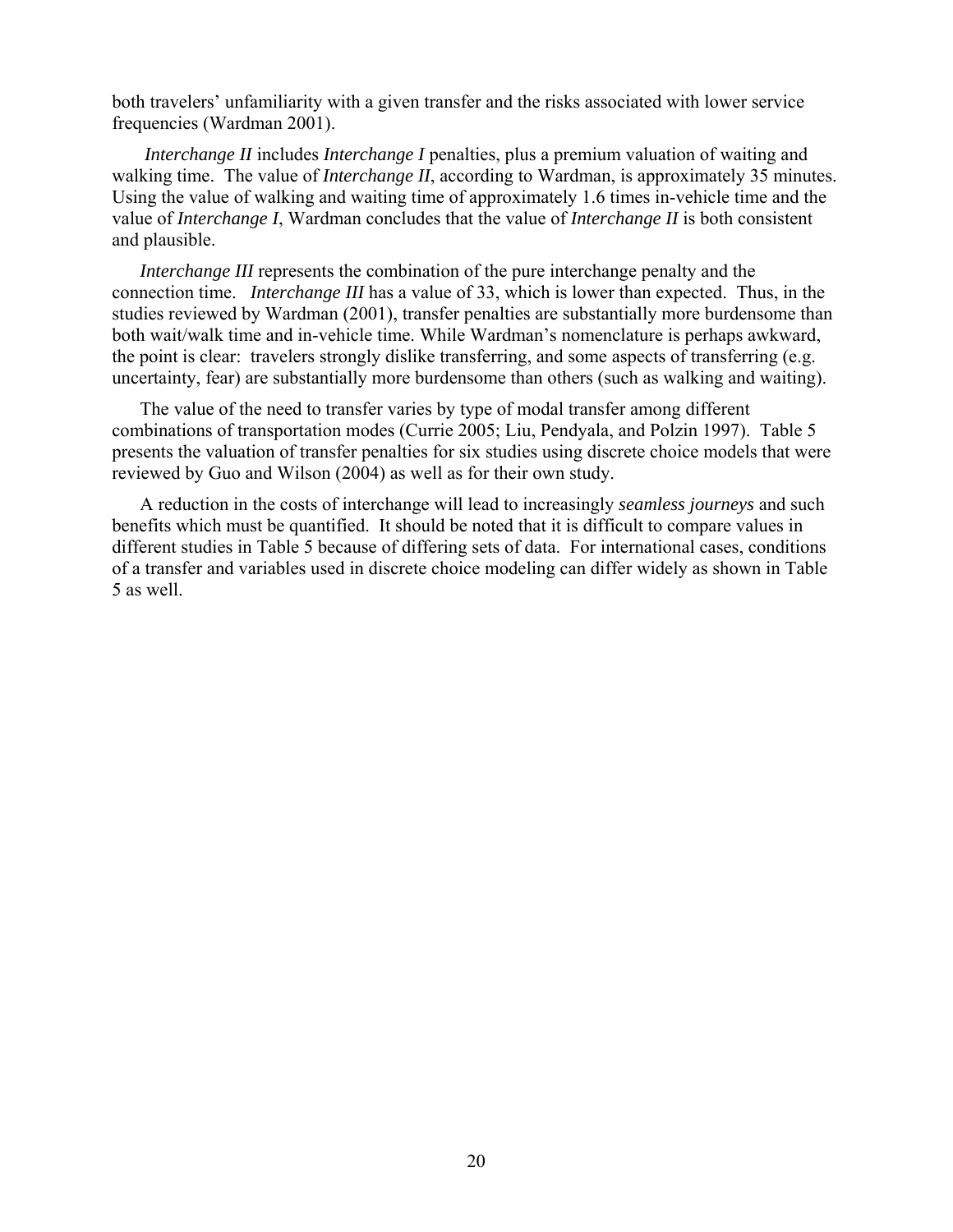| <b>Studies</b>             | Variables in the<br><b>Utility Function</b> | <b>Transfer Types</b><br>(Modal Structure) | <b>Transfer Penalty</b><br>Equivalence * |
|----------------------------|---------------------------------------------|--------------------------------------------|------------------------------------------|
| Alger et al, 1971          | Walking time to stop                        | Subway-to-Subway                           | 4.4                                      |
| Stockholm                  | Initial waiting time                        | Rail-to-Rail                               | 14.8                                     |
|                            | Transit in-vehicle time                     | Bus-to-Rail                                | 23                                       |
|                            | Transit cost                                | <b>Bus-to-Bus</b>                          | 49.5                                     |
| Han, 1987                  | Initial waiting time                        | <b>Bus-to-Bus</b>                          | 30                                       |
| Taipei, Taiwan             | Walking time to stop                        | (Path choice)                              | <b>10 IWT</b>                            |
|                            | In-vehicle time                             |                                            | 5 WT                                     |
|                            | <b>Bus</b> fare                             |                                            |                                          |
|                            | Transfer constant                           |                                            |                                          |
| Hunt, 1990                 | Transfer constant                           | <b>Bus-to-Light Rail</b>                   | 17.9                                     |
| Edmonton, Canada           | Walking distance                            | (Path choice)                              |                                          |
|                            | Total in-vehicle time                       |                                            |                                          |
|                            | Waiting time                                |                                            |                                          |
|                            | Number of transfers                         |                                            |                                          |
| Liu, Pendyala, and Polzin, | Transfer constant                           | Auto-to-Rail                               | 15                                       |
| 1997                       | In-vehicle time                             | Rail-to-Rail                               | $5**$                                    |
| New Jersey, NJ             | Out-of-vehicle time                         | (Modal choice)                             |                                          |
|                            | One way cost                                |                                            |                                          |
|                            | Number of transfers                         |                                            |                                          |
| CTPS, 1997                 | Transfer constant                           | All modes combined                         | 12 to 15                                 |
| Boston, MA                 | In-vehicle time                             | (Path and Mode                             |                                          |
|                            | Walking time                                | Choice)                                    |                                          |
|                            | Initial waiting time                        |                                            |                                          |
|                            | Transfer waiting time                       |                                            |                                          |
|                            | Out-of-vehicle time                         |                                            |                                          |
|                            | <b>Transit</b> fare                         |                                            |                                          |
| Wardman, Hine and          | Utility function not                        | Bus-to-Bus                                 | 4.5                                      |
| Stradling, 2001            | specified                                   | Auto-to-Bus                                | 8.3                                      |
| Edinburgh, Glasgow, UK     |                                             | Rail-to-Rail                               | 8                                        |
| Guo and Wilson, 2003       | Details in Table 6                          | Subway-to-Subway                           | 1.6 to 31.8                              |

# **TABLE 5 Valuation of Transfer Penalties**

\*: minutes in-vehicle time except IWT (initial wait time) and WT (walk time)

\*\*: Guo and Wilson had a value of 1.4, but it is corrected by checking the original article by Liu, Pendyala, and Polzin (1997)

Source: (Guo and Wilson 2004)

 Algers, Hansen, and Tegner (1975) show a large variation of transfer penalty for different combinations of transit modes. The transfer penalty between subways (4.4 minutes in-vehicle time) is the lowest followed by the penalty between other forms of rail transit (14.8 minutes invehicle time). The significantly lower value of transfer penalty between subways can be explained by several factors, such as short walking distance, short headway, reliable schedule, and protected environment for the subway system. When a transfer involves bus transit, transfer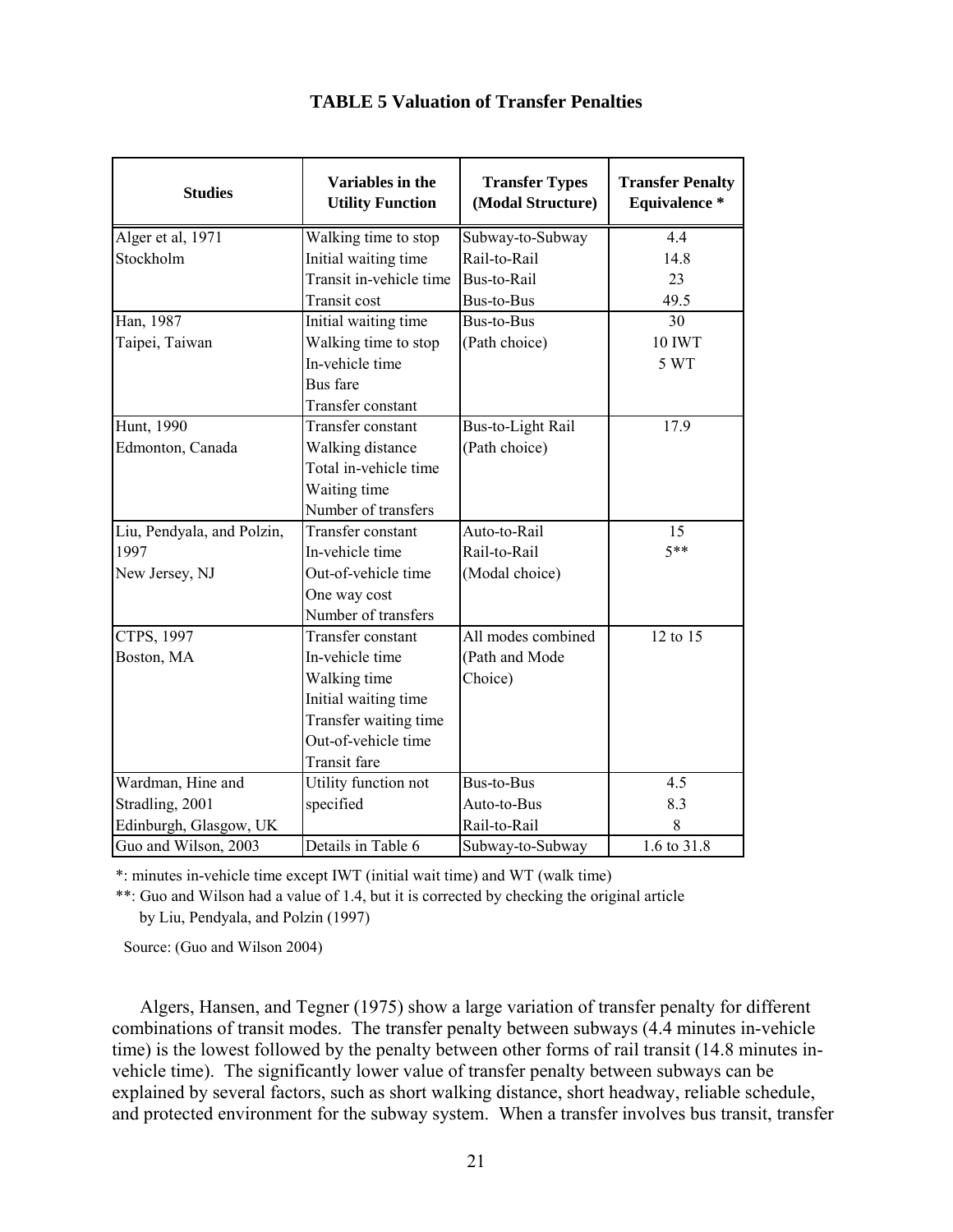penalty generally has a higher value; transfer penalty between bus and rail has the value of 23 minutes in-vehicle time. A bus-to-bus transfer has a significantly higher value (49.5 minutes invehicle time). This may reflect, in contrast to a transfer between subways, uncertainty of vehicle arrival time and a less protected environment at bus stops or terminals. A study by Alger et al. emphasized variables related to comfort and convenience that are measured by variables such as waiting time, the number of transfers, and seat availability (Guo and Wilson 2004).

 A study by Han (1987) finds average transfer penalties equal to approximately 30 minutes invehicle time, about the same magnitude estimated for *Interchange III* by Wardman in his review (2001). Han estimated bus-to-bus penalties of about 10 minutes of in-vehicle time for the initial bus stop wait time, and 5 minutes walk time. A penalty estimated for a bus-to-light rail transfer was 17.9 minutes in a study by Hunt (1990). Liu, Pendyala, and Polzin (1997) examined transfer penalties and their effects on mode choice using discrete choice models with stated preference data; they estimated transfer penalties between automobiles and rail (15 minutes) to be substantially higher than between two trains (5 minutes). Liu, Pendyala, and Polzin (1997) speculate that the much higher intermodal transfer penalty is likely due to the fact that a transfer from automobile to a train is more cumbersome than between two trains because in the former the traveler must 1) find a parking spot, 2) traverse the parking lot/structure, 3) possibly purchase a ticket, 4) find the proper platform, and 5) then wait for the train. A similar study by the Central Transportation Planning Staff (CTPS) estimates transfer penalties of 12 to 15 minutes in-vehicle time for transfers among all types of modes (1997). Finally, Wardman, Hine, and Sradling (2001) presents relatively smaller values of transfer penalties: 4.5 minutes in-vehicle time for a bus-to-bus transfer, 8.3 minutes for an auto-to-bus transfer, and 8 minutes for a rail-to-rail transfer. Collectively, while these studies all find substantial penalties associated with transferring, the variance of these penalty estimates is substantial. While this is surely due in part to different types of data analyzed and methods used, it more likely reflects the enormous variance in the transfer experience from city to city, mode to mode, line to line, and trip to trip.

 While these studies give a general idea of the valuation of transfer penalties on public transit in general, they do not offer much insight into how the variation in conditions at transfer facilities/locations affects transfer penalties. For example, it is likely that transfer penalties vary substantially among stops and stations within the transit system. To address this point, (Guo and Wilson 2004) conducted a substantially more detailed study of transfer penalties than had previously been conducted, parsing transferring time into walking time, waiting time, other transfer penalties, and the need to use stairs and escalators at different transfer stations in the Massachusetts Bay Transportation Authority (MBTA) subway system. TABLE 6 shows their results: the valuation of transfer penalty in terms of transfer walking time in the Massachusetts Bay Transportation Authority subway system.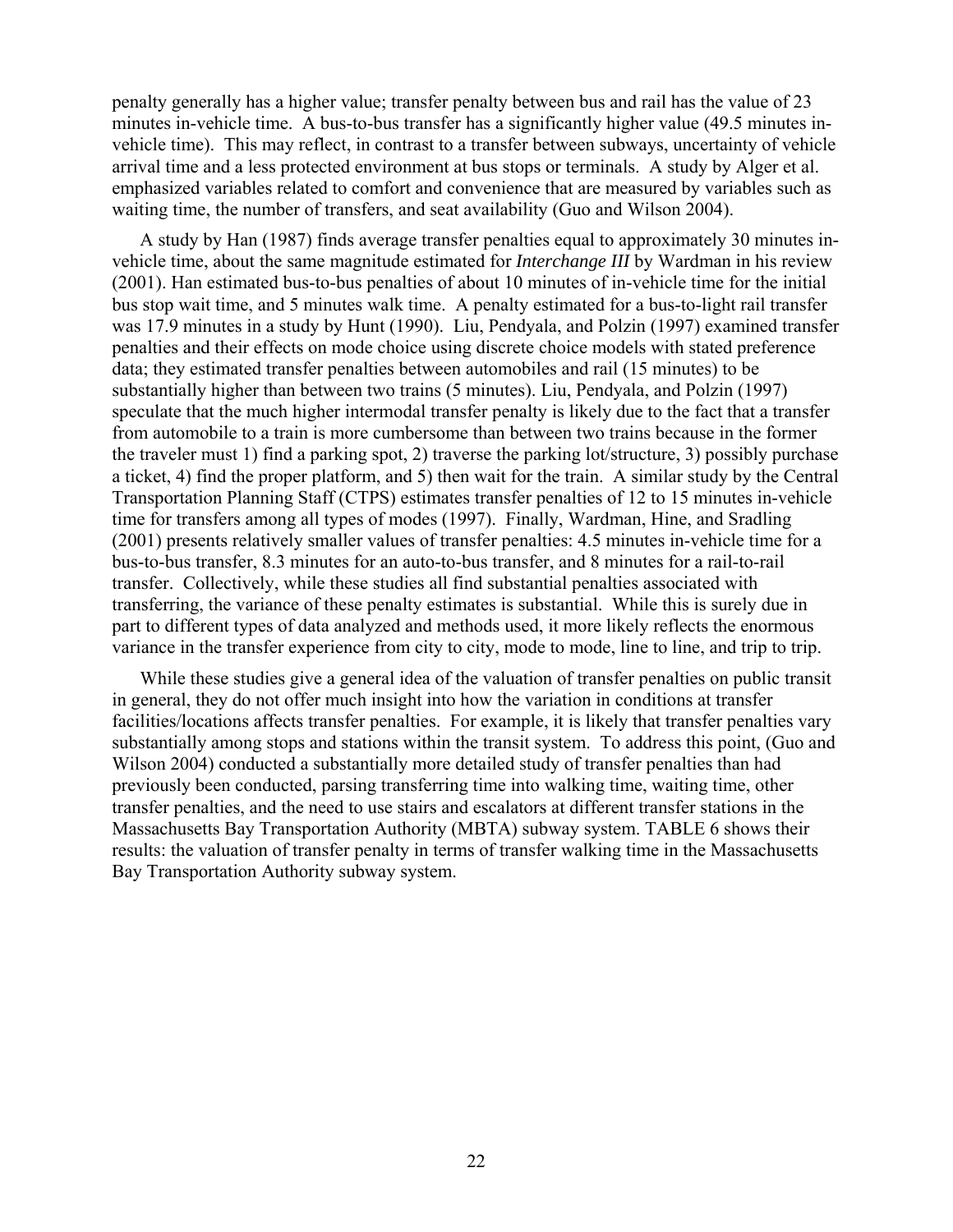| Varriable number and name |                               | <b>Underlying factors</b> | The range of the penalty |  |
|---------------------------|-------------------------------|---------------------------|--------------------------|--|
|                           | Transfer constant             | Model B: 7                | $4.8 - 9.7 \,\text{WT}$  |  |
| $\overline{2}$            | Walking time                  |                           |                          |  |
| $\mathcal{E}$             | In-vehicle time               |                           |                          |  |
| 4                         | Transfer walking time         | Model C: 1, 4, 5, 6       | $4.3 - 15.2$ WT          |  |
|                           | Transfer waiting time         |                           |                          |  |
| 6                         | Assisted level change         |                           | 4.4 - 19.4 WT (peak)     |  |
| 7                         | <b>Station dummies</b>        | Model D: 1, 4, 5, 6, 7    | 2.3 - 21.4 WT (off-peak) |  |
| 8                         | Pedetrian environment dummies |                           |                          |  |

**TABLE 6 Estimated Subway-to-Subway Transfer Penalties at the MBTA** 

Note: WT means walking time. Source: (Guo and Wilson 2004)

 Guo and Wilson develop different models (labeled B, C, and D in Table 6) using different variables to estimate the penalties of different components of transfers, compared to walking time savings between a subway station and a final destination. They estimate overall transfer penalties of 4.8 to 9.7 minutes of walking time saving depending on the station analyzed (Model B). When they parsed transfers into walking time, waiting time, level changes (escalator, etc.), and other transfer penalties for all stations (Model C), the total transfer penalty is estimated to range from 4.3 to 15.2 minutes of walking time saving, depending on the station. Their results also suggest that the range of transfer penalties perceived by travelers varies more for off-peak trips than for peak trips, probably reflecting the greater variation in the value of time perceived by off-peak travelers compared to peak travelers (Model D). When the estimated value in Table 6 is converted to a relative unit of in-vehicle travel time, the value of transfer penalties ranges from 1.6 to 31.8, and falls within the range of values in the past studies that estimated the value at a particular transfer facility or for the entire system. In short, transit travelers don't like to wait for buses or trains, and they like transferring among buses and trains even less.

 In this section, we introduced the concept of transfer penalties that theoretically relate improvements on transit transfers to changes in people's choice of travel mode. We also presented total generalized costs of a typical transit trip that consists of costs of walking time, waiting time, in-vehicle travel time, transfer penalties, mode specific constant, and fare. We showed that approximately 26 percent of the total generalized costs are incurred by transferring for a typical trip, and that a significant reduction of costs can be achieved by reducing waiting and walking time — 18 percent of cost reduction can be achieved if passengers can make a transfer across a platform with no waiting and walking time.

 We then reviewed past studies on value of time and the difference between *perceived* time and *actual* time. In short, walking time and waiting time are considered more onerous than invehicle travel time, and have values of approximately 1.4 to 1.7 relative to in-vehicle time. The difference between *perceived* time and *actual* time, particularly on waiting and walking, can vary by conditions and environments of the transfer facility. These conditions and environment includes; 1) operational factors, such as headways, reliability, on-time performance of service, and availability of adequate information, 2) physical environmental factors at facilities that are related to safety, security, comfort, and convenience, and 3) conditions on passengers, such as whether they are forced to wait or choose to wait, or whether they can be productive while waiting (Figure 1). Past studies show that transfer penalties have significant costs, and that those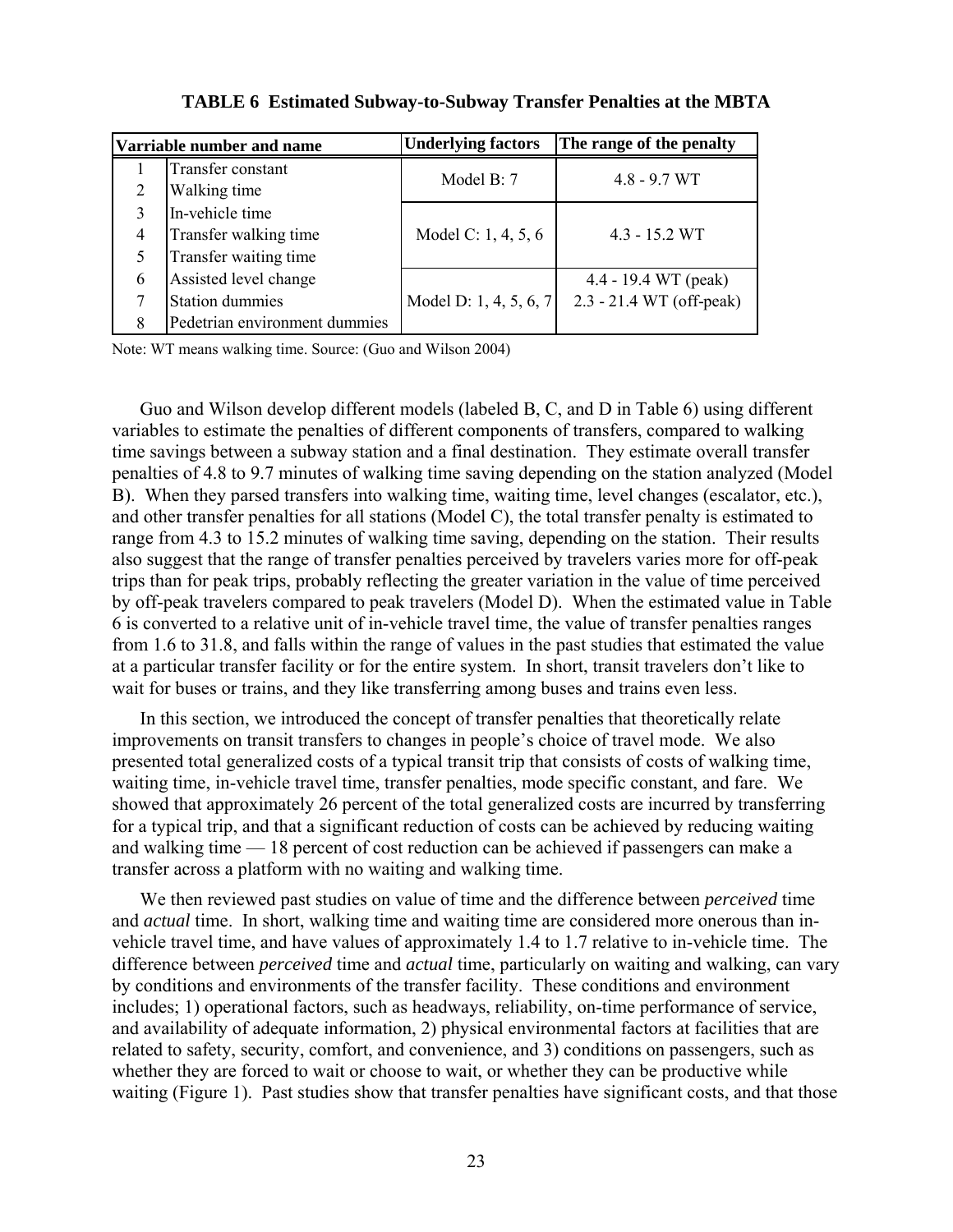costs vary by each transfer facility, by a combination of modes of transferring, and by time of day.

 Transit agencies can reduce either *actual* or *perceived* time or both for transferring, and reduce costs associated with transfer penalties. This reduction in costs associated with transfer penalties increases attractiveness of transit trips compared to trips in other modes. In the next section, we review factors that influence transfer penalties in more detail to seek what transit agencies can do to reduce costs associated with transfer penalties.

# **4. FACTORS INFLUENCING TRANSFER PENALTIES**

We have identified conditions and environments that influence generalized costs associated with waiting time, walking time, and transfer penalties. These are: 1) operational factors, such as headways, reliability, on-time performance of service, and availability of adequate information, 2) physical environmental factors at facilities that are related to safety, security, comfort, and convenience, and 3) conditions on passengers, such as whether they are forced to wait or choose to wait, or whether they can be productive while waiting.

 Transit agencies can take various measures to lower the generalized cost of transferring that consists of costs associated with perceived waiting time, perceived walking time, transfer penalties, and transfer fare. Figure 1 shows a conceptual framework to determine the generalized cost of transferring or the cost of transfer penalties in a broad sense. Perceived waiting and walking time are determined by actual time and weights of waiting and walking. These components of the generalized cost of transferring are influenced by many factors—attributes, conditions, and environments of transfer facilities. We can group these factors into four groups depending on which component of the generalized cost of transferring each factor influence: 1) monetary cost of a transfer (transfer fare), 2) those that mainly affect the actual time and distance, 3) those that influence people's perception of waiting and walking (or weights of waiting and walking), and 4) those that affect perception of other transfer penalties (in a narrow sense) that are not taken into account by monetary cost, waiting, and walking. Transit agencies can effectively improve these factors to reduce the costs of transferring for transit riders, and this cost reduction in transferring leads to an increase in attractiveness of transit trips compared to trips in other modes.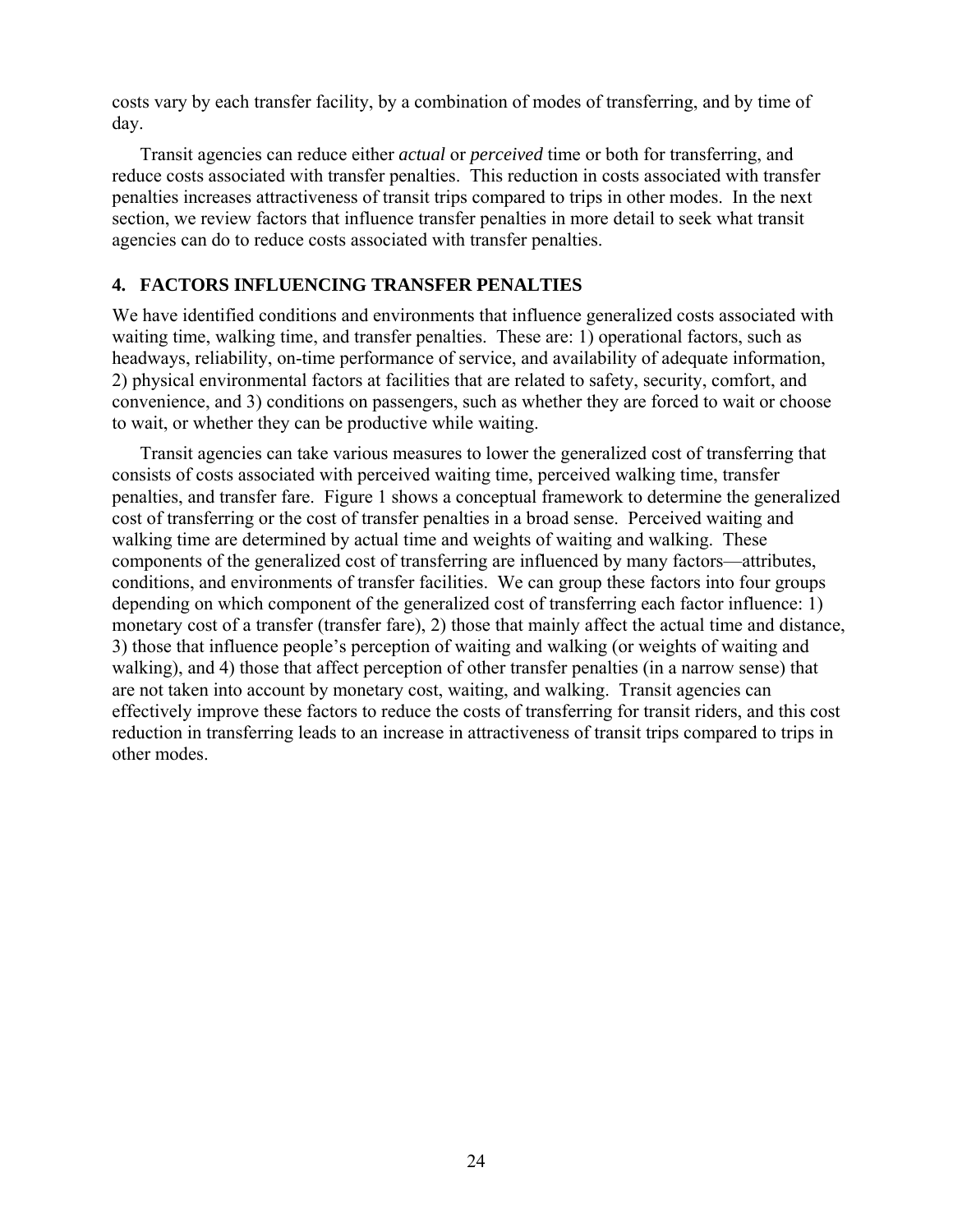**FIGURE 1 Conceptual Framework to Determine the Cost of Total Transfer Penalties** 



 According to the survey study conducted by Horowitz (Horowitz and Thompson 1995), the first priority at transfer facilities is security and safety. The survey by Shayer (2004) also reveals that transit users consider safety essential and they would not take a trip if they think the security level is inadequate. This is understandable; if travelers have to worry about being mugged or falling from a platform, they would not travel even if a transfer time is only one minute. A certain minimum level of security and safety has to be ensured.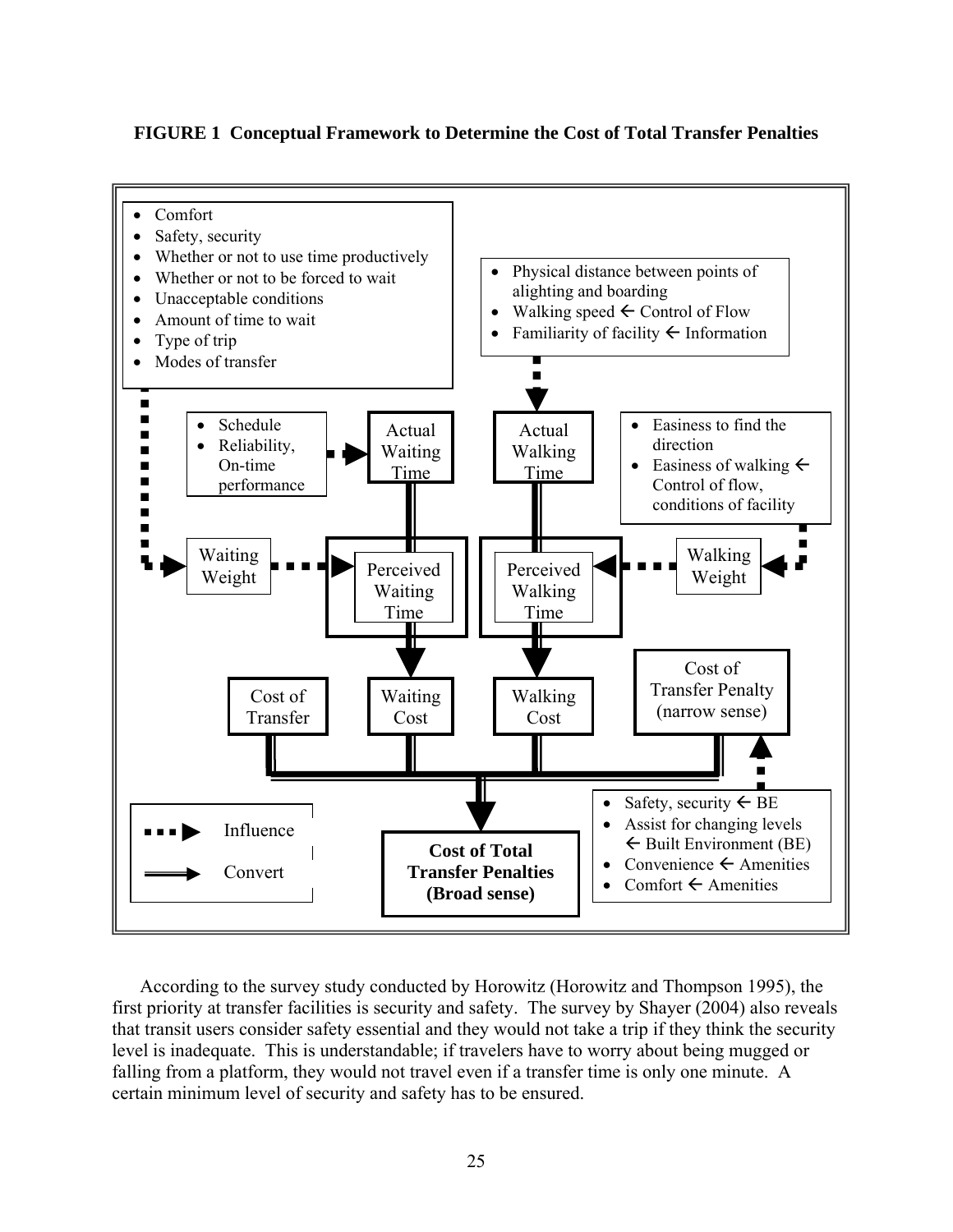Making a transfer can be more burdensome to users who are not familiar with the transit system and transfer facility. Travelers who are not regular users of a transit facility need to figure out "how to make a transfer, where to transfer, on which corner or bus stop or platform to wait, and so forth" (Reynolds and Hixson 1992). Bad conditions in terms of comfort, security, and safety also make travelers' experience of transit service unpleasant. Among these conditions, uncertainty in schedule and associated long waiting times are the worst to prevent potential transit users from using and re-using the transit service (Reynolds and Hixson 1992).

 Table 7 lists factors that can influence either *actual* time or *perceived* time pertinent to transfer penalties and shows the major categories of factors that transit agencies can change and/or improve — transfer fare, time schedule and operation, and attributes of transfer facilities — and their relation to the grouping of factors affecting different components of the transferring cost. Each category is elaborated below.

|                                                                                                               | 1)<br>Monetary<br>cost of a<br>transfer |                | 2)<br>Factors<br>affecting<br>actual | 3)<br>Factors<br>influencing<br>perception<br>of |          | 4)<br>Factors<br>affecting<br>other<br>transfer |
|---------------------------------------------------------------------------------------------------------------|-----------------------------------------|----------------|--------------------------------------|--------------------------------------------------|----------|-------------------------------------------------|
|                                                                                                               |                                         |                |                                      |                                                  |          | penalties                                       |
|                                                                                                               |                                         | Time           | Distance                             | Waiting                                          | Walking  |                                                 |
| <b>Transfer fare</b>                                                                                          | O                                       |                |                                      |                                                  |          |                                                 |
| Time schedule                                                                                                 |                                         |                |                                      |                                                  |          |                                                 |
| Vehicle scheduling                                                                                            |                                         | $\overline{O}$ |                                      |                                                  |          |                                                 |
| Reliability/On-time performance                                                                               |                                         | $\overline{O}$ |                                      | $\overline{O}$                                   |          |                                                 |
| Real-time schedule information                                                                                |                                         | $\overline{O}$ |                                      | $\Omega$                                         |          |                                                 |
| <b>Transfer Facilities</b>                                                                                    |                                         |                |                                      |                                                  |          |                                                 |
| 1) Access: Station design to<br>determine distance, control flow,<br>and improve easiness of<br>comprehension |                                         |                | O                                    |                                                  | O        |                                                 |
| 2) Connection and reliability:<br>Time Schedule to determine<br>time for transferring                         |                                         | $\Omega$       |                                      | O                                                |          |                                                 |
| 3) Information: Information for<br>schedule, facility, and system                                             |                                         |                | $\Omega$                             | $\Omega$                                         | $\Omega$ | $\overline{O}$                                  |
| 4) Amenities: Various amenities to<br>enhance comfort and<br>convenience                                      |                                         |                |                                      | O                                                | O        | O                                               |
| 5) Security and Safety                                                                                        |                                         |                |                                      | $\rm{O}$                                         | O        | O                                               |

# **TABLE 7 Factors Affecting Attributes of Transfer Penalties**

# **4.1 Transfer Fare**

Taking into account the total costs of a transit trip, a transfer penalty in terms of fare, which is usually less than \$2, is not an important component as shown in the hypothetical case in Section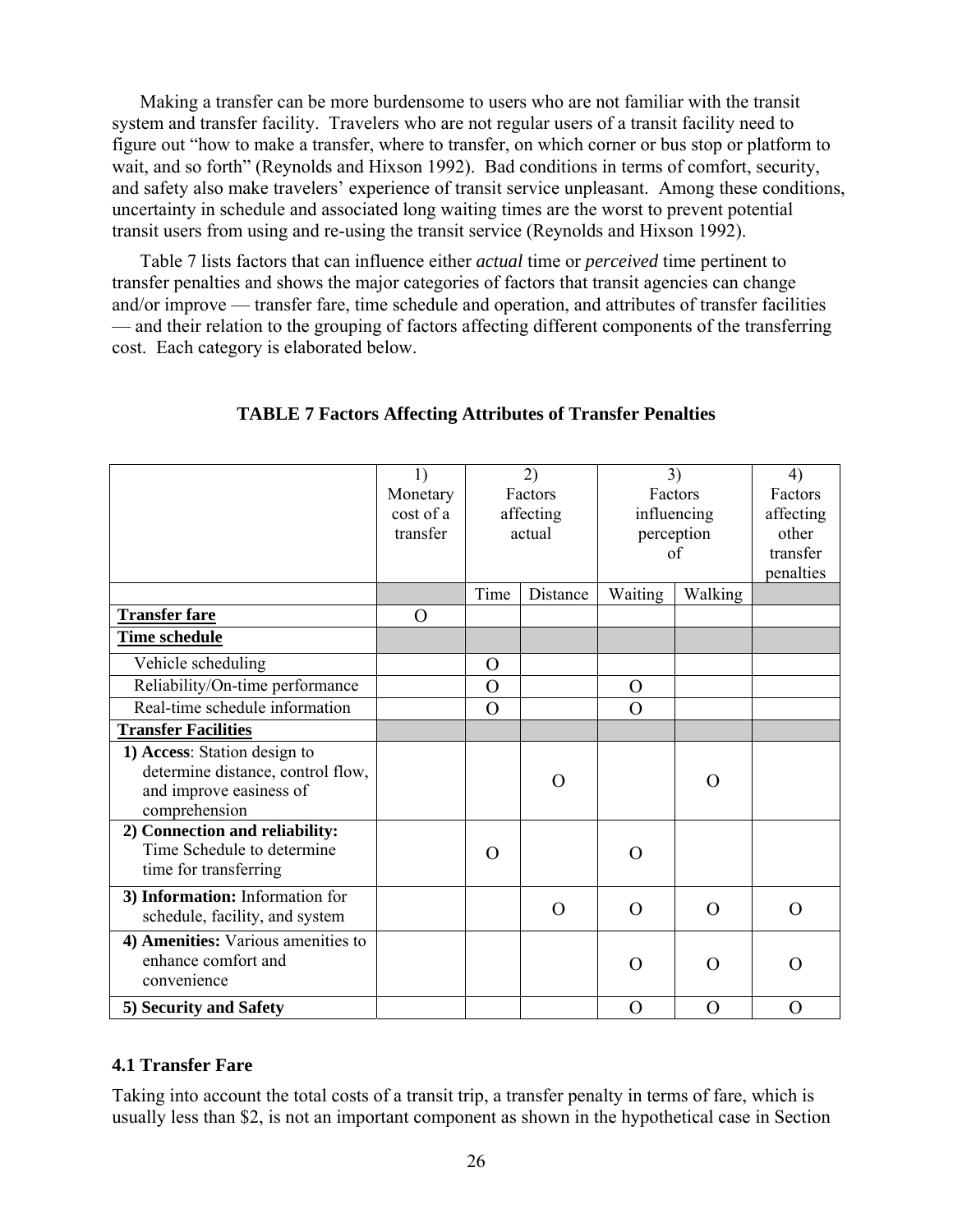2. However, for a short trip, the fare may comprise a large portion of total costs, and significantly influence whether or not a traveler takes pubic transit. Because of this reason, lowincome people may forego taking transit to travel short distances, and choose to walk instead.

#### **4.2 Time Schedule of Transit Service**

 $\overline{a}$ 

"*[T]ime spent waiting, especially the traveler-perceived uncertainty in waiting, intuitively plays an important role in determining travelers' perception of transportation service quality, and, therefore, is an important determinant of transit–customer satisfaction* (Reed 1995)."

 Transfer waiting time is determined by *actual* time schedules of vehicles before and after making a transfer. While a rail system generally has very good time schedule reliability with high certainty, a bus system's schedule is not as reliable because buses typically operate in mixed flow traffic and are subject to traffic congestion; however, the operation of exclusive busways dedicated to bus-only travel has much better schedule reliability than conventional bus travel.<sup>17</sup>

 In some transit systems, time scheduling sometimes lacks coordination between modes, and significantly increases waiting time for transit users (Parsons Brinckerhoff 2002). Therefore, scheduling and frequency changes are made to reduce overall travel time, especially waiting time, and improve convenience for passengers, so that the overall service quality increases (Evans 2004). While transit users generally avoid transfers, they may not mind transferring when service schedule is certain and reliable. In a study in England, half of transit users chose the transfer service, compared to alternating direct service on the same line, when departure and arrival times for transfer buses were coordinated very well. On the other hand, only 24 percent of passengers used the service with a transfer without transfer service coordination (Tebb 1977).

 Vehicle scheduling to coordinate transfers have been examined in the transportation engineering field (Abkowitz 1987; Charles River Associates 1981; Clever 1997; Dessouky 1999; Newman et al. 1983; Sacramento Regional Area Planning Commission. 1978; Sullivan 1975; Systan Inc. 1983; Vuchic et al. 1983). Timed transfers and timed-connections between vehicles are implemented at a point where two transit lines merge with each other in order to minimize waiting time and irregularity associated with transferring (Evans 2004).

 Timed transfers reduce transfer time for passengers and improves service levels compared to unscheduled transferring (Abkowitz 1987). Two of the most common types of timed transfers are: 1) multiple vehicles converging at a transfer center or "focal point" to allow passengers from all vehicles to switch from any vehicle to any other vehicle before all vehicles' departures from the center,  $^{18}$  and 2) coordinating arrival and departure times to allow passengers from both vehicles to switch to the other vehicle by keeping the first arriving bus waiting for a sufficient amount time (Abkowitz 1987; Reynolds and Hixson 1992). In addition, local suburban timed-

<sup>&</sup>lt;sup>17</sup> While transfers are unavoidable in most transit systems, the level of needs in transfers depends partially on the type of transit system—a grid system, a hub-and-spoke system, and a combination of both. In general, a hub-andspoke system requires transfer facilities to a larger degree than in a grid system, and therefore becomes more capital intensive. Availability of capital subsidy often gives transit agencies an incentive to more capital incentive projects, such as such as rail systems, transit malls, and transfer facilities, and conversion of a transit system to a hub-andspoke system requires alternation of service routes and scheduling. However, their effects on the improvements of service quality and on ridership are unknown due to a lack of study.

<sup>18 &</sup>quot;Timed transfer points have a many-to-many transferring pattern (Reynolds and Hixson 1992). It means that some traveler must walk a distance to make a transfer, and may have to cross streets."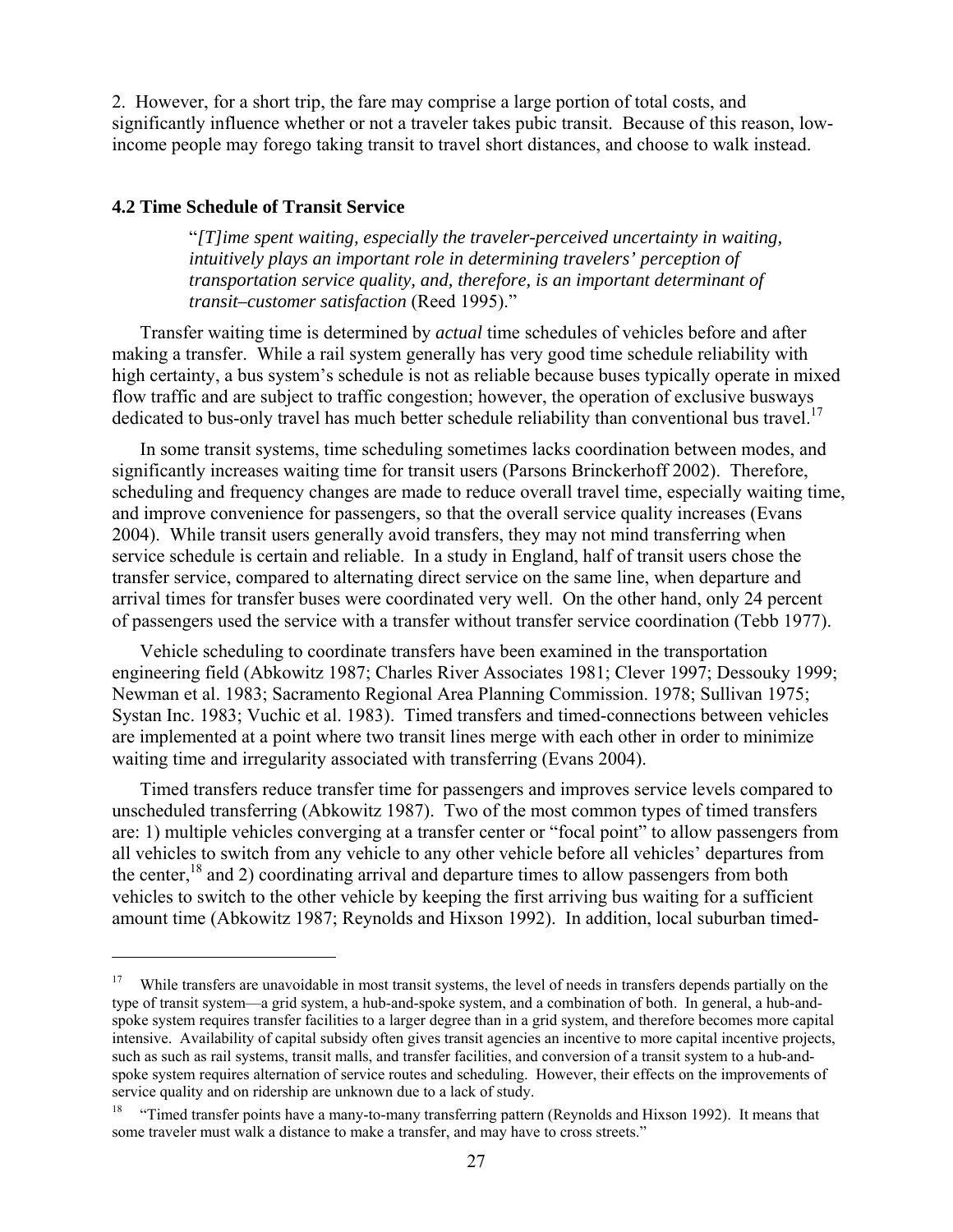transfer lines at a transfer center combined with a trunk line that serves downtown eliminate bus trips that directly connect suburbs to downtown, and may save substantial operating costs for an operator (Evans 2004).

 A timed-transfer system at two transit centers was introduced to Oregon's Westside community in 1979. Its high service reliability and schedule efficiency contributed to a significant increase in ridership both in the peak and off-peak periods, while it should be noted that the 1979 gas shortage occurred during the changes (Kyte, Stanley, and Gleason 1982; Charles River Associates 1997). In a survey study of the Tidewater region in Norfolk, Virginia, the majority of users showed positive responses to service changes after an operator implemented an elaborate multiple hub system, in which trips with transfers shared 40 to 45 percent of bus trips, to reduce the operating subsidy (Charles River Associates 1997). This shows timed-transfers can significantly improve users' perceptions about service quality while its effect is hard to quantify.

 When service is frequent enough, people may not perceive waiting as so much of a burden. When people know the service schedule with a high degree of certainty, they can adjust their arrival to a transit facility to reduce waiting time (Reed 1995; Evans 2004). Because of its readily available schedules and dependable service, people generally perceive waiting time for commuter trains less burdensome than for irregular bus service (Evans 2004). Therefore, reduction in the uncertainty (or increase in reliability) in waiting time is likely to reduce the disutility (or increase the utility) of transit service (Reed 1995).

 Even if it is difficult to have on-time operation of transit service, people's perception of waiting time becomes significantly better when they have information on the arrival of the next bus. Therefore, real-time schedule information has the potential to significantly reduce the burden of waiting time for travelers by reducing the uncertainty of wait time for the next bus (Reed 1995).

 In addition, schedules that are systematic and easy for transit users to remember may have positive effects on transit usage (Pratt and Bevis 1977). While any quantitative evidence is not available to support this argument, Webster and Bly (1980) provide anecdotal evidence. They state that ridership increased when bus arrival schedules are set at simple "clockface" times, such as 10 minutes, 30 minutes, and 50 minutes after each hour. The "clockface" scheduling practice was one of the service changes made by Omnitrans in Riverside, California, whose ridership increased by 20.4 percent between 1995 and 1996.

#### **4.3 Transfer Facilities**

Physical attributes of transfer facilities can potentially affect walking time, walking effort, waiting time, waiting effort, convenience, comfort, safety, and indeed many other components of transfer burdens. (Guo and Wilson 2004) found that transfer penalties were lower where escalators allowed passengers to change levels at transfer stations. In general, "passenger friendly" and "user friendly" transfer facility attributes (Parsons Brinckerhoff 2002) can be grouped into five categories described below.

 First, facility design can affect *access* by defining the distance between alighting and boarding locations, improving off-vehicle passenger flow, and providing clear and comprehensible direction. Perimeter-oriented bus depots, for example, have been shown to transfer walk distances and inhibit pedestrian flows (Parsons Brinckerhoff 2002). Further,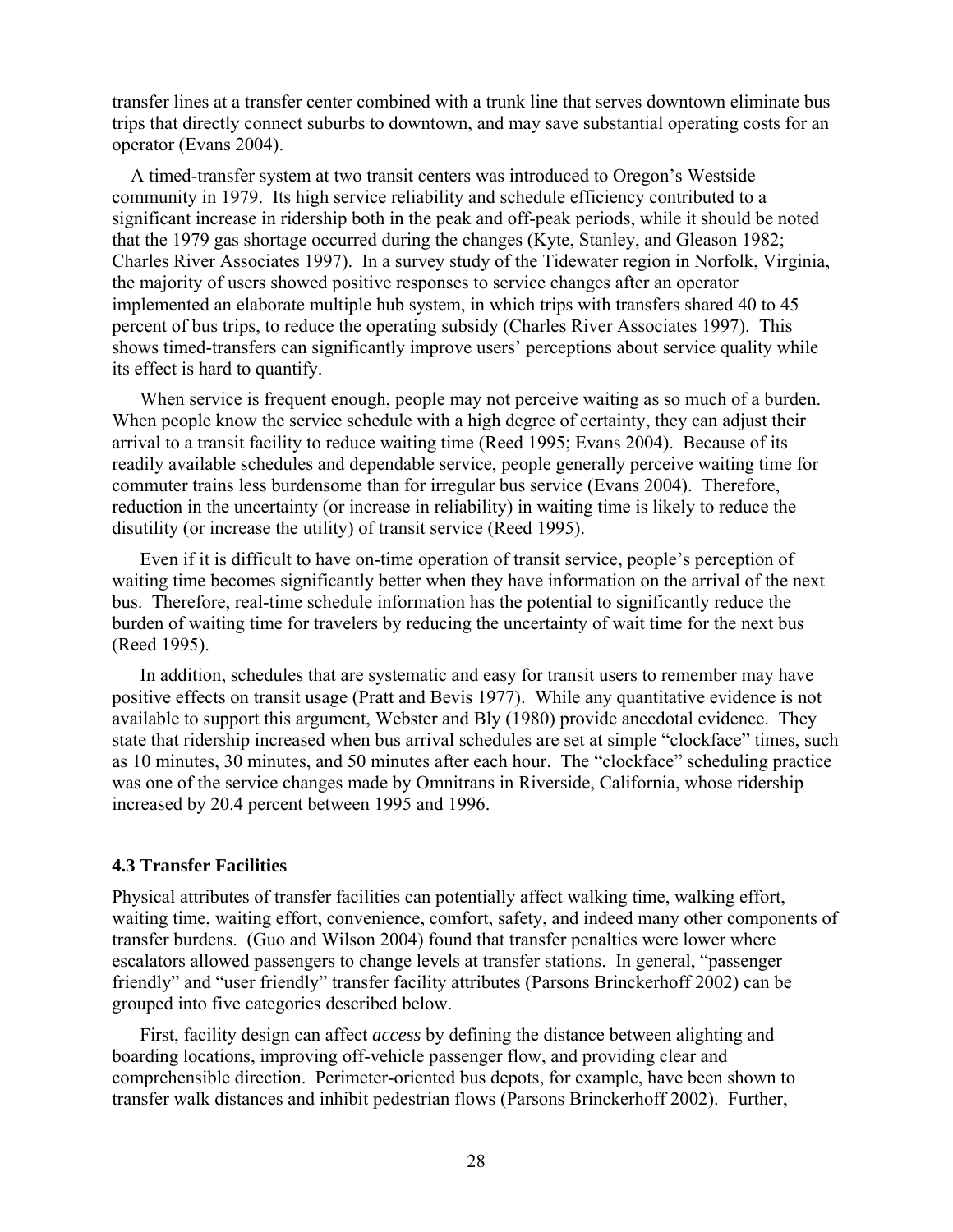confusing or incomplete signage, poorly located ticket machines and information kiosks can significantly increase both the actual and perceived distances walked in transfer facilities.

*Connection and reliability* are determined by time schedules and schedule adherence, and have been repeatedly shown to have a strong influence on transfer burdens and transit use. Complete, concise, and easy-to-understand *information* has been shown to reduce the actual (by reducing wandering) and perceived burden of transferring, especially for new or occasional transit users (Parsons Brinckerhoff 2002).

*Amenities*, such as benches, shades, water fountains, and rest rooms, affect comfort and convenience while passengers are waiting and transferring. Through increased comfort and convenience, these amenities can affect perception of waiting and walking time as well as other burdens of transferring.

 Lastly, *security and safety* also influence perception of waiting, walking, and transfer burdens. Safety and security can be a "deal breaker;" levels of perceived risk exceed thresholds over which travelers will no longer consider traveling by transit, and will instead travel by other modes or forgo the trip entirely.

 Thus, we can systematically link various transit stop and station attributes to travel behavior by using a transfer penalties framework. These five types of stop and station attributes, plus wait, walk and transfer time and fares can all increase or decrease the perceived burdens of transit travel. Unfortunately, few studies have systematically examined these factors and, importantly, their relative importance; it is still difficult to make any statement on *how important* improvements of transfer facilities are in increasing ridership compared to other measures that transit agencies can take.

 In addition, it should be noted that increasing ridership is not necessarily a main objective of transfer facilities. Only three transit agencies out of ten indicated that increasing ridership was a primary objective of the facility in the survey conducted by the Institute of Transportation Engineers (Hocking 1990). The survey reveals that common objectives of transfer facilities are to: 1) provide a rest area for operators, 2) enhance the public's image of transit, 3) provide a civic facility, 4) aid downtown development or revitalization, and 5) enhance passenger convenience by providing riders with protection from weather, facilitating a better waiting environment, and reducing the potential for accidents (Hocking 1990). Taking into account these multiple objectives of transfer facilities, even after the strong relationship is identified between improvements of transfer facilities and ridership, it might be difficult to allocate scarce resources to improve transfer facilities that are significant enough to positively affect people's travel behavior and result in an actual ridership increase.

#### **5. SUMMARY AND CONCLUSIONS**

 In this initial report, we have drawn from the travel behavior literature to propose a *transfer penalties* framework within total travel costs of transit trips and *value of time* in order to more systematically evaluate how attributes of transit wait/walk times and transfers influence people's travel behavior. In doing so we have suggested a classification of factors relating to out-ofvehicle travel time (waiting, walking, transferring, etc) to show which aspect of transfer penalties would likely be affected by various improvements to transit service, stops, and stations. In doing so, we have offered a basis for developing methods to systematically evaluate the connectivity performance of transit stops and stations. Using this conceptual framework, we can systematically implement improvements to both the operation and physical environment of transit stops and stations to reduce the *total generalized cost* of transit trips and subsequently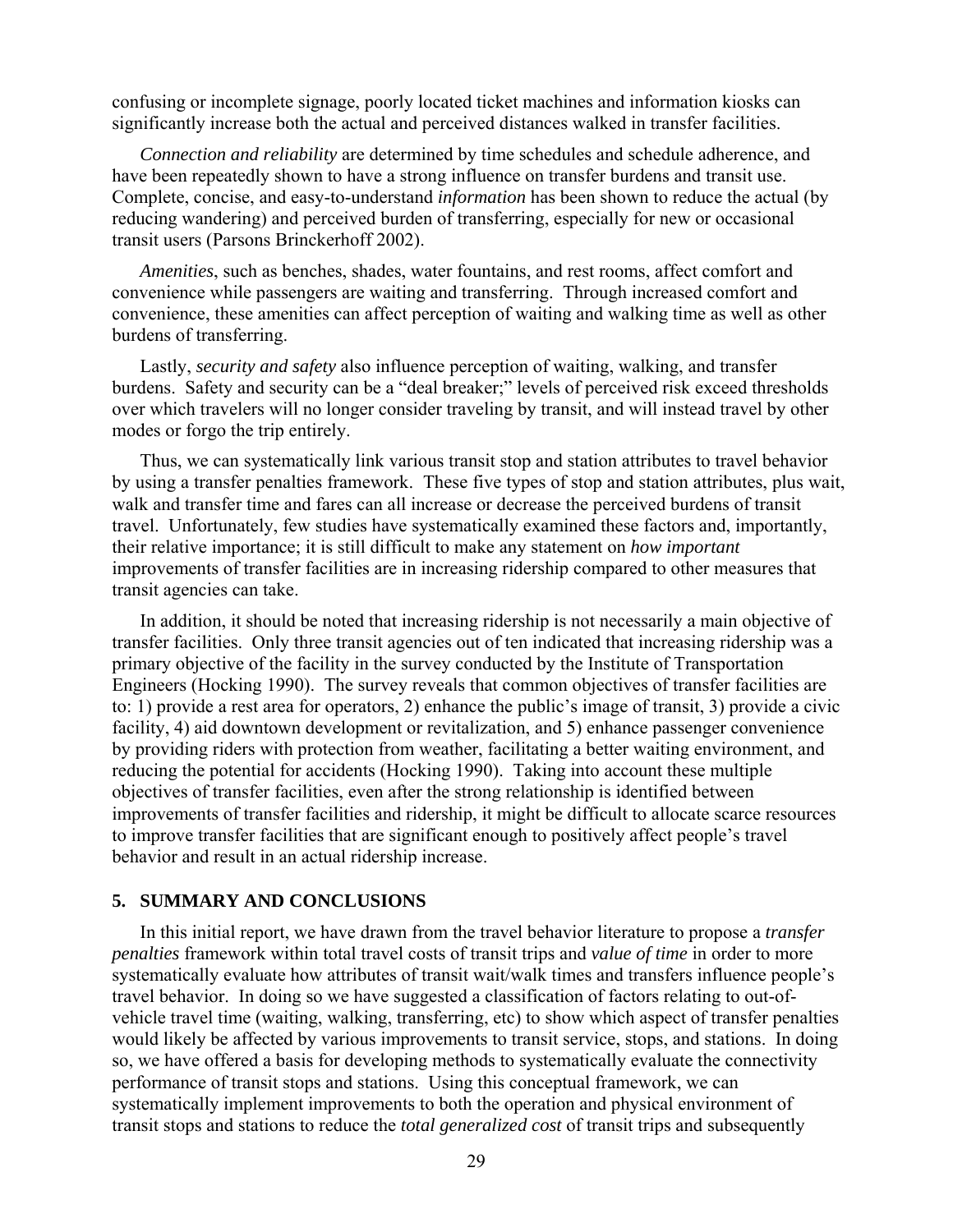improve such facilities' overall connectivity. When the total generalized cost of a trip by transit is lower than that by car, a traveler will choose transit over driving. Finally, and more substantively, the merits of focusing more on improving perceived out-of-vehicle travel times are compelling, and that the potential to cost-effectively increase transit use may be substantial.

 Our travel behavior framework suggests that there are three areas where transit agencies can reduce wait/walk/transfer burdens: (1) transfer fares, (2) operational aspects of service that influence transfers, such as headways and on-time arrival, and (3) the physical attributes of stops and stations, such as transfer walking distance, lighting, seating, signage at stops and stations, streamlining pedestrian flows at crowded stations, protection from the elements, and visibility. Such attributes may be classified into five categories: 1) access, 2) connection and reliability, 3) information, 4) amenities, and 5) security and safety. In particular, the literature suggests that improved schedule-adherence (or on-time performance) is one of the most effective ways that transit systems can reduce wait/walk/transfer burdens and cost-effectively increase ridership.

Other major findings from this literature review are summarized below.

- 1. External factors have the strongest influence on transit ridership. However, *indirect* and *direct policy measures* have only limited impact on attracting more transit riders. Incremental improvements in factors internal to transit agencies are still important to make a difference in transit ridership in the overall objective to publicly provide transit service.
- 2. Within a typical transit trip, a transfer involves about one quarter of total generalized costs (or time). Obviously, the shorter the trip, the more significant the impact of the transfer.
- 3. Among several factors associated with a transit transfer, waiting time is generally the most important component to determine total generalized costs (and time) as long as safety and security are ensured. The time schedule and certainty of vehicle arrival time are two important factors to determine *actual* waiting time.
- 4. In comparison to *actual* waiting time, *perceived* waiting time is very important to determine whether or not a traveler uses transit service. Perceived waiting time is affected by factors, such as safety, security, comfort, whether a wait is forced or not, acquired knowledge about the arrival of the next vehicle, and so on.
- 5. To improve the quality of transit transfers, transit agencies can work on: 1) operational aspects that influence transfers, such as time schedule, on-time vehicle arrival, and transfer fare, and 2) physical aspects of transfer facilities, such as distance to make a transfer, lighting, seating, signage, streamlining circulation lines, protection from weather, and visibility. It is also an option for facility management to provide various shops, such as news stands, coffee shops, convenience stores, and other commercial establishments as amenities at transfer facilities.
- 6. Physical aspects of transfer facilities can affect the walking time to travel between locations where people alight and board vehicles for a transfer. They can also influence people's experience at facilities, and therefore people's perception of waiting time, walking time, and transfer penalties.

While what transit agencies can do to increase ridership is limited, incremental improvements of transit service is still important to address many issues, such as provision of mobility and accessibility of transit dependents and reduction of traffic congestion and air pollution. While there is a substantial body of research on how walking and waiting affect transit patronage, the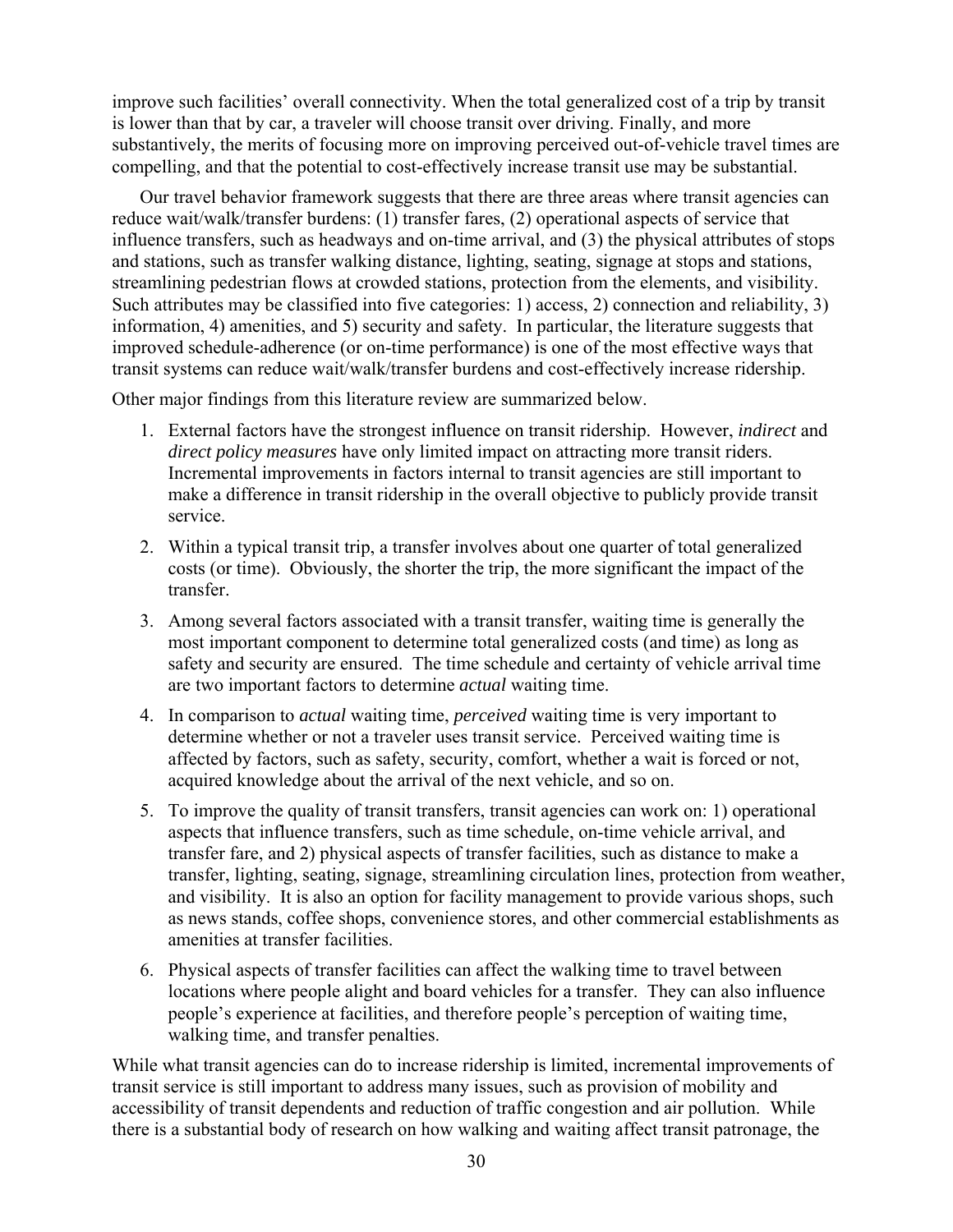research on the physical aspects of transit stops and stations tends to be far less rigorous, more anecdotal, and more descriptive. More careful empirical research in this area is clearly needed, particularly regarding the *relative importance* of various attributes of transit stops and stations – though it is unlikely that physical improvements to transit facilities, no matter how adroit, could have the same magnitude of effects on transfer penalties and, hence, ridership as service improvements such as reduced headways or improved schedule adherence. In addition, transit agencies may not have jurisdictional authority at transfer points, and it may require tremendous effort to change the physical aspects of transfer facilities.

#### **6.0 BIBLIOGRAPHY**

- Abkowitz, Mark David. 1987. Operational feasibility of timed transfer in transit systems. *Journal of transportation engineering* 113 (2):168-177.
- Algers, Staffan, Stein Hansen, and Goran Tegner. 1975. Role of Waiting time, comfort, and convenience in model choice for work trip. *Transportation research record* 534:38-51.
- Barton-Ashman Associates, Inc. 1993. Estimation, Calibration, and Validation of the Houston Mode Choice Model. Technical Report. In *Prepared for Metropolitan Transit Authority of Harris County*. Houston, TX.
- Bly, P. H., F. V. Webster, and Susan Pounds. 1980. Subsidisation of urban public transport. Crowthorne, Eng.: Transport and Road Research Laboratory.
- Boile, Maria P., and James G. Gaspard. 2002. Evaluating the Efficiency of Transportation Services on Intermodal Commuter Networks. *Journal of Transportation Research Forum. Published in Transportation Quarterly* 56 (1).
- Bookbinder, James H., and Alain Desilets. 1992. Transfer Optimization in a Transit Network. *Transportation Science* 26 (2):22.
- Bruzelius, Nils. 1979. *The value of travel time: theory and measurement*. London: Croom Helm.
- Central Transportation Planning Staff (CTPS). 1997. Transfer penalties in urban mode choice modeling. In *Report prepared for the travel model improvement program*: FTS, U.S. Department of Transportation.
- Cervero, Robert. 1990. Transit pricing research: a review and synthesis. [117]-139.
- Charles River Associates, Inc. 1981. Use and consequences of timed transfer on U.S. transit properties. Boston, Mass.

———. 1997. Building Transit Ridership: An Exploration of Transit's Market Share and the Public Policies That Influence It. In *TCRP Report 27*. Washington, D.C.: Transportation Research Board.

- Chowdhury, Shoaib, and Steven Chien. 2001. Dynamic Vehicle Dispatching at Intermodal Transfer Station. Paper read at Transportation Research Board Annual Meeting, at Washington, D.C.
	- ———. 2001. Optimization of Transfer Coordination for Intermodal Transit Network. Paper read at Transportation Research Board Annual Meeting, at Washington, D.C.
- Clever, Reinhard. 1997. Integrated timed transfer: a European perspective. *Transportation research record* 1571:109-115.
- Committee on Intermodal Transfer Facilities, Transportation Research Board. 1974. Intermodal Transfer Facilities Research Needs. *Transportation Research Record* 505:43-46.
- Currie, Graham. 2005. The Demand Performance of Bus Rapid Transit. *Journal of Public Transportation* 8 (1):41-55.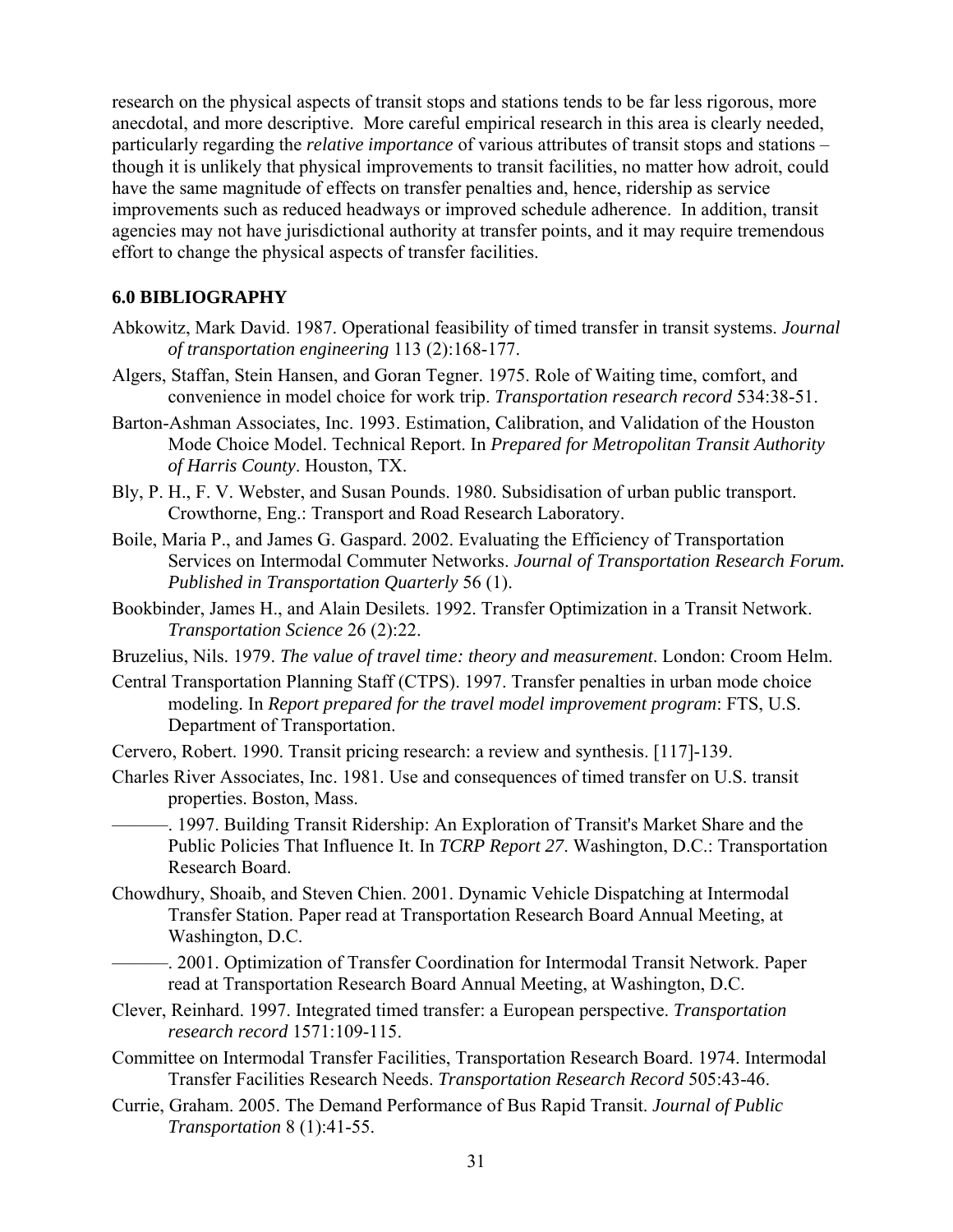- Dessouky, Maged. 1999. Bus dispatching at timed transfer stations using bus tracking technology. *Transportation research. Part C, Emerging technologies* 7C (4): [187]-208.
- Domencich, T. A., F. Kraft, and J. Valette. 1968. Estimation of urban passenger travel behavior: An economic demand model. *Highway Research Record* 238:64-78.
- Evans, John E. 2004. Chapter 9 Transit Scheduling and Frequency. In *Traveler Response to Transportation System Changes*. Washington D.C.: Transportation Research Board.
- Fruin, John J. 1985. Passenger Information Systems for Transit Transfer Facilities. In *Synthesis of Transit Practice, 7*, edited by N. C. T. R. D. P. (U.S.). Washington, D.C.: Transportation Research Board National Research Council.
- Garrett, Mark, and Brian D. Taylor. 1999. Reconsidering Social Equity in Public Transit. *Berkeley Planning Journal* 13:6-27.
- Gaudry, Marc. 1974. An Aggregate Time-Series Analysis of Urban Transit Demand: The Montreal Case. *Transportation Research* 9:249-258.
- Guo, Zhan, and Nigel H.M. Wilson. 2004. Assessment of the Transfer Penalty for Transit Trips: Geographic Information System-Based Disaggregate Modeling Approach. *Transportation Research Record* 1872:10-18.
- Han, Anthony F. 1987. Assessment of Transfer Penalty to Bus Riders in Taipei: A Disaggregate Demand Modeling Approach. *Transportation research record* 1139:8-14.
- Hess, Daniel, Jeffery Brown, and Donald Shoup. 2005. Waiting for the Bus. *Journal of Public Transportation* 7 (4):67-84.
- Hocking, R. J. 1990. Effectiveness of Downtown Transit Centers. *ITE Journal*.
- Holland, D.K. 1974. A Review of Reports Relating to the Effects of Fare and Service Changes in Metropolitan Public Transportation Systems. St. Louis, MO: Center for Urban Programs, St. Louis University.
- Horowitz, Alan J., and Nick A. Thompson. 1995. Generic objectives for evaluation of intermodal passenger transfer facilities. *Transportation research record* 1503:104-110.
- Hu, Pat S., and Timothy R. Reuscher. 2004. Summary of Travel Trends: 2001 National Household Travel Survey, edited by U. S. D. o. Transportation and F. H. Administration. Washington, D.C.: Center for Transportation Analysis Oak Ridge National Laboratory

MacroSys Research and Technology.

- Hunt, John D. 1990. A logit model of public transportation route choice. *ITE Journal* 60 (2):26- 30.
- ITE Technical Council Committee 5C-1A. 1992. The Location and Design of Bus Transfer Facilities. *ITE Journal*:33-37.
- Kim, K.H. 1998. Technical Specifications for the March 1998 Travel Demand Model. Portland, OR: Metro Transportation Department.
- Kittelson & Associates, Inc., et al.,. 2003. Transit Capacity and Quality of Service Manual 2nd Edition - Part 3 Quality of Service and Part 7 Stop, Station, and Terminal Capacity. In *TCRP Report 100*, edited by T. R. Board. Washington, D.C., 2003.: National Academic Press.
- Kyte, M., K. Stanley, and E. Gleason. 1982. Planning, Implementation, and Evaluation of a Timed-Transfer System in Portland, Oregon's suburban Westside. Paper read at Annual Meeting of the Transportation Research Board, at Washington D.C.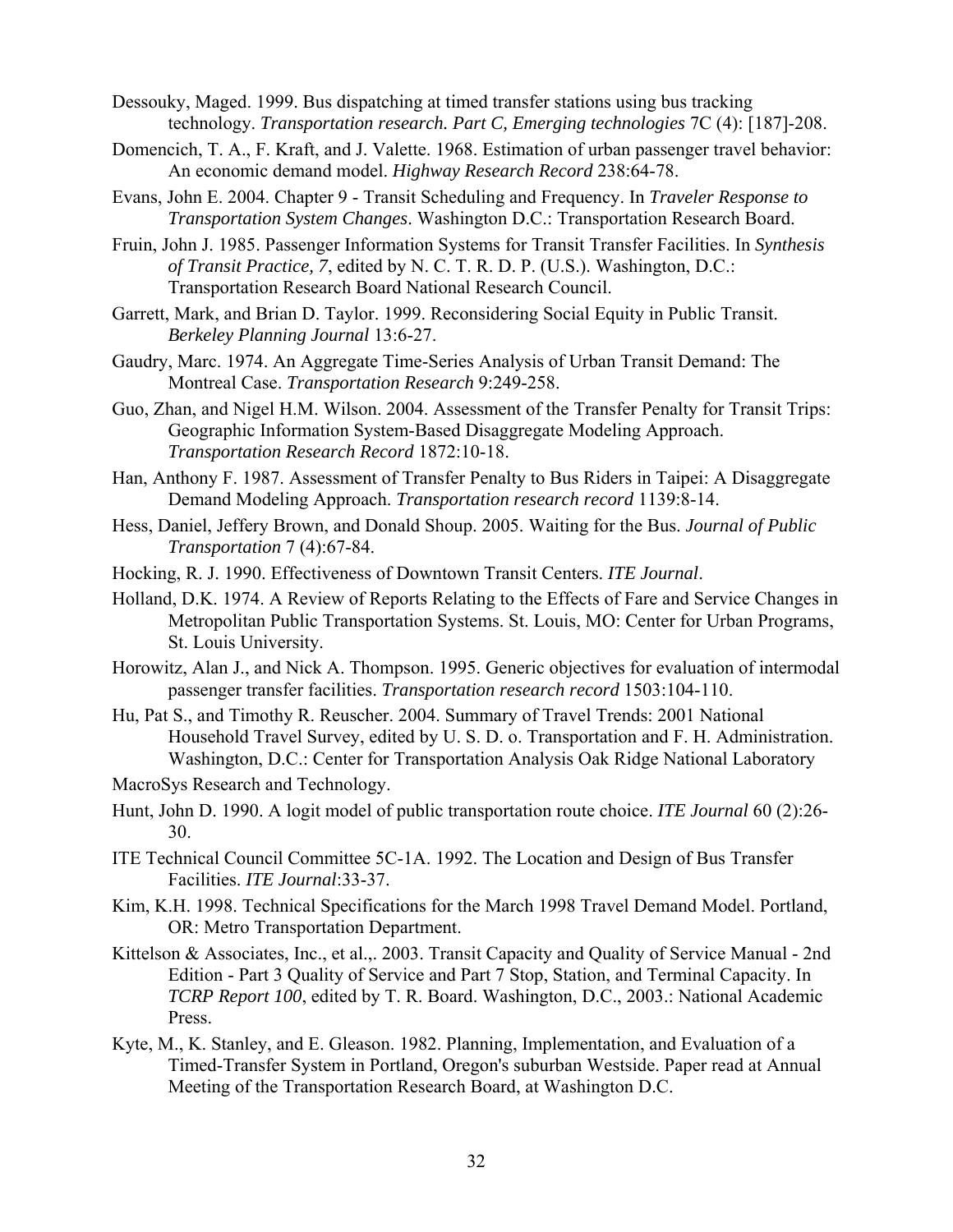- Lave, Charles A. 1985. *Urban transit : the private challenge to public transportation*, *Pacific studies in public policy*. San Francisco, Calif., Cambridge, Mass.: Pacific Institute for Public Policy Research; Ballinger Pub. Co.
- Liggett, Robin, Anastasia Loukaitou-Sideris, and Hiroyuki Iseki. 2001. Bus stop-environment connection : do characteristics of the built environment correlate with bus stop crime? *Journal of the Transportation Research Board* 1760:20-27.
- Liu, Rongfang, Ram M. Pendyala, and Steven Polzin. 1997. Assessment of intermodal transfer penalties using stated preference data. *Transportation research record* 1607:74-80.
- London Transport. 1996. The value of time. In *Research Note M(96)01*. London.
- Loukaitou-Sideris, A., R. Liggett, and H. Iseki. 2002. The geography of transit crime Documentation and evaluation of crime incidence on and around the green line stations in Los Angeles. *Journal of Planning Education and Research* 22 (2):135-151.
- Loukaitou-Sideris, A., R. Liggett, H. Iseki, and W. Thurlow. 2001. Measuring the effects of built environment on bus stop crime. *Environment and Planning B-Planning & Design* 28  $(2):255-280.$
- Martinez, Manuel J. 2003. Value of Facilities and Attributes of New Heavy Rail and Bus Rapid Transit Projects in a Developing City. The Case of Lima, Peru. Paper read at Transportation Research Board Annual Meeting, at Washington, D.C.
- Mass Transportation Commission, McKinsey & Co., Systems Analysis and Research Corp., and Joseph Napolitan & Assoc.,. 1964. Mass Transportation in Massachusetts. Massachusetts.
- McGillivrary, R.G. 1969. Binary choice of transport mode in the San Francisco Bay Area. Ph.D. Dissertation, University of California, Berkeley, Berkeley.
- Moreau, Agnès. 1992. Public transport waiting times as experienced by customers : marketing research involving the Grenoble system. *Public transport international* 41 (3):52-68.
- MVA Consultancy, ITS University of Leeds, TSU University of Oxford. 1987. Value of travel time savings. In *Policy Journals*. Newbury, Berks.
- Newman, Debra A., Juliet McNally, Marlies Bebendorf, United States. Urban Mass Transportation Administration. Office of Service and Management Demonstrations., Transportation Systems Center., and Systan Inc. 1983. Timed transfer : an evaluation of its structure, performance and cost : final report. In *UMTA/TSC project evaluation series*. Washington, DC: Urban Mass Transportation Administration Office of Service and Management Demonstration : For sale by the Supt. of Docs. U.S. G.P.O.
- Ortuzar, Juan de Dios, and Luis G. Willumsen. 2004. *Introduction" in Modeling Transport, Third Edition*. West Sussex, England: John Wiley & Sons, LTD.
- Paine, F.T., A. N. Nash, S. J. Hille, and G.A. Brunner. 1967. Consumer Conceived Attributes of Transportation: Attitued Study. College Park: University of Maryland.
- Parsons Brinckerhoff. 2002. Intermodal Facilities. *PB network*, May 2002.
- Parsons Brinckerhoff Quade and Douglas Inc. 1993. Calibration of the Mode Choice Models for the Minneapolis-St. Paul Region. In *Prepared for the Metropolitan Council*.
	- -. 1998. Cleveland Regional Travel Demand Forecasting Model Documentation Report. In *Prepared for the Greater Cleveland Regional Transit Authority and the Northeast Ohio Areawide Coordinating Agency*.
		- ———. 1999. Travel Demand Model Development Methodology Report. In *North Illinois Regional Commuter Railroad Corporation (METRA)*.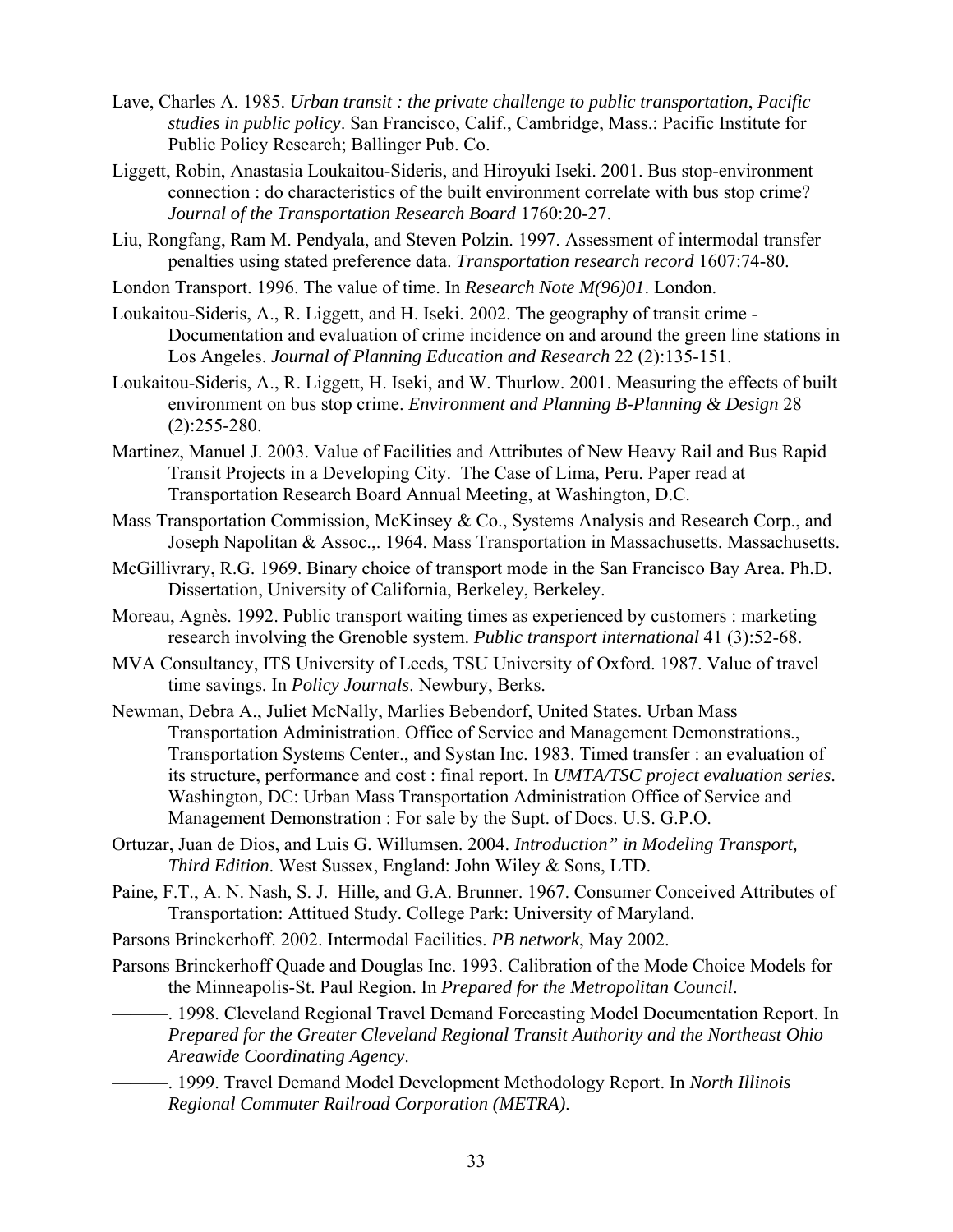- Pratt, R.H., and H.W. Bevis. 1977. An Initial Chicago North Suburban Transit Improvement Program 1971-1975 - Vol. I: Report and Exhibits - Vol II: Technical Supplement: Urban Mass Transit Administration, U.S. Department of Transportation.
- Pratt, Richard H., and John E. Evans. 2004. Chapter 10 Bus Routing and Coverage. In *Traveler Response to Transportation System Changes*. Washington D.C.: Transportation Research Board.
- Rabinowitz, H. Z., Edward A. Beimborn, Peter S. Lindquist, and Donna M. Opper. 1989. Market Based Transit Facility Design, edited by U.S. Department of Transportation. Washington, D.C.: Urban Mass Transportation Administration.
- Reed, Thomas B. 1995. Reduction in the burden of waiting for public transit due to real-time schedule information : a conjoint analysis study. Paper read at Vehicle Navigation and Information Systems Conference (6th : 1995 : Seattle, Wash.). at Piscataway, N.J.
- Reynolds, Marilyn M., and Charles D. Hixson. 1992. Transit vehicle meets system : a method for measuring transfer times between transit routes. *Transportation research record* 1349:35- 41.
- Sacramento Regional Area Planning Commission. 1978. Development of a multi-destination, timed transfer transit system in Sacramento (phase I) : technical supplement to the 1978 regional transit general plan. Sacramento, Calif.: The Commission.
- Shayer, Yelena. 2004. Intermodal Transfer Comparison between the User and the Supplier Points of View. Paper read at Transportation Research Board Annual Meeting, at Washington, D.C.
- Steer Davies Gleave. 1997. Transport quality and values of travel time. In *Prepared for TRENEN II STRAN*: Trinity College Dublin.
- Sullivan, Brian E. 1975. The timed transfer focal point : a refinement in public transport service design. Vancouver, B.C.: Bureau of Transit Services Dept. of Municipal Affairs Province of British Columbia.
- Systan Inc. 1983. Timed transfer: An evaluation of its structure, performance and cost. In *UMTA/TSC project evaluation series*. Washington, D.C.: U.S. Department of Transportation, Urban Mass Transportation Administration.
- Taylor, Brian D, Peter Haas, Brent Boyd, Daniel B. Hess, Hiroyuki Iseki, and Allison (in alphabetical order for all but PIs) Yoh. 2002. Increasing Transit Ridership: Lessons from the Most Successful Transit Systems in the 1990s. San Jose, California: The Norman Y. Mineta International Institute for Surface Transportation Policy Studies, College of Business, San Jose State University.
- Tebb, R.G.P. 1977. Passenger Resistance to a Rural Bus Bus Interchange. Crowthorne, Berkshire, England: Transport and Road Research Laboratory.
- Transport and Road Research Laboratory. 1980. The Demand for Public Transport. In *Report of the International Collaborative Study of the Factors Affecting Public Transport Patronage*. Crowthorne, Berkshire.
- Transport and Travel Research Limited., and European Commission. Directorate-General Transport. 1996. *Transport research. effectiveness of measures influencing the levels of public transport use in urban areas*. Luxembourg, Lanham, Md.: Office for Official Publications of the European Communities; UNIPUB distributor.
- U.S. Environmental Protection Agency. 2000. COMMUTER Model Coefficients. Washington, D.C.